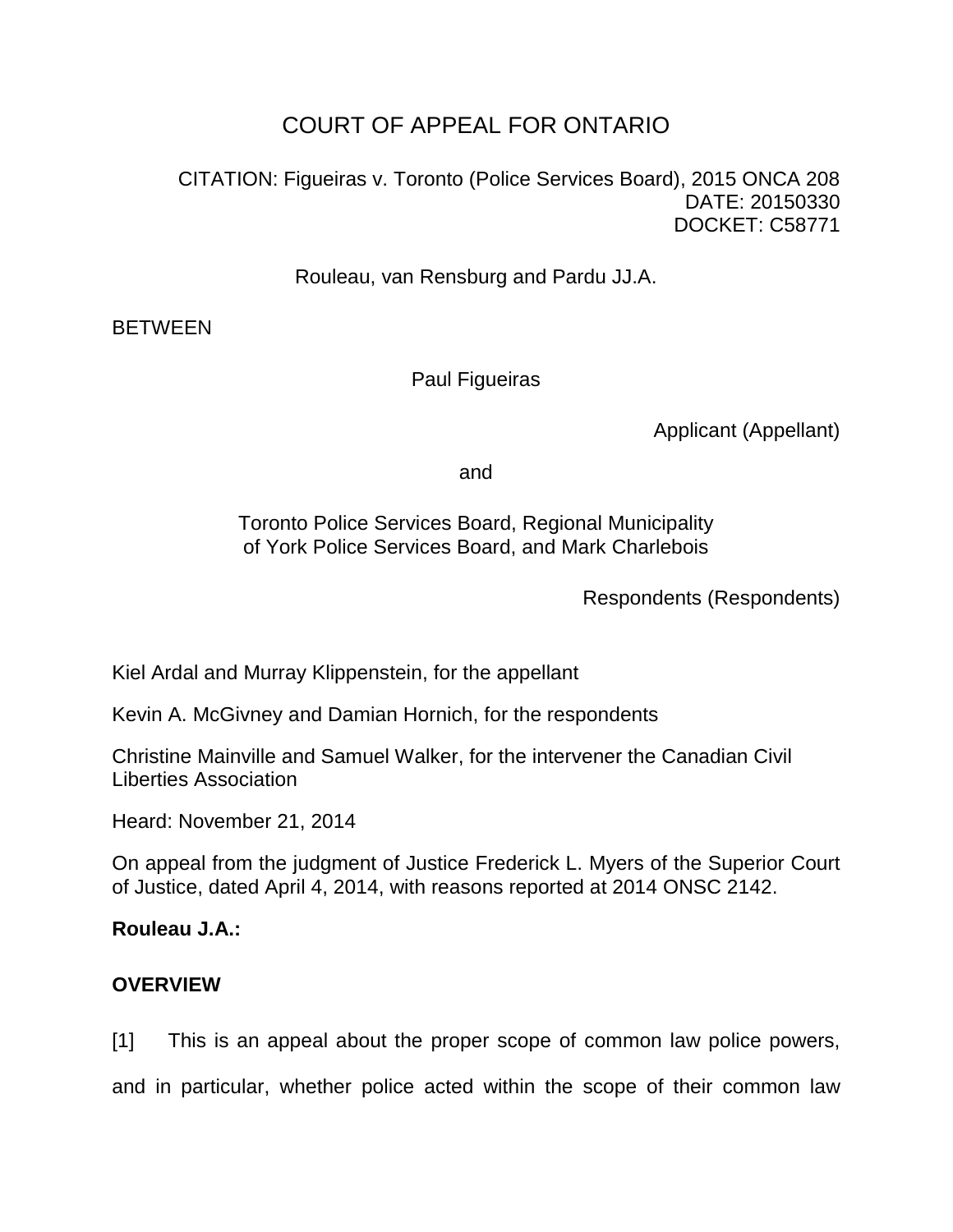powers when, during the 2010 G20 summit in Toronto, they targeted demonstrators walking down a public street and required that they submit to a search of their belongings if they wished to proceed. This appeal is not about how the police conducted themselves generally in the course of that summit. Rather, it deals with the tactics used by a particular group of police officers in a particular section of the downtown core.

[2] On Sunday, June 27, 2010, the second day of the summit, Paul Figueiras and some friends went downtown to demonstrate in support of animal rights. They were walking down University Avenue just north of King Street when they were stopped by a group of police officers. The officers told them that if they wished to proceed any further, they would have to submit to a search of their bags. Mr. Figueiras refused. He explained that while he had nothing to hide, he regarded the officers' request as a violation of his civil rights. One of the officers told him, "There's no civil rights here in this area. How many times do you got to be told that?" The officer also told him, "This ain't Canada right now." Mr. Figueiras maintained his refusal to submit to a search. Eventually he abandoned his plans to demonstrate and returned home.

[3] Mr. Figueiras subsequently applied for a declaration that the police officers had violated his rights to freedom of expression, peaceful assembly, and liberty under ss. 2(b), 2(c), and 7 of the *Canadian Charter of Rights and Freedoms*. He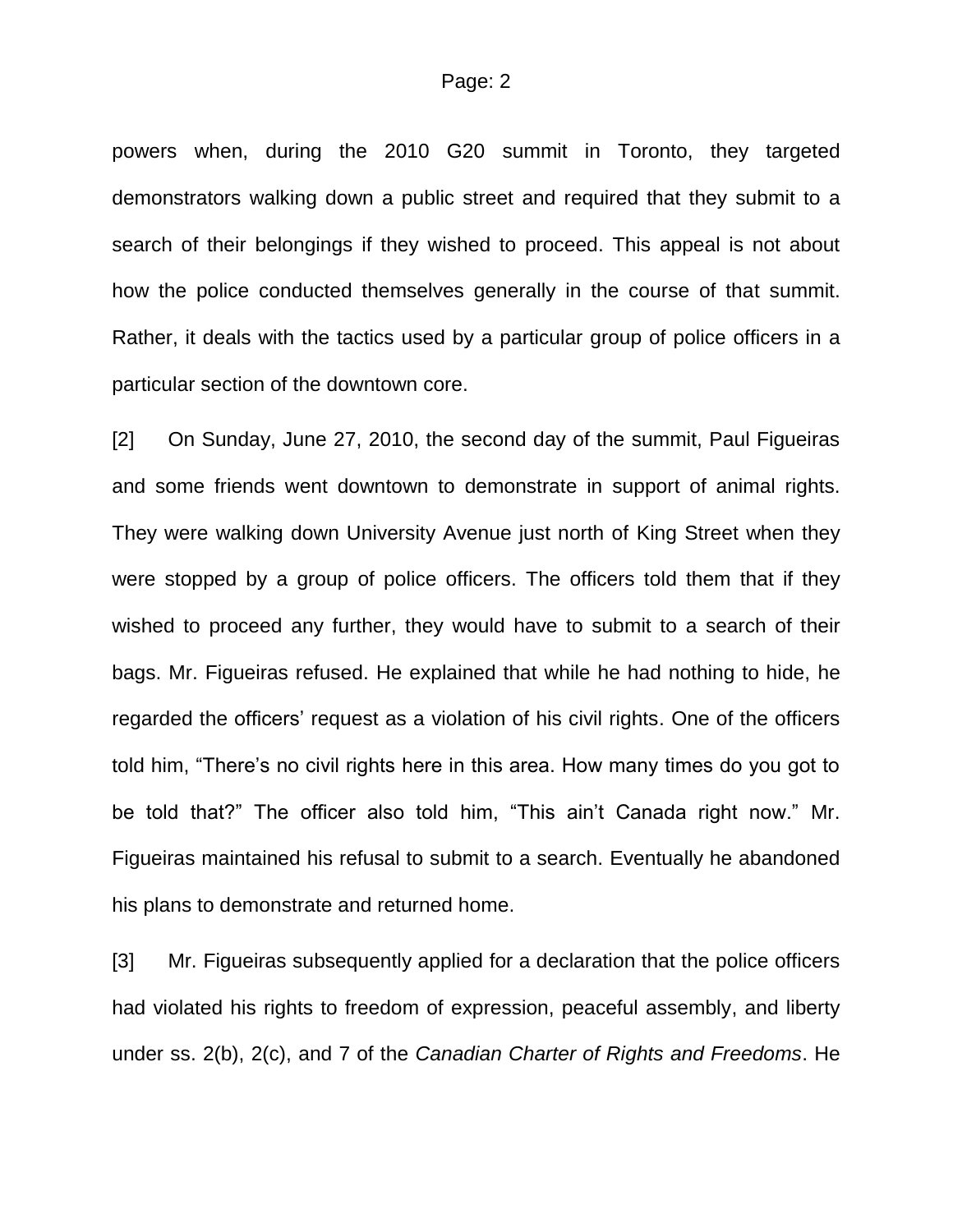also sought a declaration that one of the officers, Sgt. Mark Charlebois, had committed the tort of battery by grabbing and pushing him.

[4] Mr. Figueiras's application was dismissed. The application judge held that the officers' conduct was authorized under the test for ancillary police powers set out in *R. v. Waterfield*, [1963] 2 All E.R. 659 (C.C.A.), and the Canadian jurisprudence that has followed it. He further held that the alleged battery was *de minimis* at worst and in any event was justified under s. 25 of the *Criminal Code*, R.S.C. 1985, c. C-46. That section permits a peace officer to use "as much force as is necessary" in the course of his or her law enforcement duties, provided that he or she acts on reasonable grounds and that the actions taken are authorized by law.

[5] Mr. Figueiras appeals both aspects of the application judge's decision. For the reasons that follow, I would allow the appeal.

# **FACTS**

## **(1) Mr. Figueiras's interaction with police**

[6] On June 26-27, 2010, world leaders from the G20 group of countries gathered in Toronto for an economic summit. The summit was held at the Metro Toronto Convention Centre on Front Street, at the south end of the city's downtown core.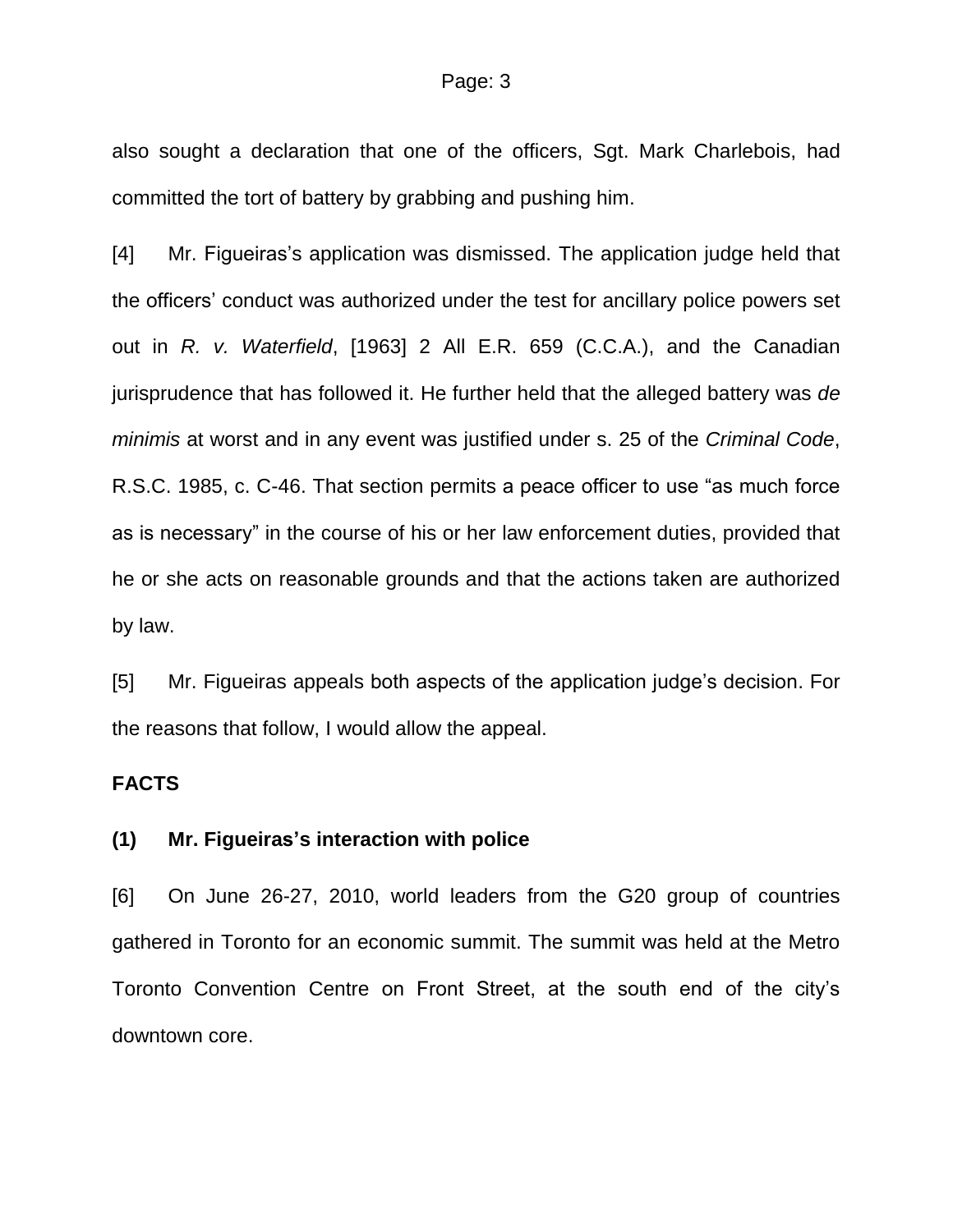#### Page: 4

[7] The G20 summit drew a large number of people demonstrating in support of various causes. Regrettably, those demonstrations were not all peaceful. On the afternoon of June 26, looting, violence, and vandalism occurred over a broad area of downtown Toronto, including along King Street, Bay Street, Yonge Street, and College Street, and around Queen's Park. Some of the demonstrators engaged in "black bloc" tactics, in which persons bent on violent activity would wear balaclavas, ski masks, goggles, and bandanas to conceal their identities. After committing unlawful acts, they would fade into a crowd of peaceful protesters and change into nondescript clothing.

[8] Later on the first day of the summit, police arrested large groups of protesters *en masse* at various locations in downtown Toronto, in a practice known as "kettling". Many of those arrested were held overnight in a makeshift detention centre before being released without charge. Suffice it to say, the situation was tense for all involved.

[9] At approximately 3:00 p.m. on the following day, Mr. Figueiras and some friends were walking southbound along University Avenue toward King Street West. The intersection of King and University was one city block north of the security fence that had been erected to enclose the summit site.

[10] Mr. Figueiras and his group had met earlier in the day, intending to join a demonstration at Queen's Park. They planned to demonstrate in favour of animal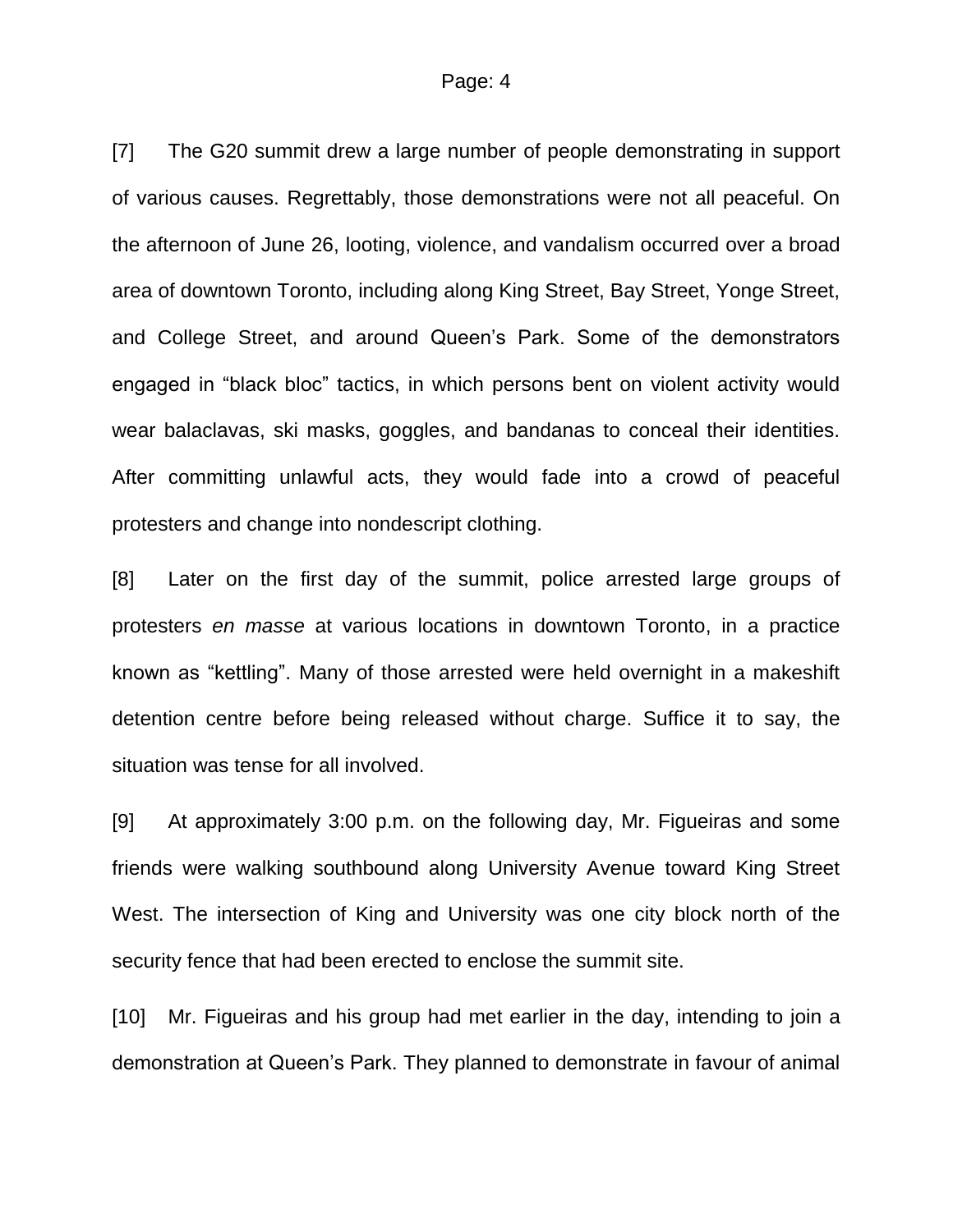rights. Having found no demonstrations at Queen's Park, Mr. Figueiras and his friends decided to move to the general vicinity of the security fence to see if there was a demonstration they could join there. One of Mr. Figueiras's friends was carrying a placard that read "It is animal blood that fuels the machine of profit." Another carried a megaphone. A third had pamphlets advocating veganism.

[11] Mr. Figueiras was wearing blue jeans and a black t-shirt with a red, white, and black design that read "Animal liberation, human liberation", as well as a black cap and reflective aviator sunglasses. He was carrying a backpack. Mr. Figueiras's friends were similarly casually dressed in shorts, t-shirts, and baseball caps. Several were also carrying bags.

[12] As the group walked toward the intersection at King Street, a group of officers stopped them. The officers told them that if they wanted to cross the street going south, they would have to submit to a search of their bags.

[13] The interaction that followed was recorded on two separate videos taken by friends of Mr. Figueiras. The videos were later uploaded to YouTube, where they have been viewed more than 100,000 times. Both the application judge and the panel of this court have watched the videos, the authenticity of which is not disputed.

[14] The videos show the officers first searching the bags of Mr. Figueiras's friends. Sgt. Charlebois then demanded to search Mr. Figueiras's bag, saying: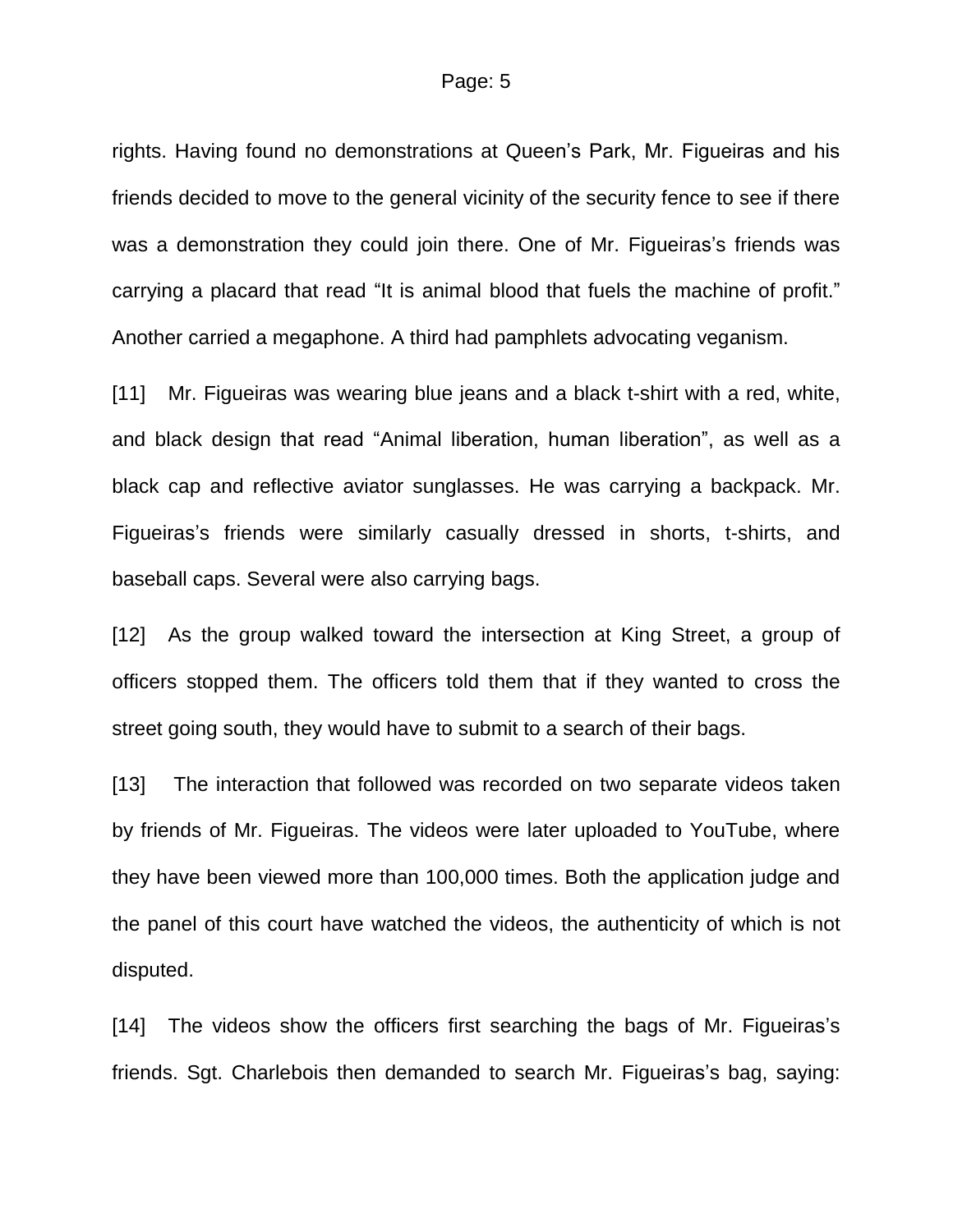"Either we look through it, or you can go. What's it going to be?" Mr. Figueiras replied, "I don't consent to a search." Sgt. Charlebois, who is approximately a foot taller than Mr. Figueiras, then stepped forward, wrapped his arm around Mr. Figueiras's shoulder, and gripped him firmly by the shirt. Pulling Mr. Figueiras toward him so they were face-to-face, Sgt. Charlebois said, "You don't get a choice." Sgt. Charlebois then pushed Mr. Figueiras away and said, "Get moving." This interaction forms the basis of Mr. Figueiras's battery claim.

[15] After pushing Mr. Figueiras away, Sgt. Charlebois repeatedly told him to "get moving" if he would not consent to a search of his bag. Mr. Figueiras asked why a search was necessary. Another officer explained that the search was for everyone's safety. Sgt. Charlebois gestured for the group to head back north and responded, "This is our area. Away you go."

[16] Noting that Sgt. Charlebois's uniform read "York Regional Police", Mr. Figueiras stated, to laughter from his friends, "This is actually more our area." The following exchange then occurred:

> Sgt. Charlebois: Not anymore. Not anymore. Have you missed the point? How old are you?

Mr. Figueiras: Old enough to know better.

Sgt. Charlebois: Yeah, but not smart enough to listen when you're told to do something. You haven't opened up your bag, so take off.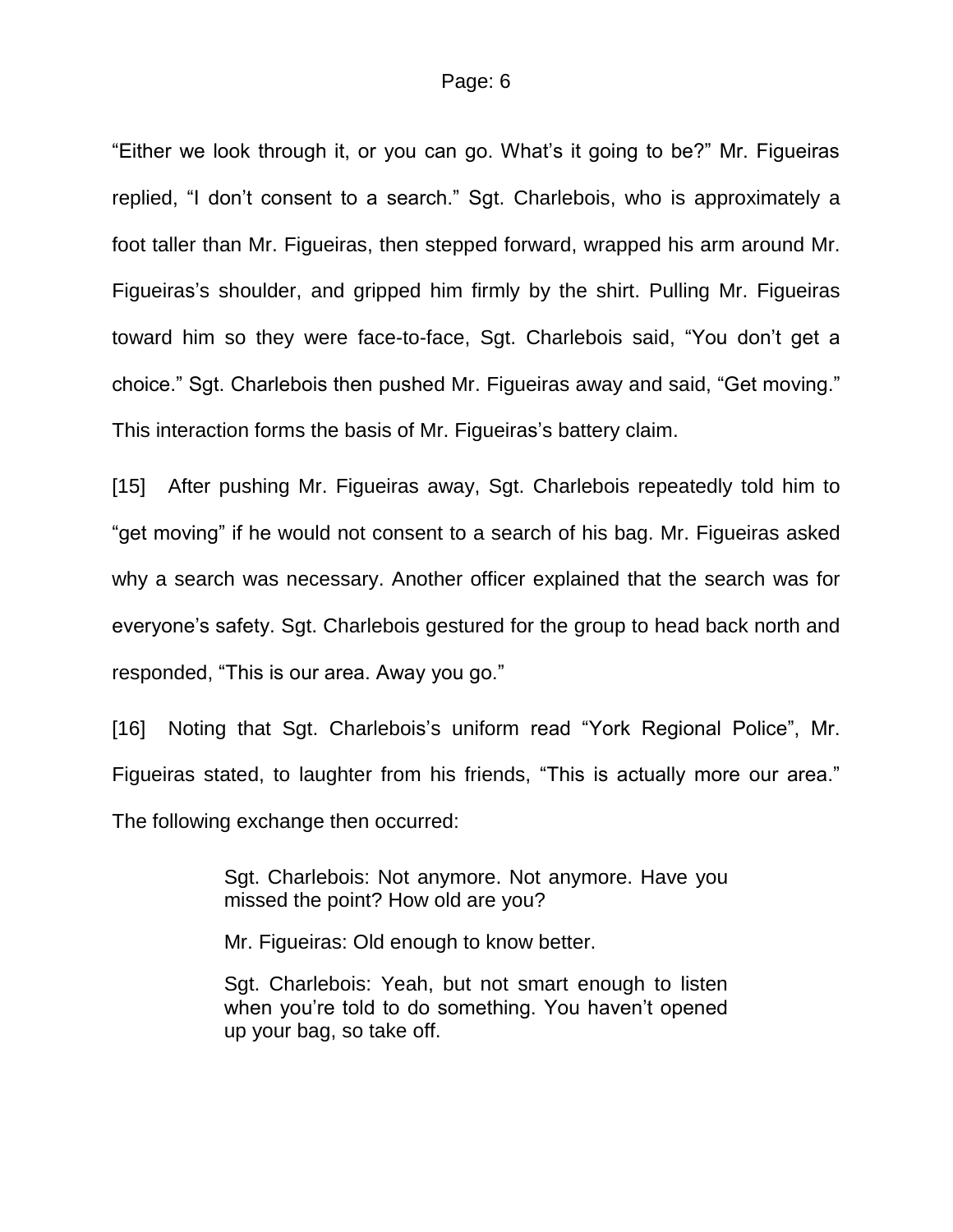### Page: 7

[17] By this point, Sgt. Charlebois had taken two steps toward Mr. Figueiras to close the gap between them. Mr. Figueiras was now standing near the edge of a stairway leading down to the subway. He began to say, "In Canada, that's something…", but Sgt. Charlebois cut him off: "This ain't Canada right now. Take off." Mr. Figueiras's friends can be heard laughing sardonically. "This ain't Canada right now?" one of them asked off-camera. Sgt. Charlebois shook his head and replied, "No. No." Another officer said, "You're in G20 land now." Sgt. Charlebois agreed: "That's right."

[18] Next, Sgt. Charlebois again told Mr. Figueiras to open his bag or "get" going." A friend pointed out that Mr. Figueiras was in danger of falling down the stairs to the subway, so he moved to his left into the middle of the sidewalk. Sgt. Charlebois followed and stood directly next to him. Sgt. Charlebois reminded Mr. Figueiras that his friends had not objected to having their bags searched. Mr. Figueiras shrugged and said, "I just don't like to have my civil rights violated." Sgt. Charlebois responded: "There's no civil rights here in this area. How many times you gotta be told that?" Mr. Figueiras said again, "But this is Canada." Another officer who had come up next to him said, "Yeah, and there's unlawful assemblies going on all around us and guess what – if you want to participate in them here, then you gotta participate in all the procedures."

[19] At that point, Sqt. Charlebois lifted up the sleeve of Mr. Figueiras's t-shirt and noticed a phone number written on his arm. He noted that that was "a sign of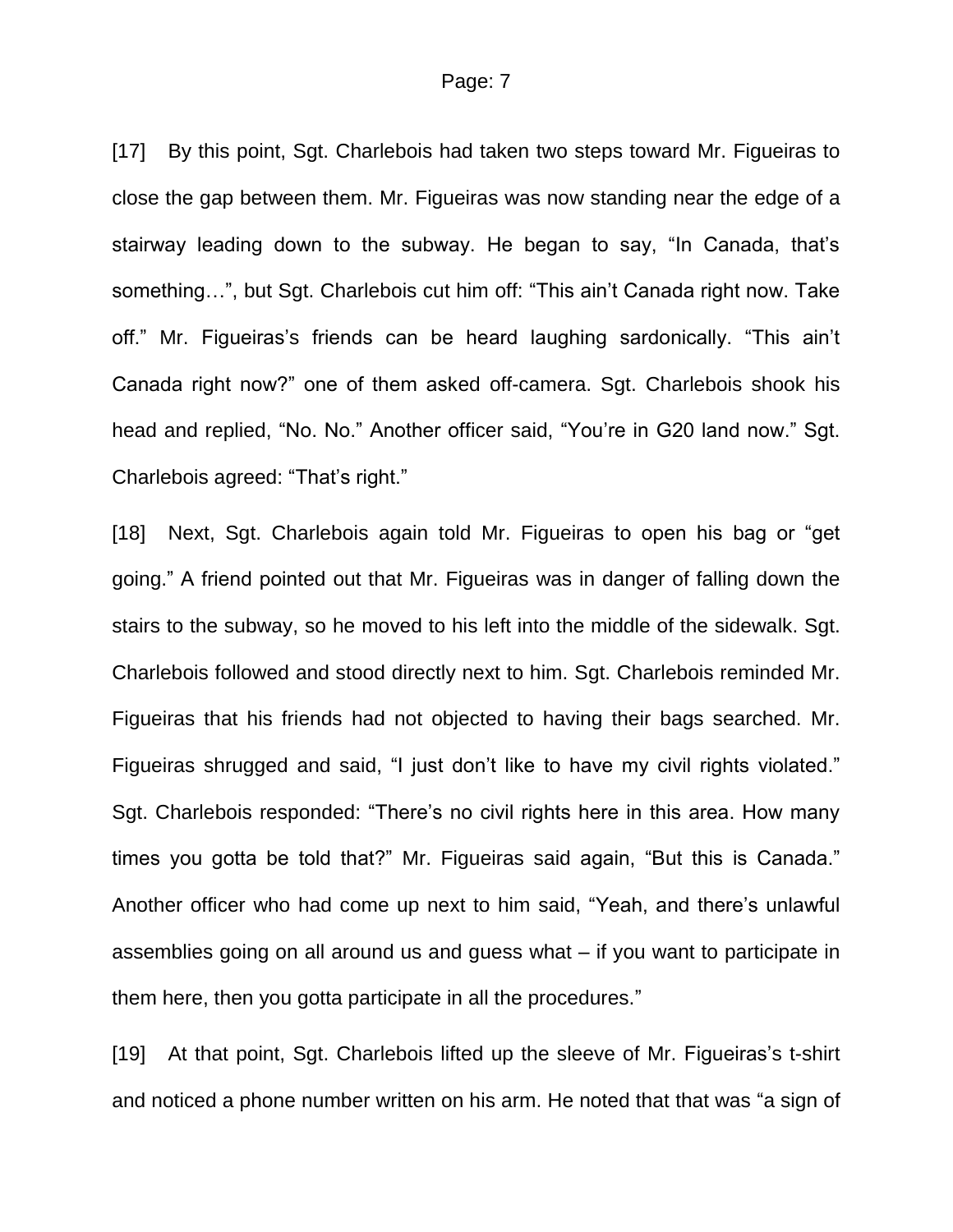the people … causing trouble." Sgt. Charlebois said: "You've got a lawyer's number on your arm, alright? So either we look in the bag, or you get stepping, buddy."

[20] At that point, Mr. Figueiras backed away and retreated north on University Avenue with his friends. The officers followed close behind them for approximately half a block before the videos end. In his affidavit on the application, Mr. Figueiras explained that he went home after this incident, fearing he would be arrested if he stayed downtown.

#### **(2) Sgt. Charlebois's evidence**

[21] In his affidavit, Sgt. Charlebois stated that he and 50 to 100 other officers attended a briefing early in the morning of June 27 that lasted between ten and fifteen minutes. They were briefed on the previous day's events and were told to be vigilant given the vandalism and violence that had occurred. Sgt. Charlebois testified that there were heightened concerns due to the previous day's events. At the conclusion of the briefing, the officers were dispatched to their assigned areas. Sgt. Charlebois and his team of five officers were assigned to the King and University area. Their instructions were to patrol the street and the underground pathway linking various buildings in that area. They were to ensure that no one entered the network of underground pathways.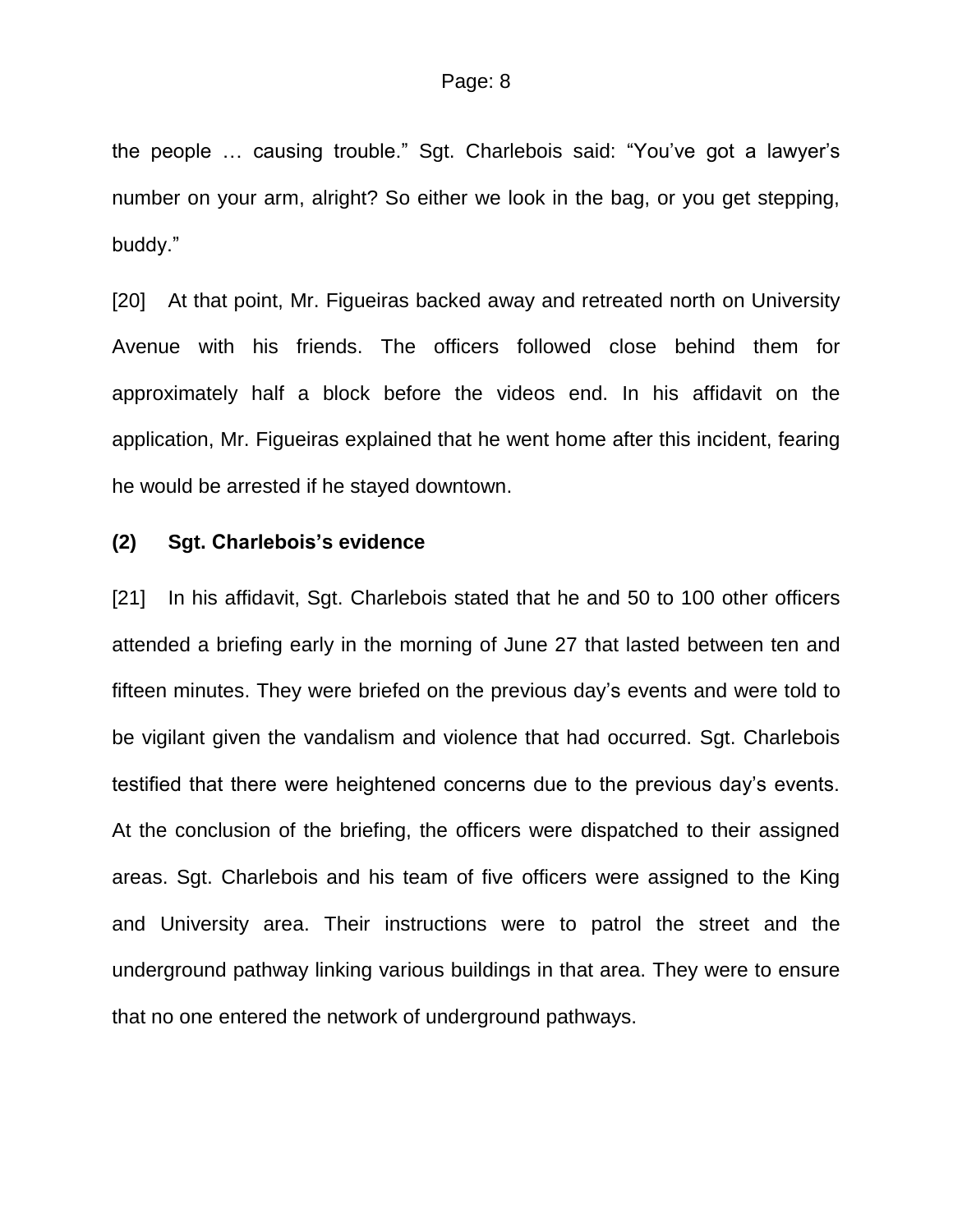[22] Sgt. Charlebois decided that whenever he and his team were outside patrolling the streets in his assigned area, they would stop anyone who looked like a demonstrator and demand that they submit to a search of their belongings if they wished to cross King Street and continue walking south. In his crossexamination, Sgt. Charlebois explained: "[A]nybody that looked like they were involved in the protests were asked to show that they had no weapons before they proceeded further [south]."

[23] There was no suggestion in the record that the other teams deployed to patrol other streets in the downtown core were stopping people – whether or not they looked like demonstrators – and requiring them to submit to a weapons search of their belongings should they wish to get close to the summit area. Sgt. Charlebois appears to have adopted this strategy on his own initiative and without any instructions from above. His team was the only one implementing this strategy. On cross-examination, he agreed that no one had instructed him to adopt this strategy, but explained: "That would be like telling me how to put my clothes on. Alright?"

[24] Sgt. Charlebois stated that over the course of the day, his team may have stopped between 70 and 100 people: about 50 before Mr. Figueiras was stopped and 20 to 50 after that. Because Sgt. Charlebois and the officers were patrolling a large area, as well as the underground pathway system, demonstrators who did not happen to be walking within the area patrolled by Sgt. Charlebois's group,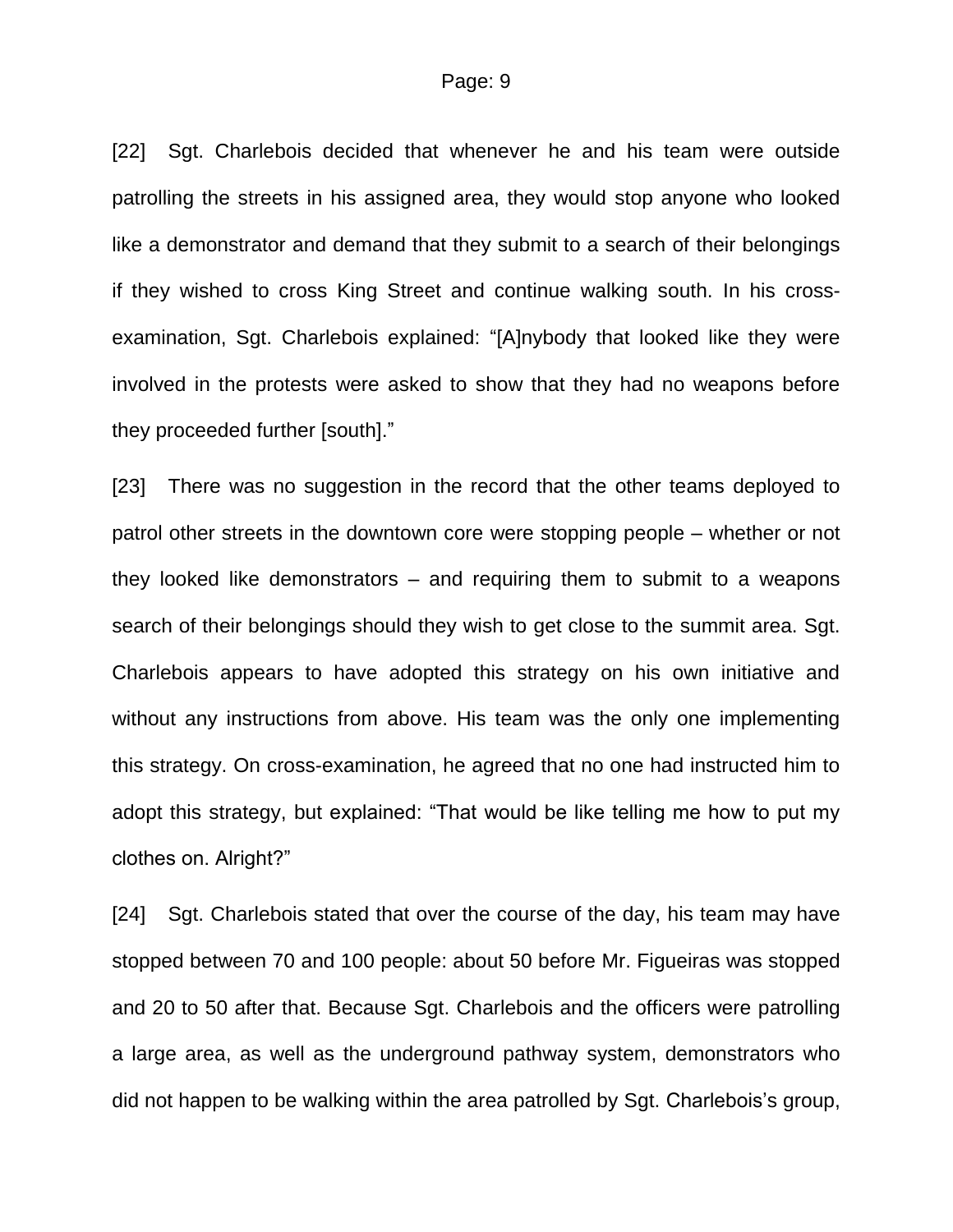or who did not happen to encounter the officers, could proceed uninhibited to the fence enclosing the perimeter of the summit site. Similarly, nothing prevented a demonstrator who was initially turned back by Sgt. Charlebois's team from approaching the security fence via another route.

[25] The videos taken by Mr. Figueiras's friends show that throughout the approximately seven minutes that Mr. Figueiras was talking to the officers, dozens of people passed by unimpeded around them. Cars passed through the intersection of King and University in an east-west direction, and pedestrians and people on bicycles passed through in all directions, including south on University past King Street, without being stopped by police. Near the end of one of the videos, a young woman wearing a backpack walked right through Sgt. Charlebois's team and continued to the south (i.e. toward the security fence) without being stopped.

#### **(3) The application**

[26] Mr. Figueiras applied to the Superior Court of Justice for declarations that the respondent police services boards and Sgt. Charlebois had violated his rights under ss. 2(b), 2(c), and 7 of the *Charter*, and that these violations could not be justified under s. 1. He also sought a declaration that Sgt. Charlebois had committed the tort of battery by grabbing and pushing him.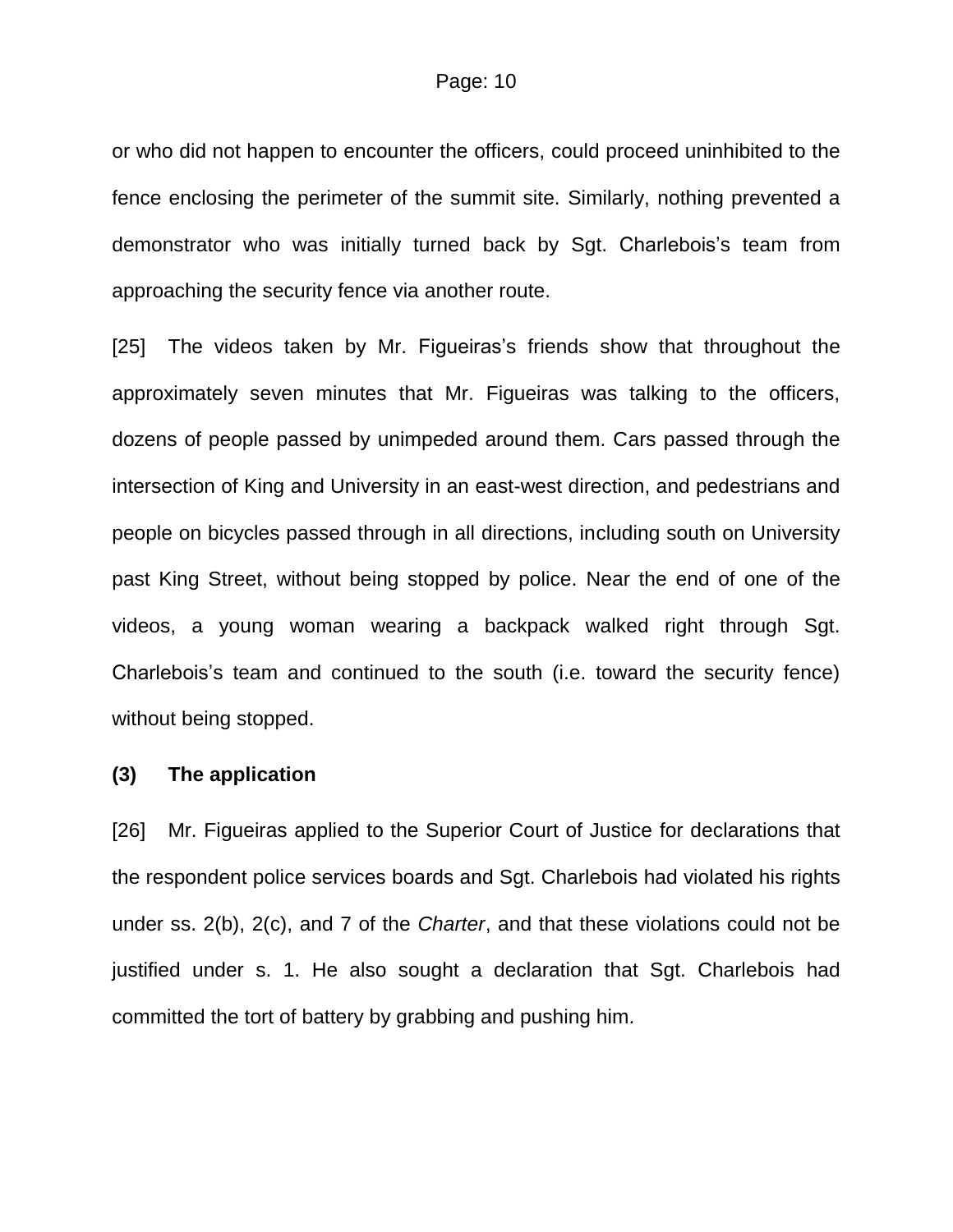# **THE DECISION BELOW**

[27] Before the application judge, the parties agreed that the officers had no statutory authority, whether under the *Criminal Code* or otherwise, to demand that Mr. Figueiras consent to a search of his bag as a precondition to walking down a public street in the direction of his choosing. The question was therefore whether the officers' actions were authorized under the common law ancillary powers doctrine. Counsel on both sides agreed that if they were, Mr. Figueiras's *Charter* rights were not breached.

[28] As Watt J.A. recently summarized in *R. v. Peterkin*, 2015 ONCA 8, at paras. 37-38, where an officer's conduct has led to a *prima facie* interference with an individual's liberty or property, the court applies a two-part test to determine whether the impugned conduct falls within the officer's common law ancillary powers. The test, originally articulated by the English Court of Criminal Appeal in *Waterfield*, asks:

> (1) Does the police conduct in question fall within the general scope of any duty imposed on the officer by statute or common law?

> (2) If so, in the circumstances of this case, did the execution of the police conduct in question involve a justifiable use of the powers associated with the engaged statutory or common law duty?

See also *R. v. Mann*, 2004 SCC 52, [2004] 3 S.C.R. 59, at paras. 24-26; *R. v. MacDonald*, 2014 SCC 3, [2014] 1 S.C.R. 37, at paras. 33-40.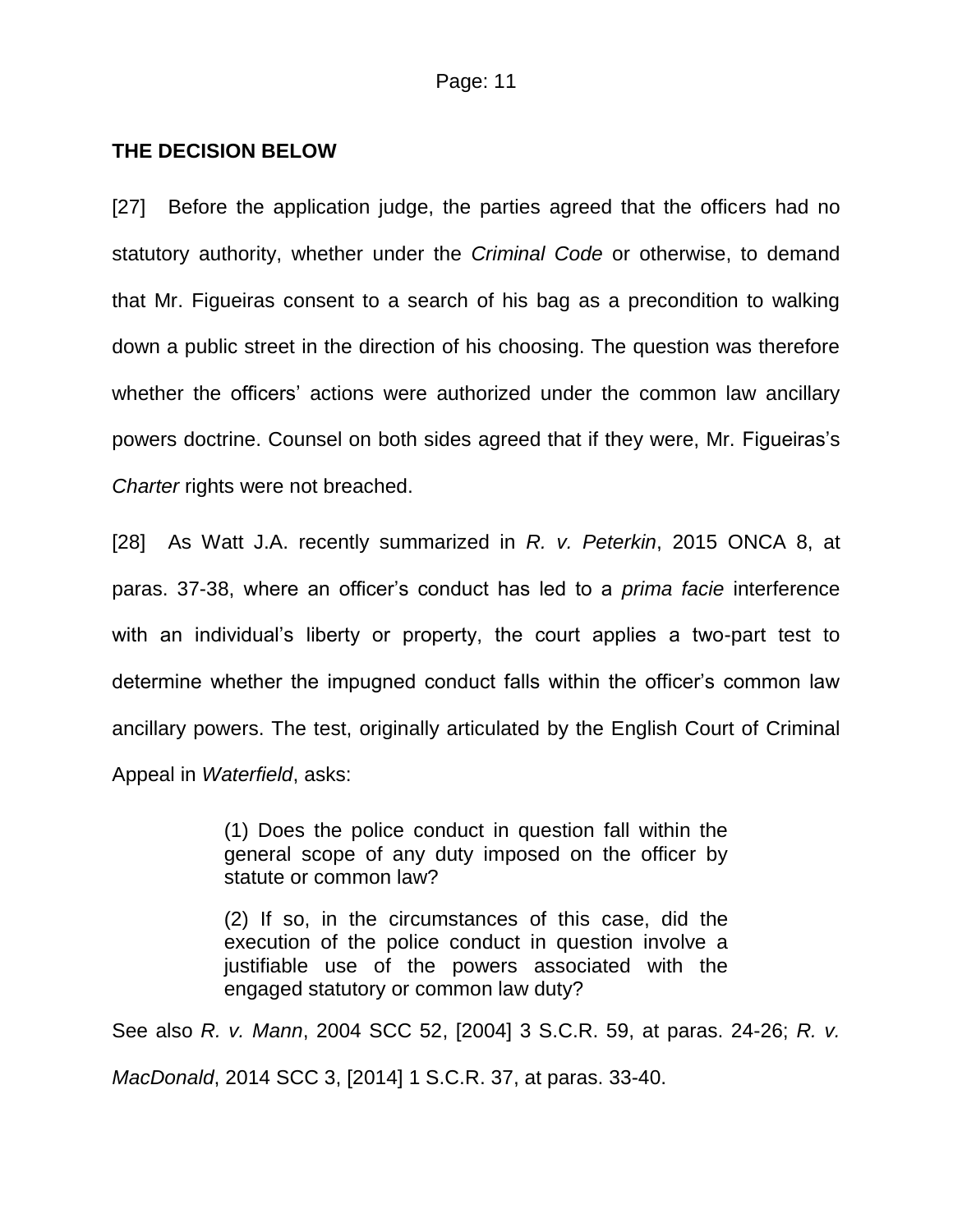[29] Here, the parties agreed that the officers' conduct met the first part of the

*Waterfield* test – they were acting in furtherance of the recognized police duty to

preserve the peace. Only the second stage of the *Waterfield* test was in issue.

[30] The application judge accepted at the outset of his analysis that the officers' "requests" to search Mr. Figueiras's bag "were not necessarily politely made at all times." He explained, at para. 12:

> There is no denying the words used by the police officers as quoted in paragraph 4 of Mr. Figueiras's affidavit above [i.e. "This is our area"; Mr. Figueiras was "not smart enough to listen"; "This ain't Canada right now"; "We're in G20 land"; and "There is no civil rights here in this area"]. Those and others plainly audible on the video recording were not appropriate words. They do not represent either a correct statement of the law or the proper description of the role of the police that day. However, viewed in context, it is clear that Detective Charlebois was not willing to have a debate with Mr. Figueiras about the finer points of constitutional law and simply wished him to move on. In any event, the issues in this proceeding do not turn on the words used by the officers but upon their conduct.

[31] After reviewing *R. v. Clayton*, 2007 SCC 32, [2007] 2 S.C.R. 725, and *Brown v. Durham Regional Police Force* (1998), 43 O.R. (3d) 223 (C.A.), the application judge concluded that the officers' conduct was justified and met the second stage of the *Waterfield* test. The application judge was of the view that the officers could properly conclude that there was "imminent … apprehended harm [of] specifically identifiable breaches of the peace, rioting, property damage, looting, and efforts to unlawfully disrupt the G20 summit" based on the previous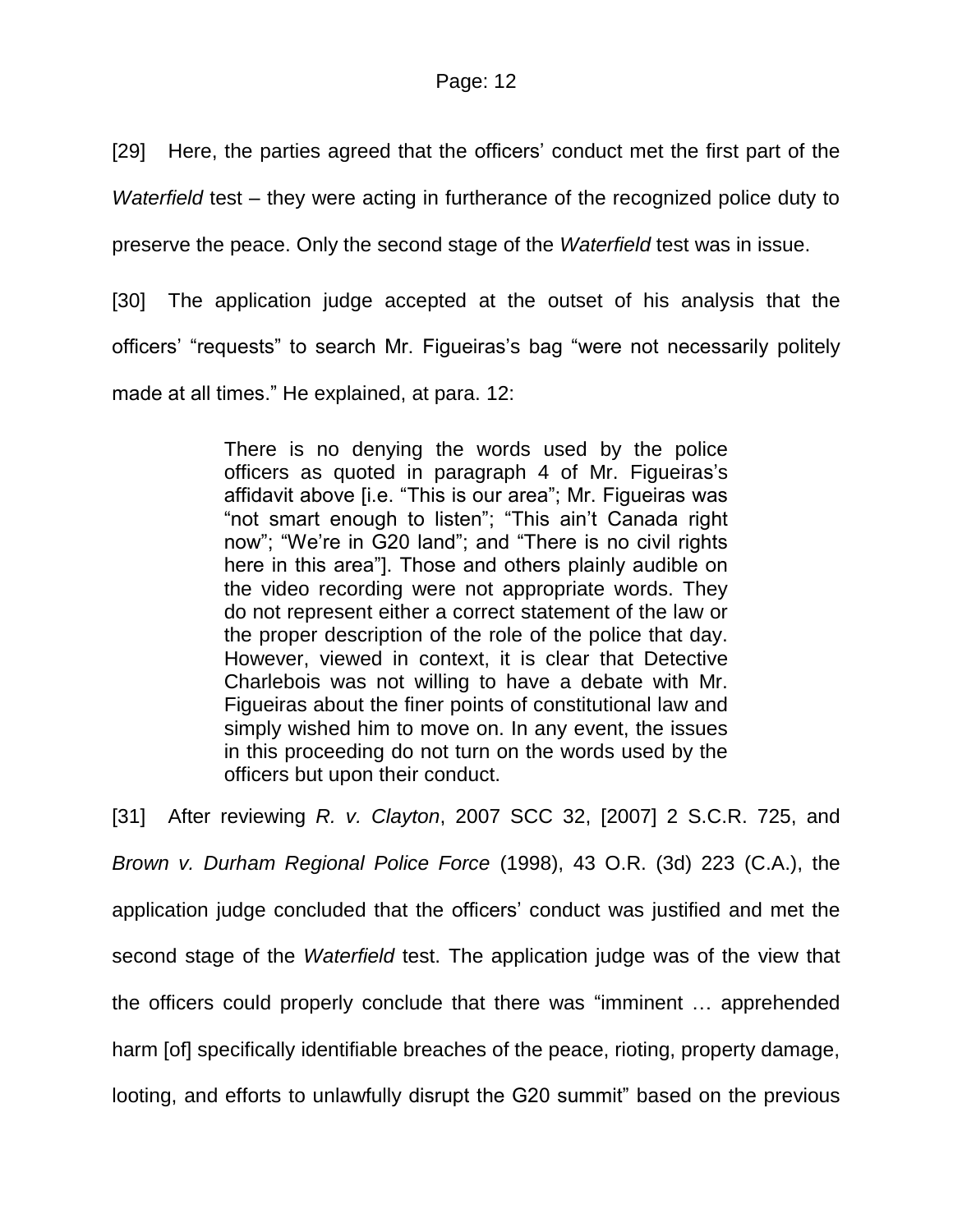day's events (at para. 21). As a result, preventing demonstrators who refused to submit to a search of their bags from reaching King Street and proceeding south was a minimal intrusion on the right to move about freely.

[32] In addition to relying on the officers' duty to preserve the peace, the application judge relied on *R. v. Knowlton*, [1974] S.C.R. 443, to conclude that the police had the power to cordon off areas in order to protect foreign dignitaries from harm. As Sgt. Charlebois stated in his affidavit, the police were concerned that efforts would be made to disrupt the summit meeting. The intersection of University and King was close to the security fence and to where some of the unlawful acts had occurred on the previous day. In the application judge's view, therefore, the police would have been well within their authority to require every person seeking to continue south to open his or her bag. The fact that the police were searching only suspected demonstrators did not render the police conduct an abuse of authority. On the contrary, he held that this tailoring rendered the interventions minimally intrusive. As a result, the police did not exceed their authority or act arbitrarily.

[33] The application judge analogized the searches carried out here to those carried out of persons seeking to enter courthouses and airports. As in the case of courthouses and airports, there was a clear need for security in the area of King and University. Preventing a person who refused to consent to a weapons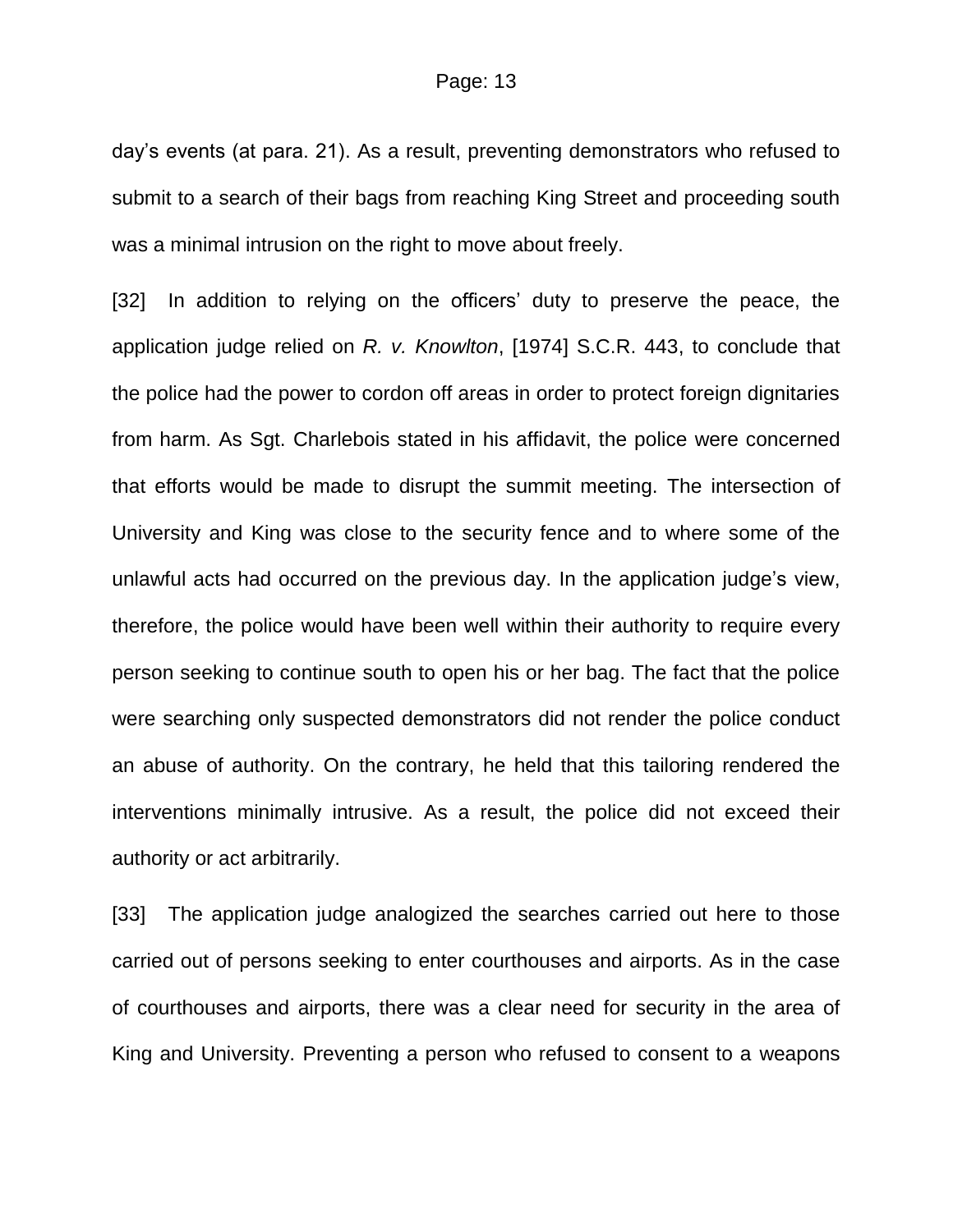search from getting closer to the summit site was, therefore, a reasonable exercise of police powers at common law.

[34] As to Mr. Figueiras's claim that his ss. 2(b) and 2(c) rights had been violated, the application judge held that, having found the police conduct to be lawful, there could be no violation of these rights.

[35] The application judge also held that, had he found a breach of the *Charter*, he would have upheld the police conduct under s. 1 as a reasonable limit on Mr. Figueiras's *Charter* rights. In his view, protecting the peace was a pressing and substantial objective, and conducting a minimally intrusive search was rationally connected to that objective. Minimal infringements of this type are, he explained, "routinely accepted throughout our society in the complete absence of any imminent threat or any reasonable grounds of suspicion as existed in this case" (at para. 30).

[36] Finally, the application judge held that Sgt. Charlebois had not committed the tort of battery because his touching of Mr. Figueiras was *de minimis*, and in any event, Sgt. Charlebois was immune from liability pursuant to s. 25(1) of the *Criminal Code*.

## **ISSUES**

[37] Mr. Figueiras maintains that the *Charter* rights at issue in this appeal are his right to liberty under s. 7, as well as his rights under ss. 2(b) and 2(c), namely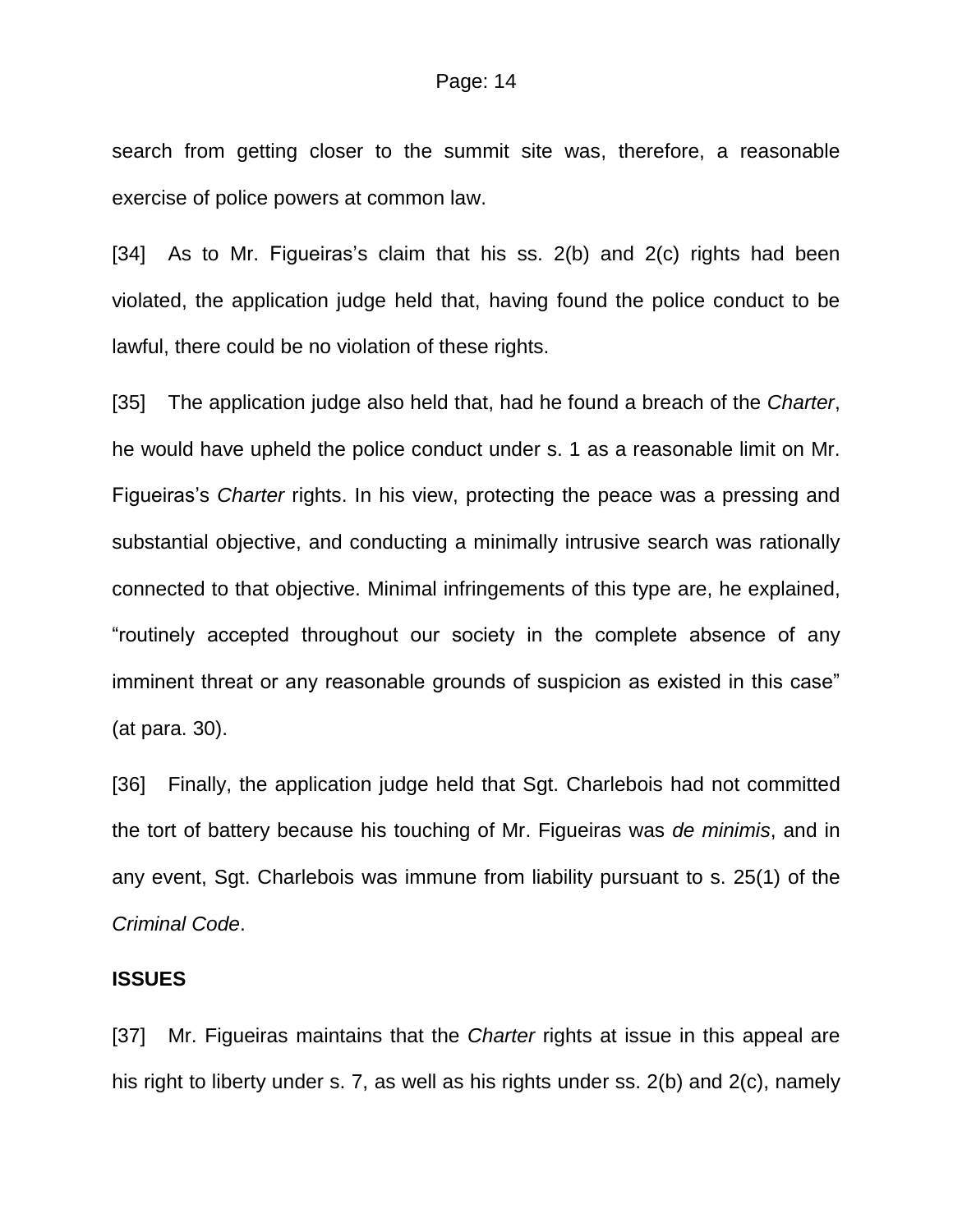freedom of expression and freedom of peaceful assembly. The respondents, for their part, argue that the relevant *Charter* right is the s. 9 right not to be arbitrarily detained.

[38] The essence of Mr. Figueiras's complaint is that Sgt. Charlebois and the other officers unlawfully stopped him from travelling down a public street and prevented him from carrying on his peaceful demonstration at a location nearer to the summit site. This course of police conduct engaged Mr. Figueiras's common law right to move unimpeded on a public highway and his s. 2(b) right of freedom of expression. As I will explain, I do not consider it necessary to deal with the alleged violations of Mr. Figueiras's ss. 2(c) and 7 rights. I also do not agree with the respondents' position that the focus of the *Charter* analysis is necessarily that conducted under s. 9.

[39] The central issue on appeal is, therefore, whether the application judge erred in his application of the *Waterfield* test and in his conclusion that the police had the common law power to restrict Mr. Figueiras's movements and right to protest as they did here.

[40] A secondary issue is whether the application judge erred by holding that Sgt. Charlebois had not committed battery.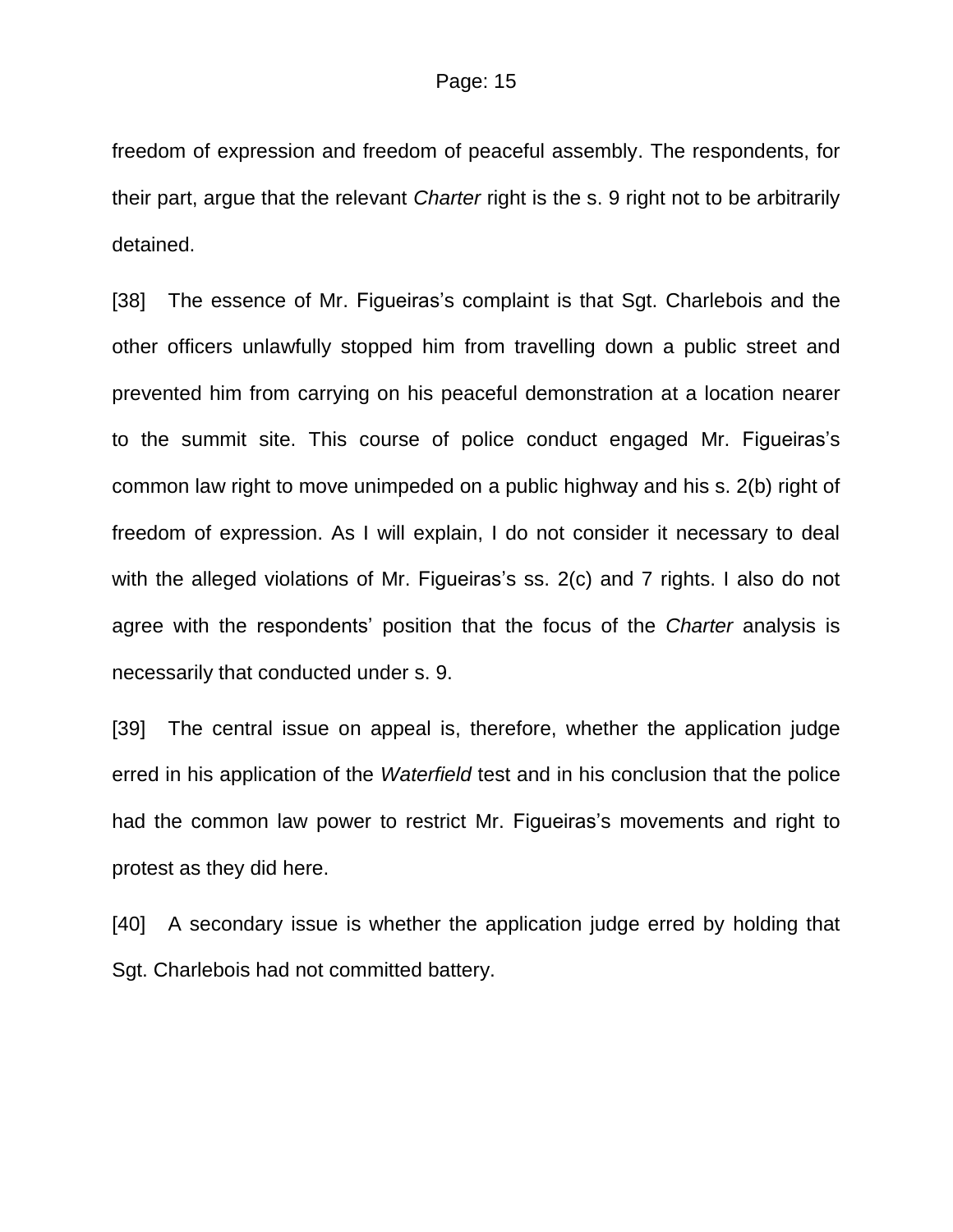### **ANALYSIS**

#### **(1) Common law police powers and** *Waterfield*

[41] Rule of law is a fundamental principle of the Canadian constitution: *Re Manitoba Language Rights*, [1985] 1 S.C.R. 721. One crucial aspect of the rule of law is the principle that "the exercise of all public power must find its ultimate source in a legal rule": *Reference re Remuneration of Provincial Court Judges*, [1997] 3 S.C.R. 3, at para. 10. As a result, "police officers ... only act lawfully if they act in the exercise of authority which is either conferred by statute or derived as a matter of common law from their duties": *Dedman v. The Queen*, [1985] 2 S.C.R. 2, at p. 28.

[42] Police powers arise both from statute (e.g. *Police Services Act*, R.S.O. 1990, c. P.15; *Criminal Code*) and from the common law itself. In the latter case, this is referred to as the "ancillary powers doctrine", reflecting the fact that police *powers* are ancillary to police *duties*.

[43] Police officers are given broad duties to preserve the peace and prevent crime. The powers conferred on them to execute those duties, however, are not correspondingly broad. As Doherty J.A. explained in *R. v. Simpson* (1993), 12 O.R. (3d) 182, at p. 194:

> The law imposes broad general duties on the police but it provides them with only limited powers to perform those duties. Police duties and their authority to act in the performance of those duties are not co-extensive.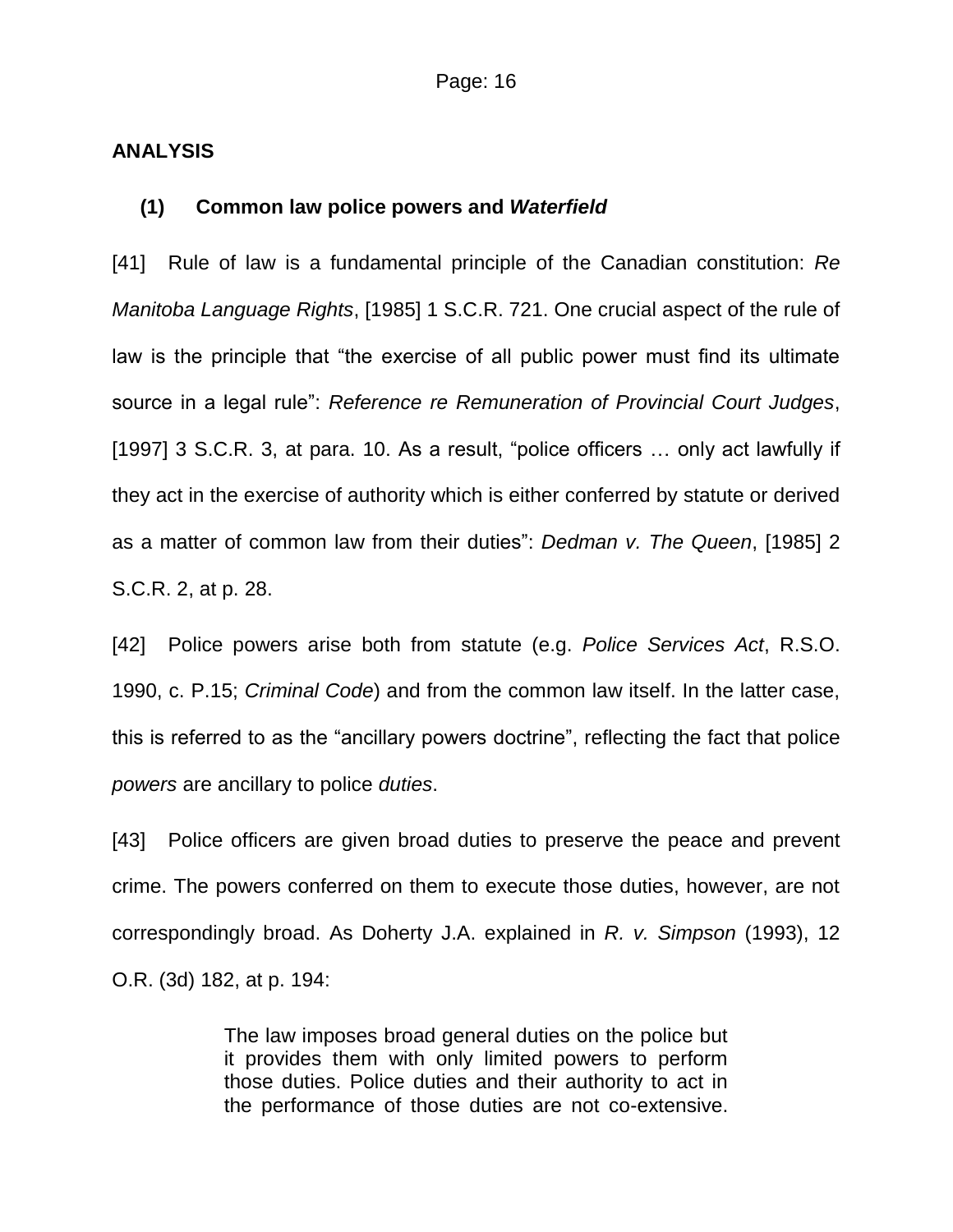# Page: 17

Police conduct is not rendered lawful merely because it assisted in the performance of the duties assigned to the police. Where police conduct interferes with the liberty or freedom of the individual, that conduct will be lawful only if it is authorized by law.

[44] Doherty J.A. later reinforced this point in *Brown*, where he noted that "[t]he common law ancillary power doctrine has never equated the scope of the police duties with the brea[dth] of the police powers to interfere with individual liberty in the performance of those duties" (at p. 250).

[45] *Brown* also stands for the proposition that it will be more difficult for police to justify the existence and exercise of a power on the basis of preventive policing compared to when the police investigate a past or ongoing crime (*Brown*, at pp. 249-51).

[46] Courts play an important role in regulating the exercise of preventive policing due to the low-visibility nature of preventative stops and their potential for abuse. As the Supreme Court explained in *Mann*, at para. 18: "[T]he unregulated use of investigative detentions in policing, their uncertain legal status, and the potential for abuse inherent in such low-visibility exercises of discretionary power are all pressing reasons why the Court must exercise its custodial role." When courts exercise their custodial role, this will sometimes involve recognizing a police power and imposing a legal framework on its exercise, as occurred in *Mann*. But it may result in the wholesale rejection of a purported police power, as occurred in *Brown,* and as I propose to do here.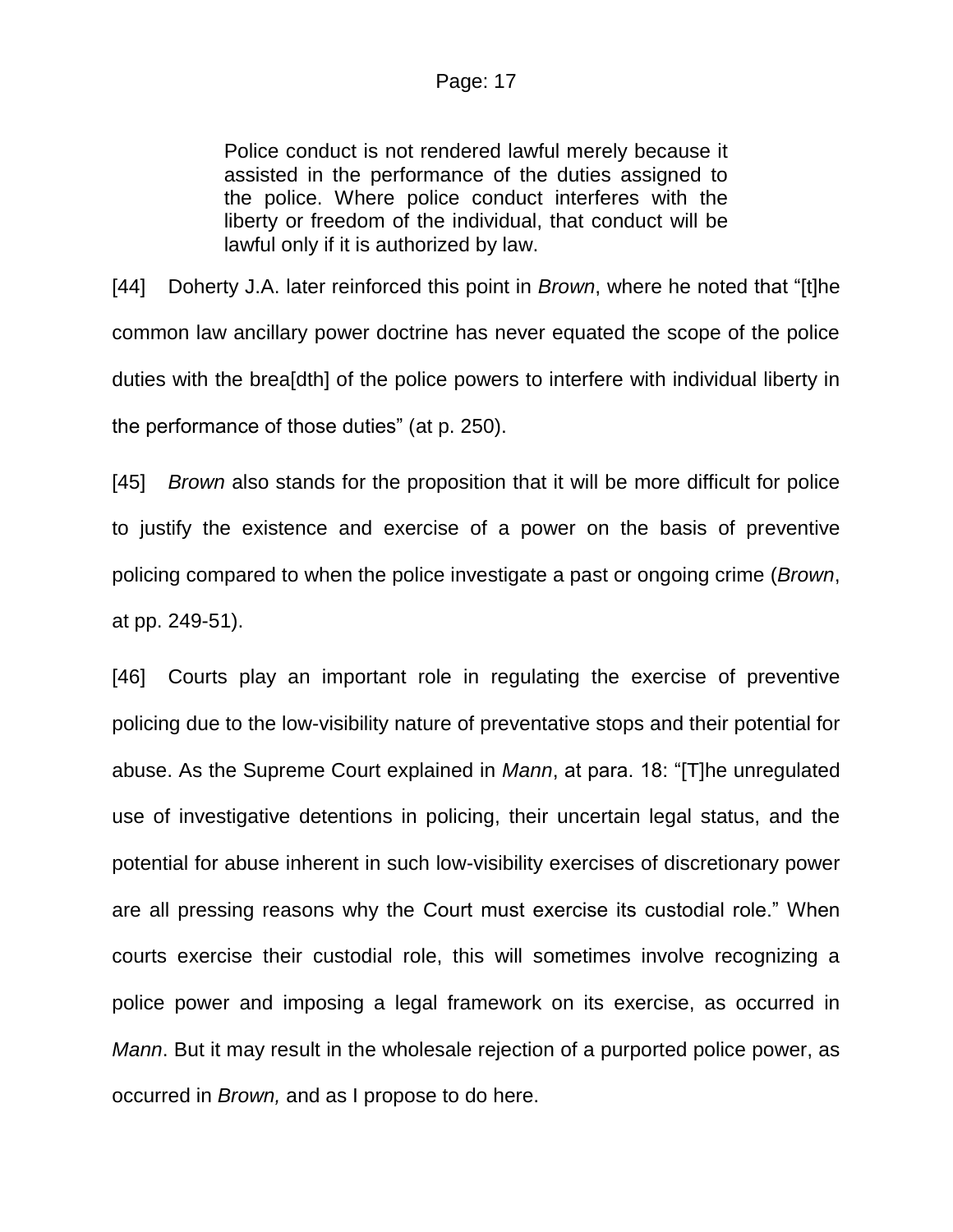#### Page: 18

[47] The *Waterfield* analysis is contextual, and one of the most important elements of context is the degree to which the police can link an individual whose rights are affected by police conduct to an actual or anticipated crime.

[48] The *Waterfield* test involves a careful balancing of competing interests. On one side of the scale is the state's interest in effective policing, including keeping the peace and crime prevention. On the other side is a consideration of the liberty interests of citizens, such as Mr. Figueiras, affected by the power that police exercise (or purport to exercise).

[49] *Waterfield* was imported into the Canadian jurisprudence in the pre-*Charter* case of *Dedman*. After the *Charter*'s adoption, the Supreme Court effectively integrated the analysis of the impact on *Charter* rights into the *Waterfield* analysis. As the concurring minority in *Clayton* explained, the reference to "liberty" in the *Waterfield* test is a reference to all of a citizen's civil liberties, which in a post-*Charter* era mean both common law liberties, such as those at stake in *Dedman* and *Waterfield* itself, as well as constitutional rights and freedoms, such as those protected by the *Charter* (*Clayton*, at para. 59).

[50] Over time, the Supreme Court has modified the *Waterfield* test to emphasize the importance of *Charter*-protected rights. For example, the *Waterfield* test was summarized in *Mann*, at para. 26, as follows:

> At the first stage of the *Waterfield* test, police powers are recognized as deriving from the nature and scope of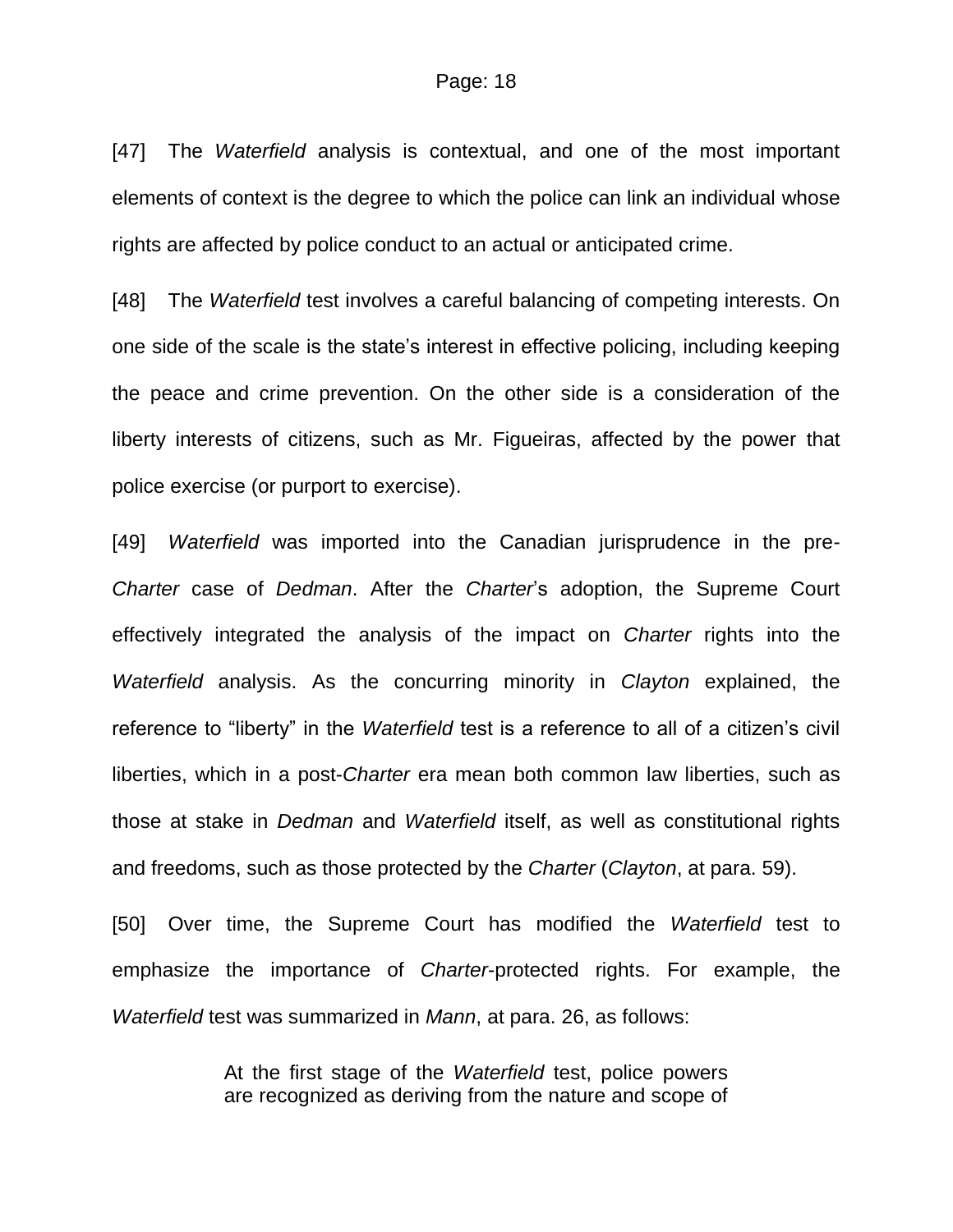police duties, including, at common law, "the preservation of the peace, the prevention of crime, and the protection of life and property" (*Dedman*, *supra*, at p. 32). The second stage of the test requires a balance between the competing interests of the police duty and of the liberty interests at stake. This aspect of the test requires a consideration of

> whether an invasion of individual rights is necessary in order for the peace officers to perform their duty, and whether such invasion is reasonable in light of the public purposes served by effective control of criminal acts on the one hand and on the other respect for the liberty and fundamental dignity of individuals. (*Cloutier*, *supra*, at pp. 181-82)

The reasonable necessity or justification of the police conduct in the specific circumstances is highlighted at this stage. Specifically, in *Dedman*, *supra*, at p. 35, Le Dain J. provided that the necessity and reasonableness for the interference with liberty was to be assessed with regard to the nature of the liberty interfered with and the importance of the public purpose served.

[51] The Supreme Court continues to apply the *Waterfield* analysis to define the limits of common law police powers. It has done so in accordance with *Charter* values, and in some cases has expressly integrated the *Waterfield* test into existing *Charter* frameworks, such as the *R. v. Collins*, [1987] 1 S.C.R. 265, analysis for the reasonableness of searches: see *MacDonald*. Accordingly, some commentators have argued that the Supreme Court has imported into the application of the *Waterfield* test an analysis akin to *R. v. Oakes*, [1986] 1 S.C.R. 103 (see e.g. Richard Jochelson, "Ancillary Issues with *Oakes*: The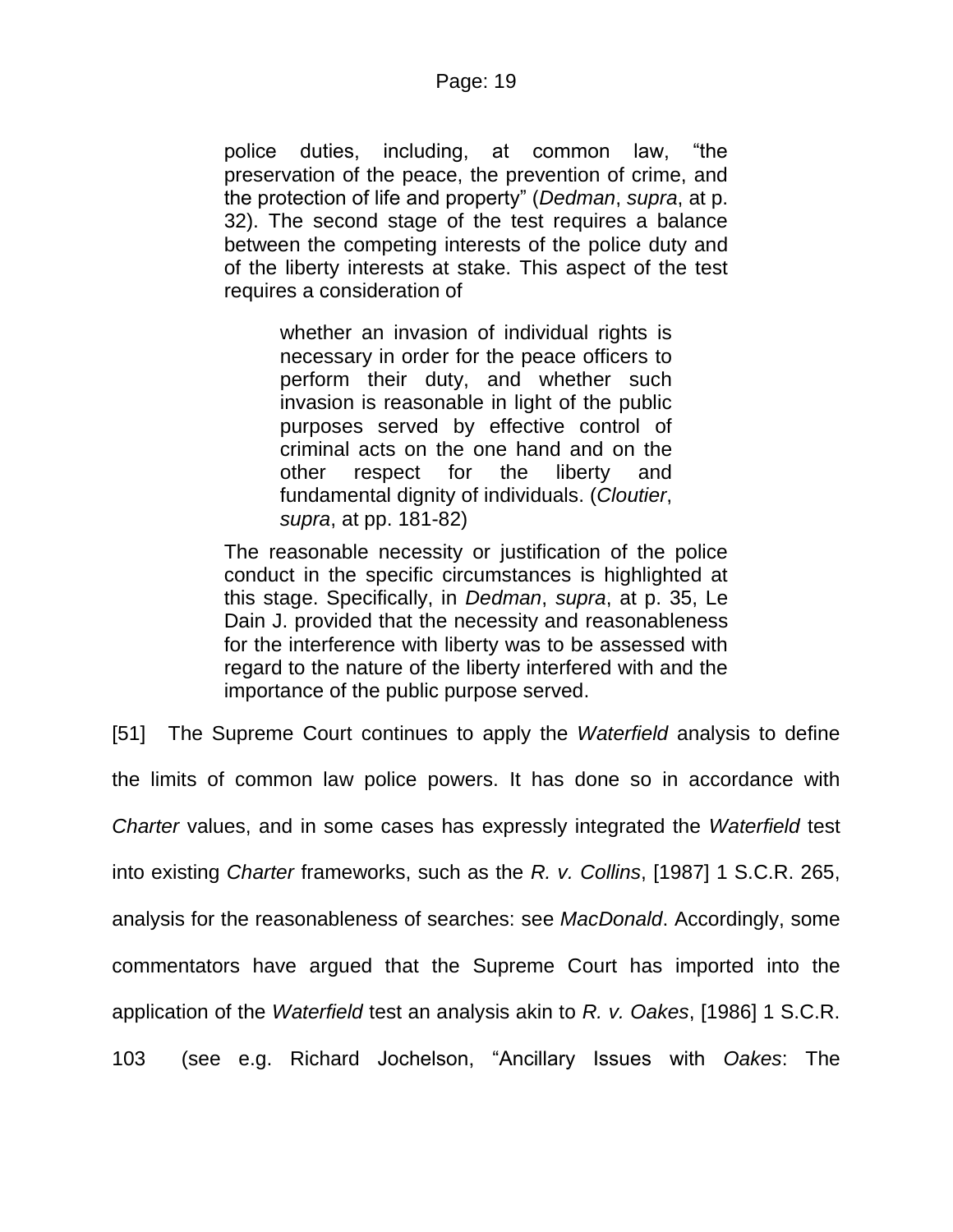Development of the *Waterfield* Test and the Problem of Fundamental Constitutional Theory" (2012-2013) 43:3 Ottawa L. Rev. 355).

[52] The potential interplay between *Waterfield* and *Oakes* is particularly important given the liberties at stake in this case. The existing *Waterfield* jurisprudence deals predominantly, if not exclusively, with rights under ss. 8, 9, and 10 of the *Charter*, which have internal limits built into the rights they guarantee (i.e. s. 8 guarantees the right to be secure against *unreasonable* search and seizure; s. 9 guarantees the right not to be *arbitrarily* detained or imprisoned). The Supreme Court has held that a detention that is found to be lawful at common law is, necessarily, not arbitrary under s. 9 (*Clayton*, at para. 20). Similarly, a search conducted incidentally to a lawful arrest or detention will not be found to infringe s. 8 if the search is carried out in a reasonable manner and reasonable grounds for the search exist (*Mann*; *R. v. Caslake*, [1998] 1 S.C.R. 51). As a result, when police act in accordance with their common law ancillary powers, the internal limits of these sections are respected, and there is no *Charter* breach that must be justified by s. 1.

[53] By contrast, s. 2(b) guarantees an unqualified right to freedom of expression, without internal limits, the infringement of which falls to be justified under s. 1: Peter W. Hogg, *Constitutional Law of Canada*, 5th ed., loose-leaf (Toronto: Carswell, 2007), at p. 43-6. Thus, to the extent that the police conduct in this case infringed Mr. Figueiras's expressive rights, it is not immediately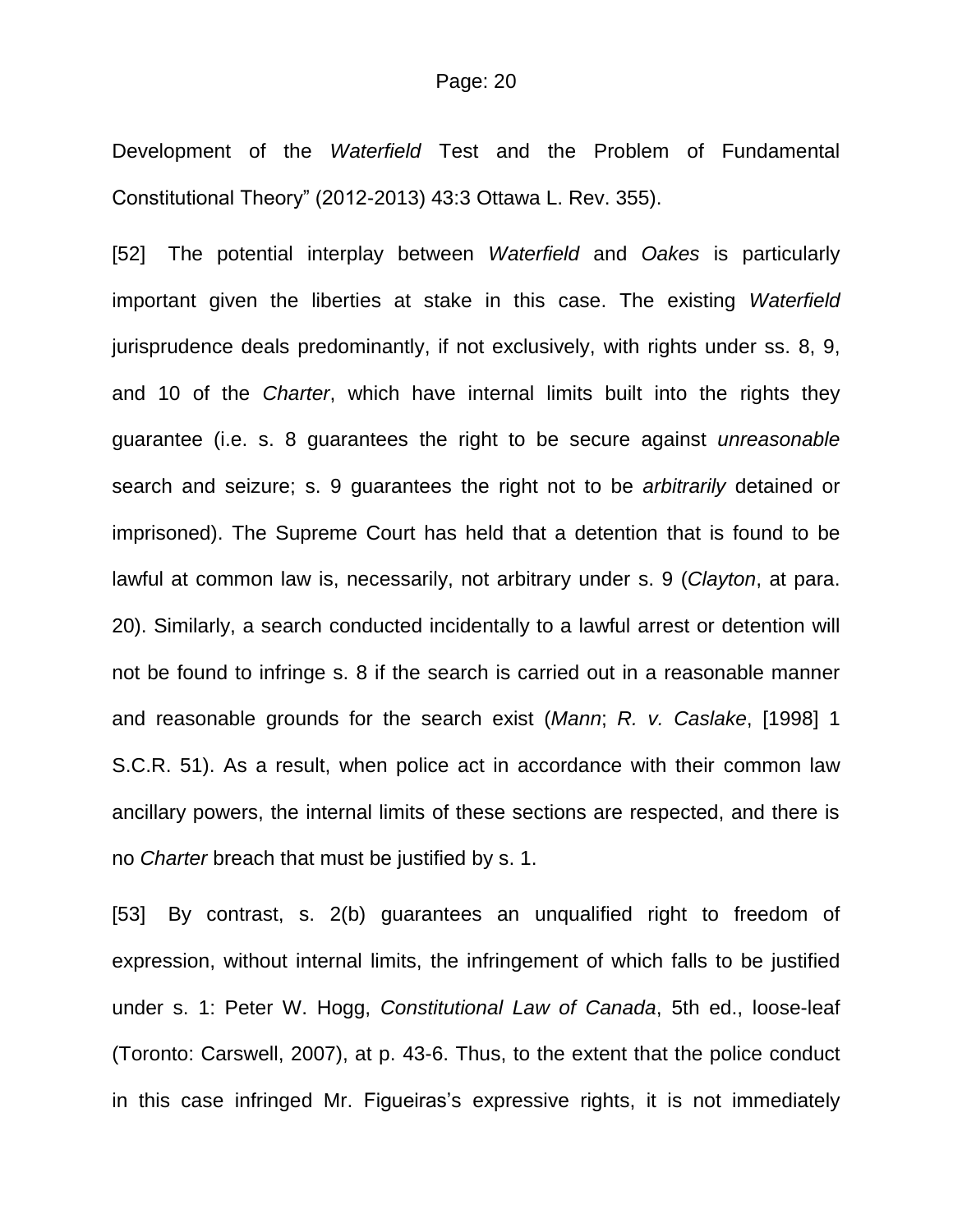apparent that that conduct should be analyzed under *Waterfield* rather than under s. 1 (and, in particular, under the "prescribed by law" branch of the *Oakes*  test).

[54] In my view, nothing turns on the approach taken. Whichever approach is used here, the outcome of the appeal depends on whether the officers were validly exercising a common law police power. In any case, as I explained above, the parties agreed before the application judge that if the impugned conduct passed muster under *Waterfield*, there was no breach of Mr. Figueiras's *Charter*  rights. In light of that position, I will follow the *Waterfield* analysis – as the application judge did – to decide this appeal.

# **(2) Threshold issues**

[55] Before undertaking the *Waterfield* analysis, I will address two threshold issues: (a) defining the police power at issue, and (b) identifying the liberty interests at stake.

## **(a) Defining the police power**

[56] Defining what police power was being exercised in the present case is not straightforward. Various types of powers present themselves as possible candidates.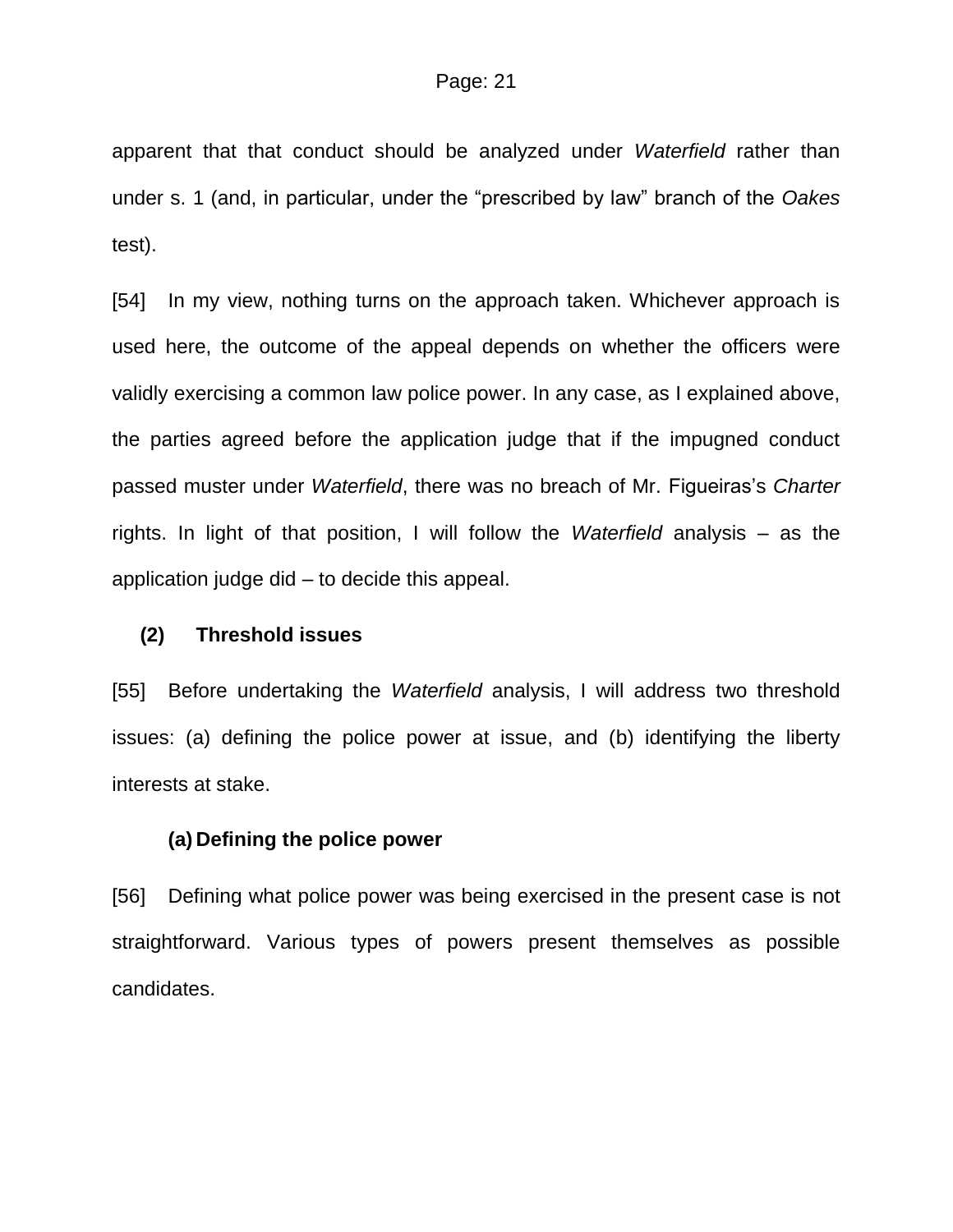[57] At first glance, Sgt. Charlebois and his team were exercising a police power to control access to a defined area. There are a variety of circumstances where such a police power has been recognized in the case law.

[58] In some instances, statutes provide the police with the power to control access to an area. For example, there are statutes that regulate the public's access to buildings such as courthouses (in Ontario, the *Public Works Protection Act*, R.S.O. 1990, c. P.55) and airports (see the *Aeronautics Act*, R.S.C. 1985, c. A-2, and associated regulations). These statutes typically require individuals to consent to a search before access to a building will be granted. In Manitoba, it was held that absent statutory authority, police were not authorized to carry out searches of those seeking to enter courthouses (*R. v. Gillespie* (1999), 142 Man. R. (2d) 96 (C.A.)). However, both this court and the Manitoba Court of Appeal have held that searches conducted at courthouses were *Charter*-compliant, provided that the power was granted to police by statute (*R. v. Campanella* (2005), 75 O.R. (3d) 342 (C.A.); *R. v. Lindsay*, 2004 MBCA 147, 187 Man. R. (2d) 236).

[59] There is no comparable statute here. Accordingly, the police must rely on their common law powers. Examples of the common law police power to control access to an area include establishing a perimeter around a police officer who is executing an arrest (*R. v. Wutzke*, 2005 ABPC 89, at paras. 60-66), establishing a perimeter around a police officer who is questioning a suspect or a witness (*R.*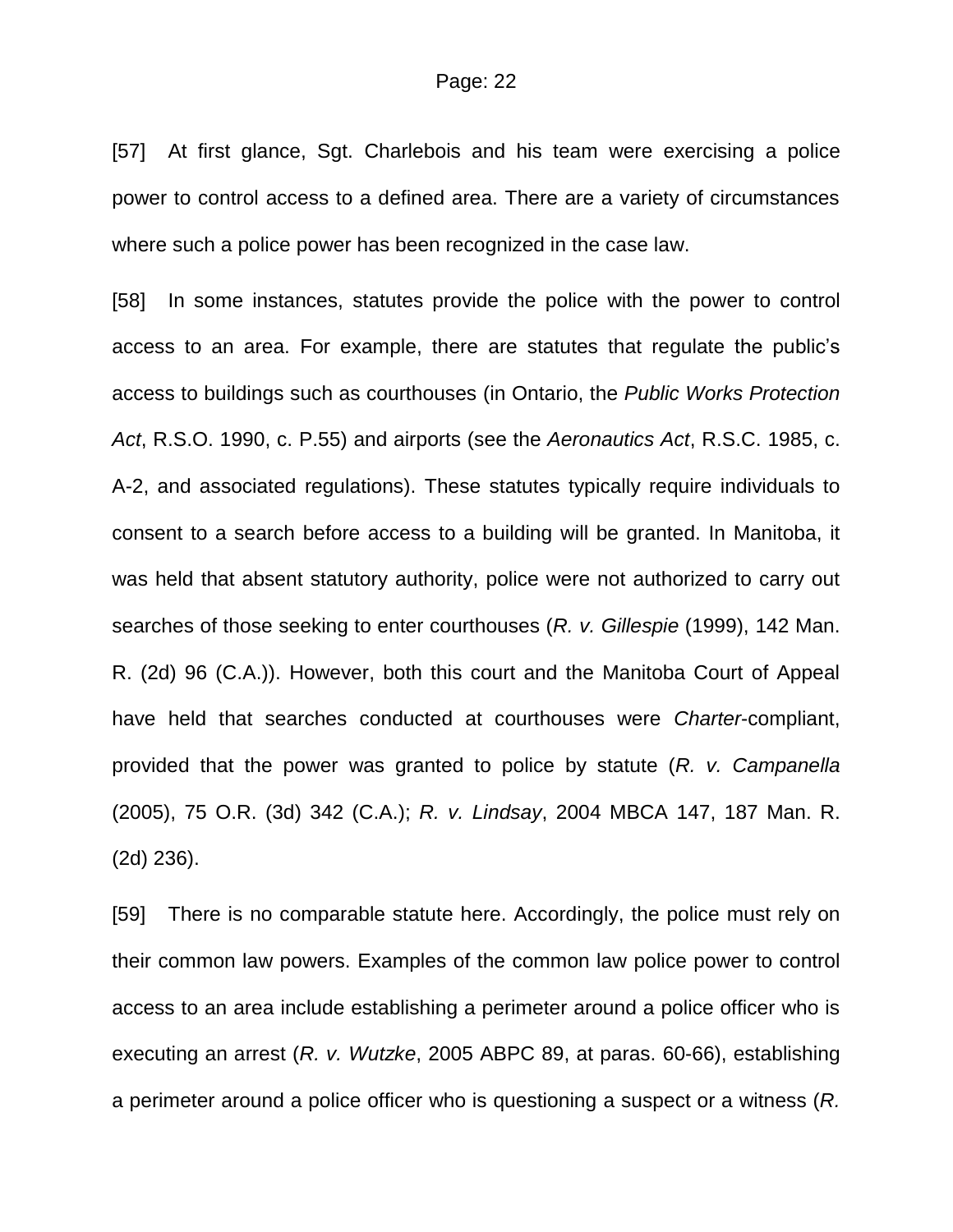*v. Dubien*, [2000] Q.J. No. 250, at paras. 14-26 (C.M.)), establishing a perimeter around a crime scene to preserve evidence (*R. v. Edwards*, 2004 ABPC 14, 25 Alta. L.R. (4th) 165, at paras. 4-6, 24-48, 66), and establishing a perimeter around a hazardous area to preserve public safety (*R. c. Rousseau*, [1982] C.S. 461, at pp. 461-62, 463-64 (Qc.)). It has also been recognized that the police can establish a security perimeter around a potential target of violent crime in order to ensure the target's protection (*Knowlton*, at pp. 447-48).

[60] As the case law demonstrates, even in the absence of statutory authority, the police must be taken to have the power to limit access to certain areas, even when those areas are normally open to the public. However, this is not a general power; it is confined to proper circumstances, such as fires, floods, car crash sites, crime scenes, and the like.

[61] However, the power exercised by Sgt. Charlebois and his team in this case was not merely a power to control access to an area; rather, it was a power to compel those entering an area to submit to a search, and to exclude those who refused. It was also a power that was applied selectively, targeting only demonstrators. This power was not provided by any statute or regulation. It was also significantly different from any of the situations recognized under common law and described in previously reported cases.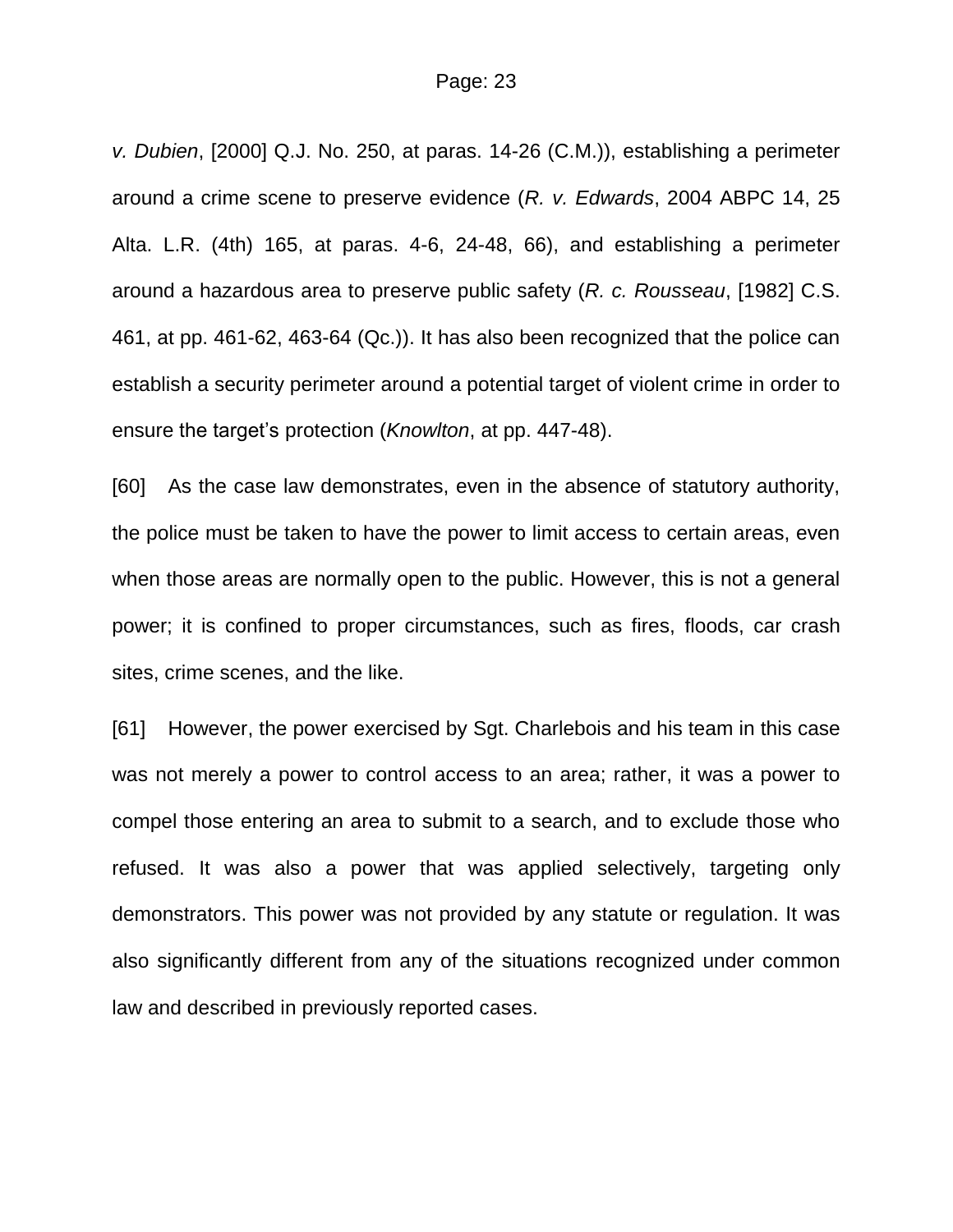[62] I would frame the power exercised in this case as follows: the power of individual police officers to target demonstrators and, where no crime is being investigated or believed to be in progress, but with the intention of preventing crime, to require that they submit to a search if they wish to proceed on foot down a public street.

#### **(b)Identifying the liberty interests at stake**

[63] As noted earlier, the parties disagree about which liberties (in the sense of common law civil liberties or *Charter* rights) are implicated here. As a result, even though Mr. Figueiras had requested declaratory relief based on his ss. 2(b), 2(c), and 7 *Charter* rights, the bulk of the application judge's reasons focussed on s. 9. In my view, the unusual situation presented in this case makes the task of identifying the *Charter* issues less straightforward than it appears from the application judge's reasons.

[64] For example, one could argue that the s. 8 right to be free from unreasonable search is at play. After all, it was the police's desire to search Mr. Figueiras that led them to deny him access to the perimeter zone in the first place. However, the case law establishes that the operative moment for assessing a s. 8 violation is the moment at which the search is actually carried out (*Clayton*, at para. 48; *Peterkin*, at para. 62). I agree with the intervener the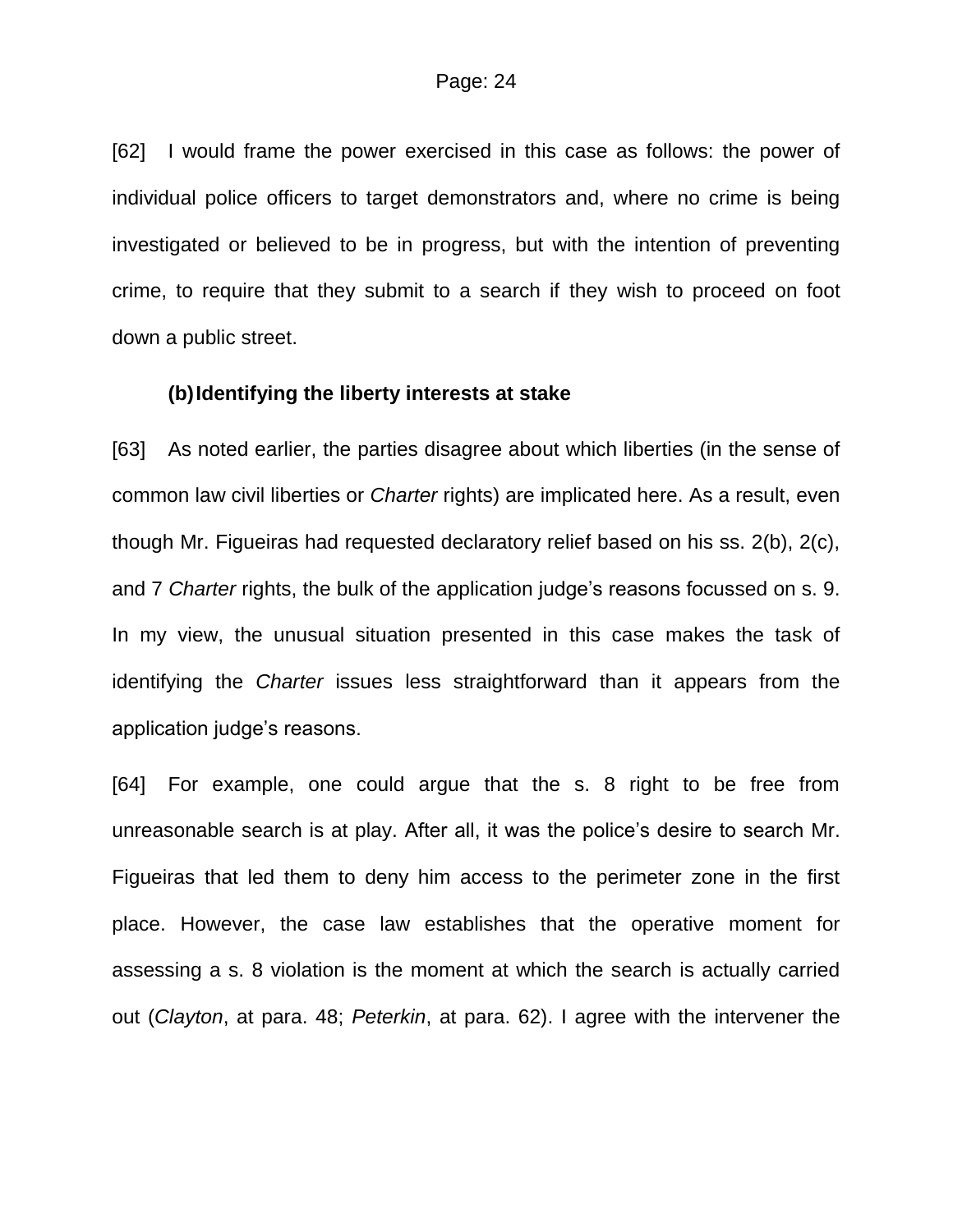Canadian Civil Liberties Association that in this case, because there was no search, that moment was never reached.

[65] Similarly, the s. 9 right not to be arbitrarily detained may well not apply here. On one hand, there could arguably have been a detention at some point during the interaction between police and Mr. Figueiras, but on the other hand, Mr. Figueiras was free to walk away from the officers, albeit not in the direction he had intended (See *R. v. Grant*, 2009 SCC 32, [2009] 2 S.C.R. 353, at paras. 20-21). Indeed, Mr. Figueiras himself argued that he was not detained and that his s. 9 rights were not engaged.

[66] In my view, the police conduct in this case was a *prima facie* infringement of two liberties: freedom of expression under the *Charter* and the common law right to travel unimpeded down a public highway. I will address each in turn.

#### **(i)** *Charter* **s. 2(b) freedom of expression**

[67] Mr. Figueiras and his friends were demonstrating in favour of animal rights when they were stopped by Sgt. Charlebois and his team. It is undisputed that Mr. Figueiras and his friends intended to join with other demonstrators who may have gathered along the perimeter of the G20 summit site. Not only was Mr. Figueiras prevented from carrying on his demonstration as intended, but he also felt sufficiently intimidated by the officers' conduct that he abandoned his demonstration altogether.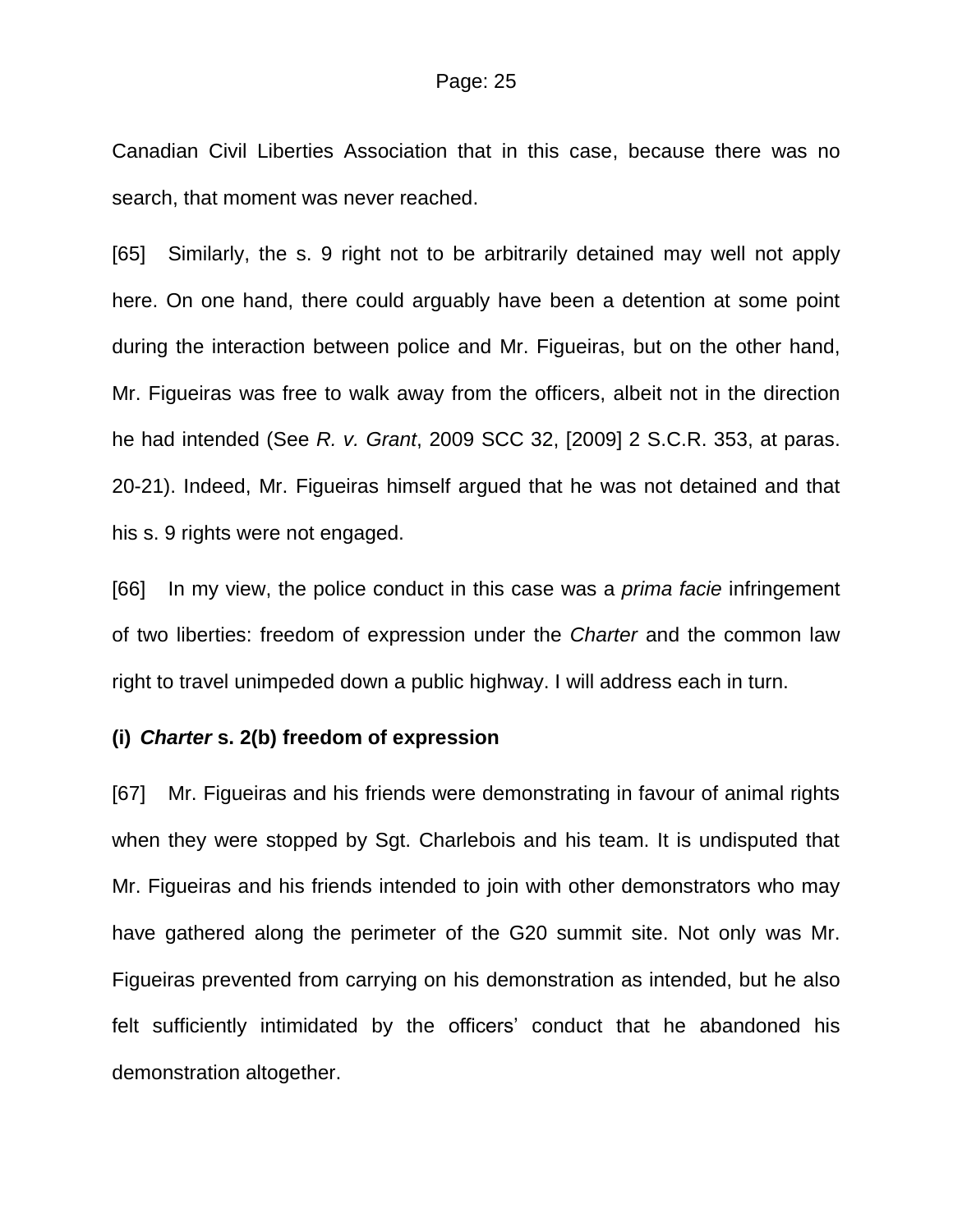[68] The test for a violation of s. 2(b) is the three-step test first adopted by the Supreme Court in *Irwin Toy Ltd. v. Quebec (Attorney General)*, [1989] 1 S.C.R. 927, at p. 978, and restated in *Montréal (City) v. 2952-1366 Québec Inc.*, 2005 SCC 62, [2005] 3 S.C.R. 141, at paras. 56, 82:

- (1) The plaintiff is engaged in expressive activity;
- (2) Nothing about the method or location of the expressive activity removes it from the scope of protected expression; and
- (3) The impugned government action has either the purpose or the effect of restricting freedom of expression.

[69] The first step of the test is satisfied here because demonstrating is a wellestablished expressive activity. Indeed, this court has held that "the right to protest government action lies at the very core of the guarantee of freedom of expression": *Ontario Teachers' Federation v. Ontario (Attorney General)* (2000), 49 O.R. (3d) 257, at para. 34.

[70] It is clear that Mr. Figueiras was engaged in expressive activity at the time he was stopped. Mr. Figueiras and his friends were wearing t-shirts bearing animal rights slogans and symbols. Two of Mr. Figueiras's friends carried a megaphone and a large placard, respectively. Another handed a pamphlet to one of the officers and explained its contents.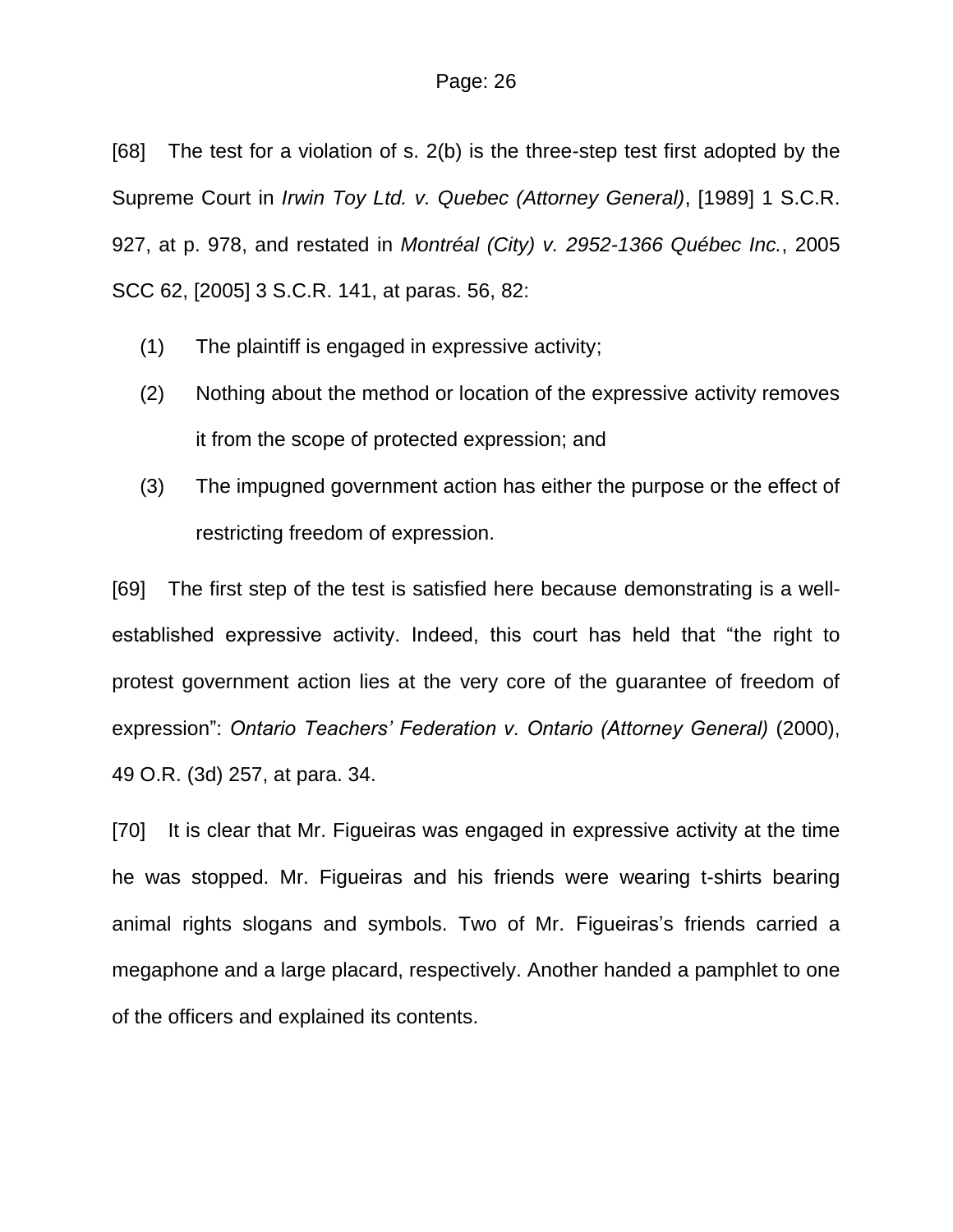[71] The second step of the test is satisfied because nothing about Mr. Figueiras's conduct would remove his intended expressive activity from the scope of s. 2(b) protection: see *2952-1366 Québec Inc.*, at paras. 62-81. Neither the method nor the location of Mr. Figueiras's intended activity conflicts with the values protected by s. 2(b) (i.e. self-fulfilment, democratic discourse, and truth finding): *Canadian Broadcasting Corp. v. Canada (Attorney General)*, 2011 SCC 2, [2011] 1 S.C.R. 19, at para. 37. In particular, public streets are "clearly areas of public, as opposed to private, concourse, where expression of many varieties has long been accepted": *2952-1366 Québec Inc.*, at para. 81. Demonstrating around the G20 site, including the area adjacent to the security fence, was a perfectly lawful – and indeed reasonably expected – activity.

[72] In the third step of the test, there are two branches under which freedom of expression could be violated: either the "intent" branch or the "effects" branch. Courts should first consider the intent or purpose of the government activity. If the intent was to restrict freedom of expression, there is no need to go on and consider the effects branch of the test: *Irwin Toy*, at p. 972, citing *R. v. Big M Drug Mart Ltd.*, [1985] 1 S.C.R. 295, at pp. 331-32, 334.

[73] In the "intent" branch of the third step, "if the government has aimed to control attempts to convey a meaning either by directly restricting the content of expression or by restricting a form of expression tied to content, its purpose trenches upon the guarantee" (*Irwin Toy*, at p. 976).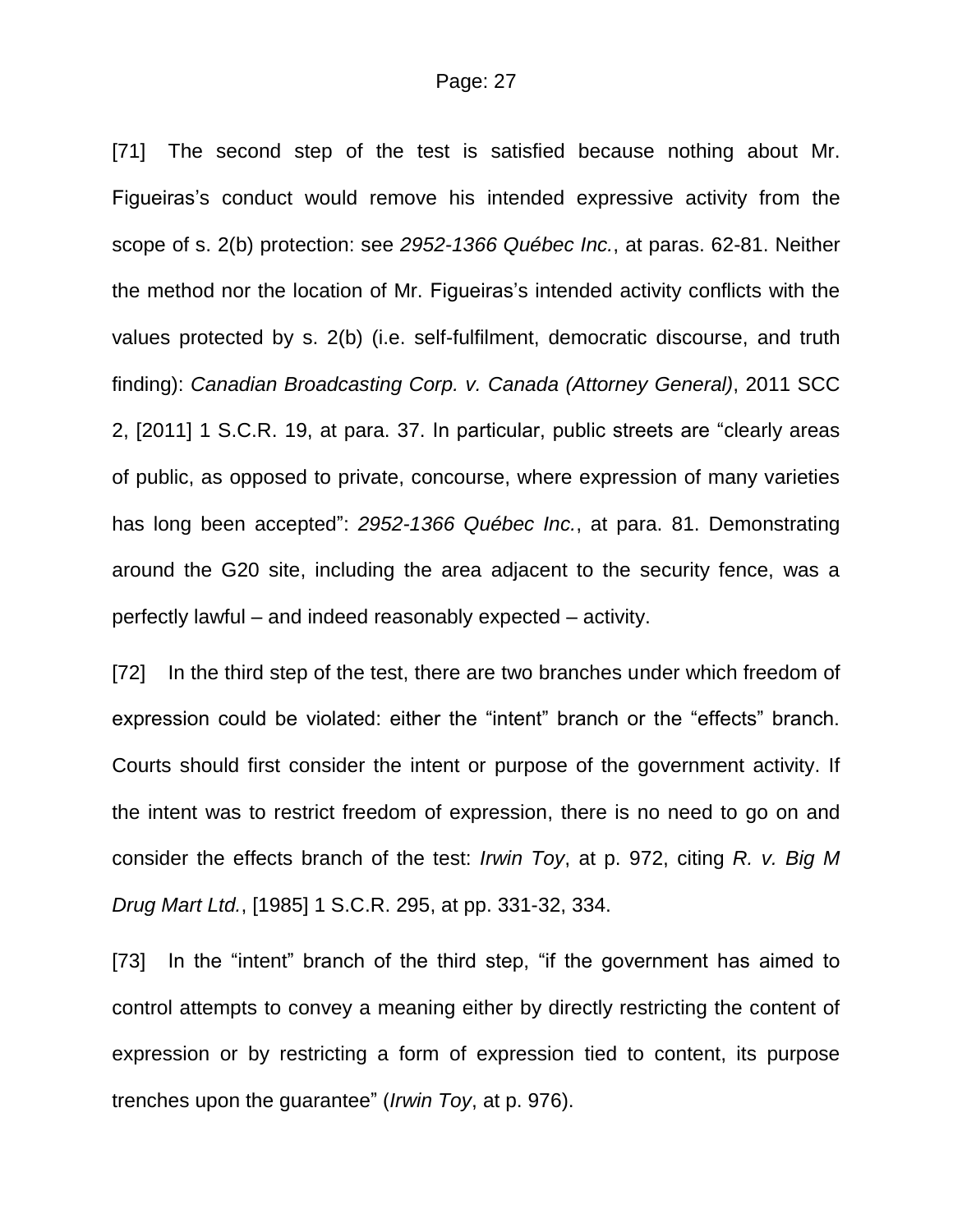[74] In the "effects" branch of the third step, freedom of expression will be violated if the government imposes a limitation or precondition that must be complied with in order to exercise freedom of expression: *Canadian Broadcasting Corp.*, at para. 54.

[75] The third step is satisfied here because Sgt. Charlebois admitted during cross-examination that his intent was to stop "anybody that looked like they were involved in the protests [or] … looked like they were there for the purpose of protesting" and demand that they either consent to a search or leave the area. When asked how he identified demonstrators, Sgt. Charlebois explained that he looked for people carrying placards or pamphlets. The intention motivating the police conduct was therefore to stop everyone who appeared to be exercising their freedom of expression, and to impose an onerous condition upon them.

[76] In his affidavit, Sqt. Charlebois claimed that he did not intend to violate freedom of expression. This claim is of little weight given the admissions I have just reviewed. Moreover, his after-the-fact denial of any intent to interfere with freedom of expression is difficult to reconcile with his contemporaneous statements that "[t]his ain't Canada right now" and that "[t]here's no civil rights in this area." Such statements are far more probative indicators of Sgt. Charlebois's intentions than after-the-fact denials contained in an affidavit prepared by counsel.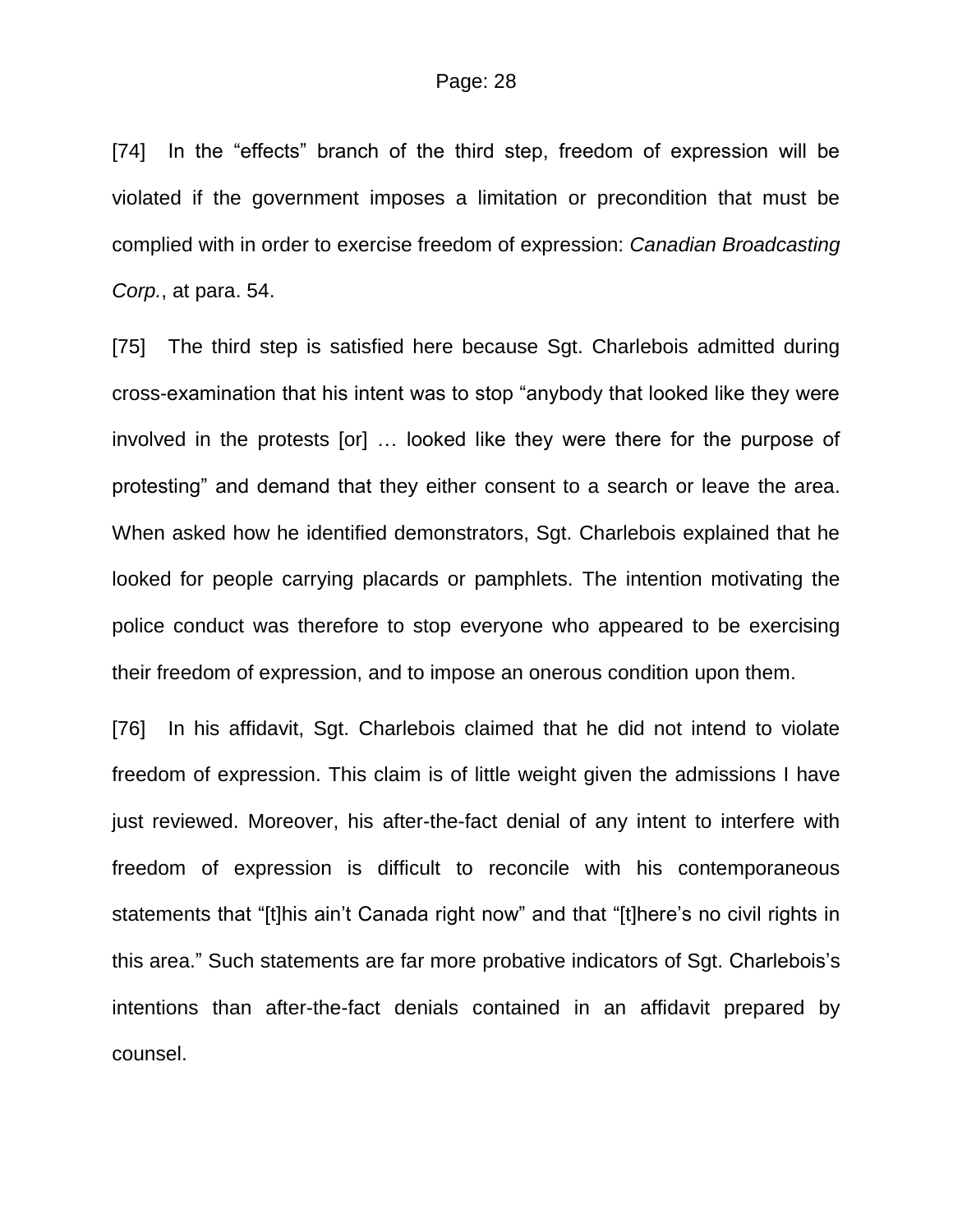[77] In any case, stopping protesters and requiring that they submit to a search as a condition to being able to carry on their protest as they walk down a public street has the effect of restricting freedom of expression. This conduct thus constitutes a *prima facie* infringement of Mr. Figueiras's freedom of expression under both branches of the *Irwin Toy* test. As I will explain later in my reasons, where the search imposed is not authorized by statute or under the common law, a violation of the right will be made out.

[78] Having found a s. 2(b) violation, there is no need to address Mr. Figueiras's s. 2(c) argument. In my view, issues related to Mr. Figueiras's freedom of assembly are subsumed by the s. 2(b) analysis, as was the case in *British Columbia Teachers' Federation v. British Columbia Public School Employers' Association Assn.*, 2009 BCCA 39, 306 D.L.R. (4th) 144, at para. 39, leave to appeal to S.C.C. refused, [2009] S.C.C.A. No. 160, [2009] S.C.C.A. No. 161.

## **(ii) Common law liberty**

[79] Quite apart from s. 7 of the *Charter*, everyone has a common law right to liberty. This is apparent from the Supreme Court's decision in *Dedman*. *Dedman* was a pre-*Charter* case concerning roadside sobriety checks conducted at random as part of a RIDE program. Although the majority and minority differed over whether the deprivation of liberty was reasonable or not, they both held that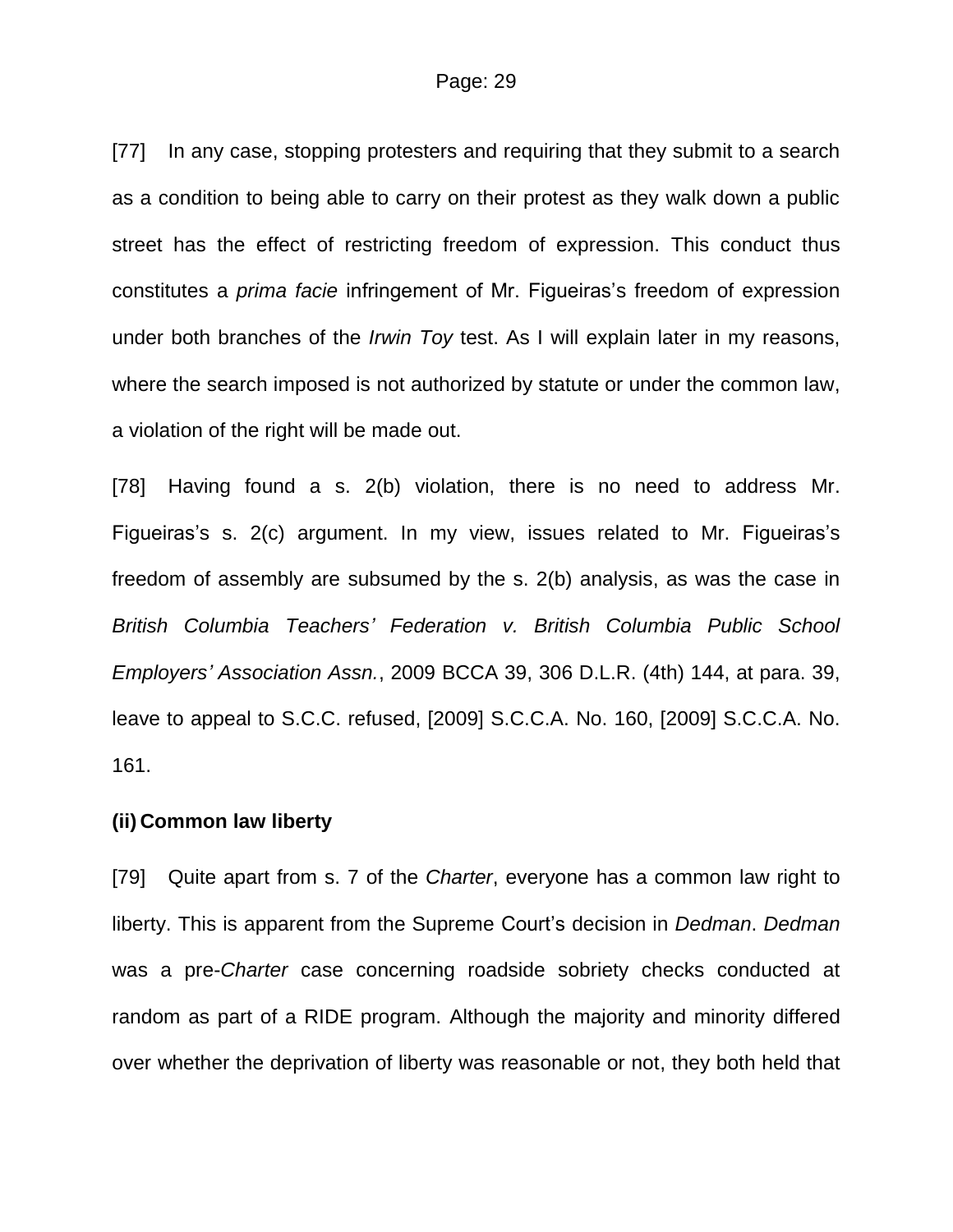these random stops infringed the liberty of those stopped. The references to "liberty" were to the common law right to liberty, since the *Charter* was not in force at the time of the impugned stops. The *Dedman* majority stated, at p. 35, that the "right to circulate in a motor vehicle on the public highway" was a "liberty" for the purpose of the *Waterfield* test. The majority went on to note, at p. 35, that this liberty to drive on a highway "is not a fundamental liberty *like the ordinary right of movement of the individual*" (emphasis added). Thus the majority recognized the fundamental common law liberty of individuals to circulate freely along public roadways, particularly on foot.

[80] In fact, *Dedman*'s emphasis on the civil liberty to move unimpeded on public highways is part of a long common law tradition. The right to move freely on public highways (often called the right to "pass and repass" in older cases) has been upheld many times by appellate courts, including the Supreme Court, Britain's House of Lords, and this court. See e.g. *Vancouver (City) v. Burchill*, [1932] S.C.R. 620, at pp. 624, 626; *Director of Public Prosecutions v. Jones*, [1999] UKHL 5, [1999] 2 A.C. 240, at p. 257, per Irvine L.C.; *Hydro-Electric Power Commission v. Grey (County)* (1924), 55 O.R. 339, at p. 344 (C.A.).

[81] When Mr. Figueiras was stopped by the police, he was walking peacefully along a public highway, since at common law, a "highway" includes the sidewalk of any public street. The police stop clearly resulted in an infringement of his common law liberty, namely his right to "pass and repass" unhindered along a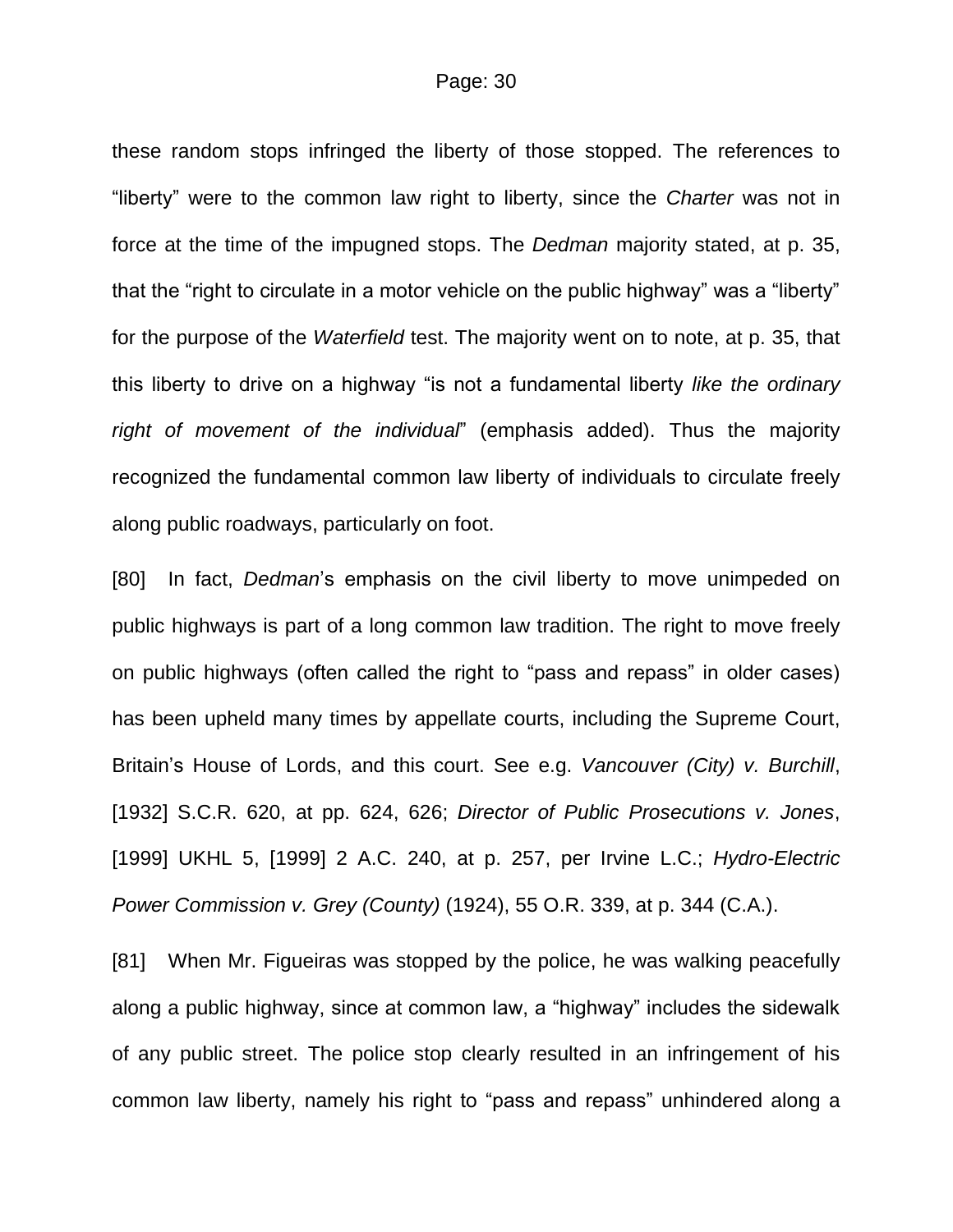public highway. Mr. Figueiras was prevented from reaching King Street and beyond. This infringement of Mr. Figueiras's right is to be weighed in the *Waterfield* analysis.

[82] Because I have found a *prima facie* infringement of the common law right to liberty and given my conclusion on the *Waterfield* analysis, I need not deal with Mr. Figueiras's allegation that preventing him from walking down a public street infringed his s. 7 rights. As the Alberta Court of Appeal held in *R. v. S.A.*, 2014 ABCA 191, 575 A.R. 230, at paras. 222-25, leave to appeal to S.C.C. refused, [2014] S.C.C.A. No. 373, courts should avoid constitutionalizing disputes if those disputes can be decided on the basis of common law principles.

#### **(3) Application of the** *Waterfield* **test**

[83] I turn now to the application of the *Waterfield* test to the facts of this case. For convenience, I will again set out the two stages of the test.

[84] In the first stage, "the court must ask whether the action falls within the general scope of a police duty imposed by statute or recognized at common law" (*MacDonald*, at para. 35).

[85] In the second stage, the court must strike a "balance between the competing interests of the police duty and of the liberty [or other] interests at stake" (*Mann*, at para. 26). Put another way, is the police action "reasonably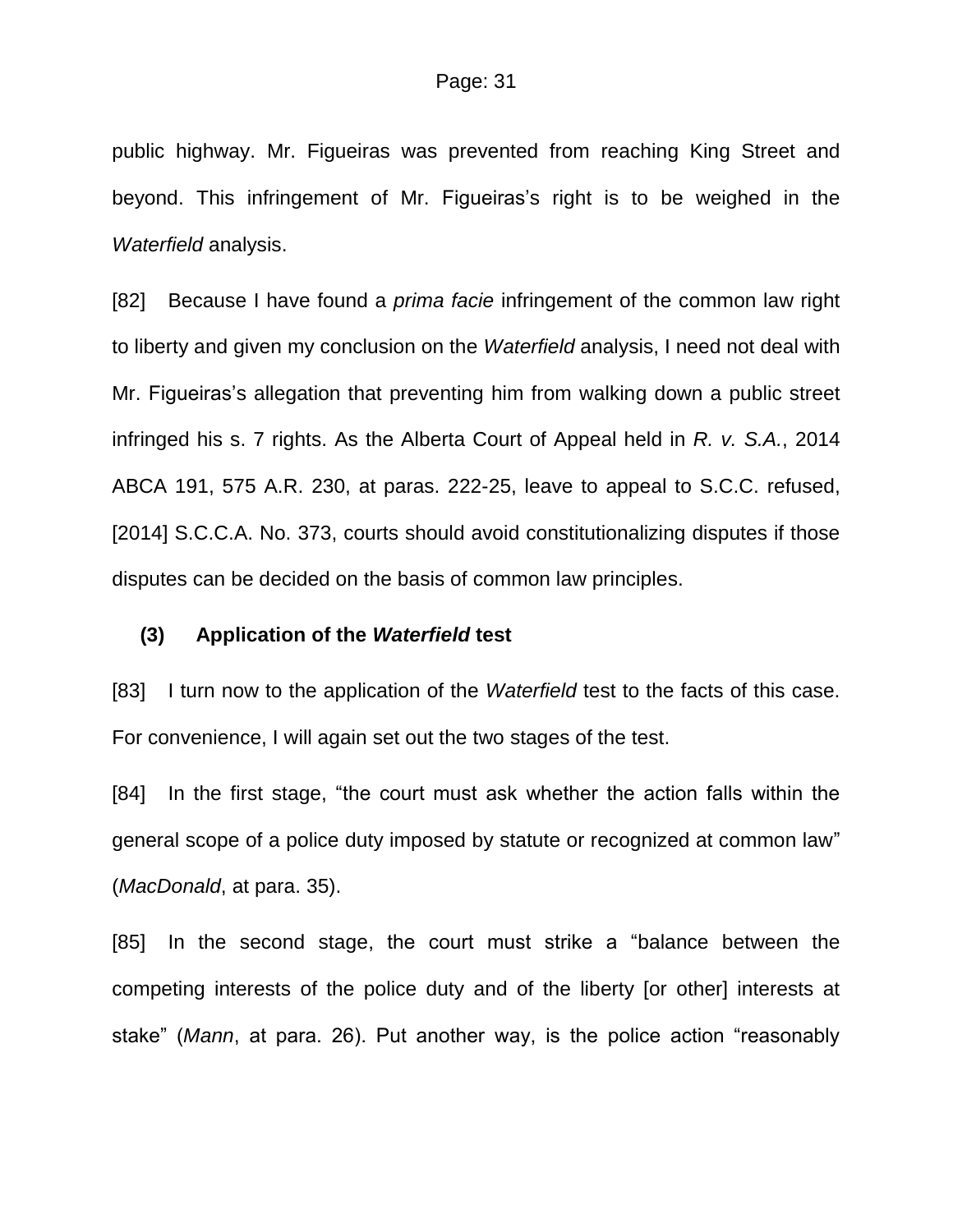necessary for the carrying out of the particular duty in light of all the circumstances" (*MacDonald*, at para. 36)?

[86] In *MacDonald*, at para. 37, the Supreme Court explained that the factors to be weighed in the second stage include:

- (1) The importance of the duty to the public good;
- (2) The extent to which it is necessary to interfere with liberty to perform the duty; and
- (3) The degree of interference with liberty.

[87] As I have explained, the parties agree that the officers' conduct in this case passes the first step of *Waterfield*. Sgt. Charlebois's actions fell within the scope of the police duty to preserve the peace and prevent damage to property or persons. The controversy lies in the application of step two.

# **(a) The importance of the performance of the duty to the public good**

[88] Keeping the peace and preventing property damage or personal injury are clearly important duties. The June 27, 2010, deployment of 50 to 100 officers tasked to keep the peace demonstrates the seriousness of the perceived threat that day. If a riot were to occur, the events of the previous day suggested that significant property damage and, potentially, personal injury would follow.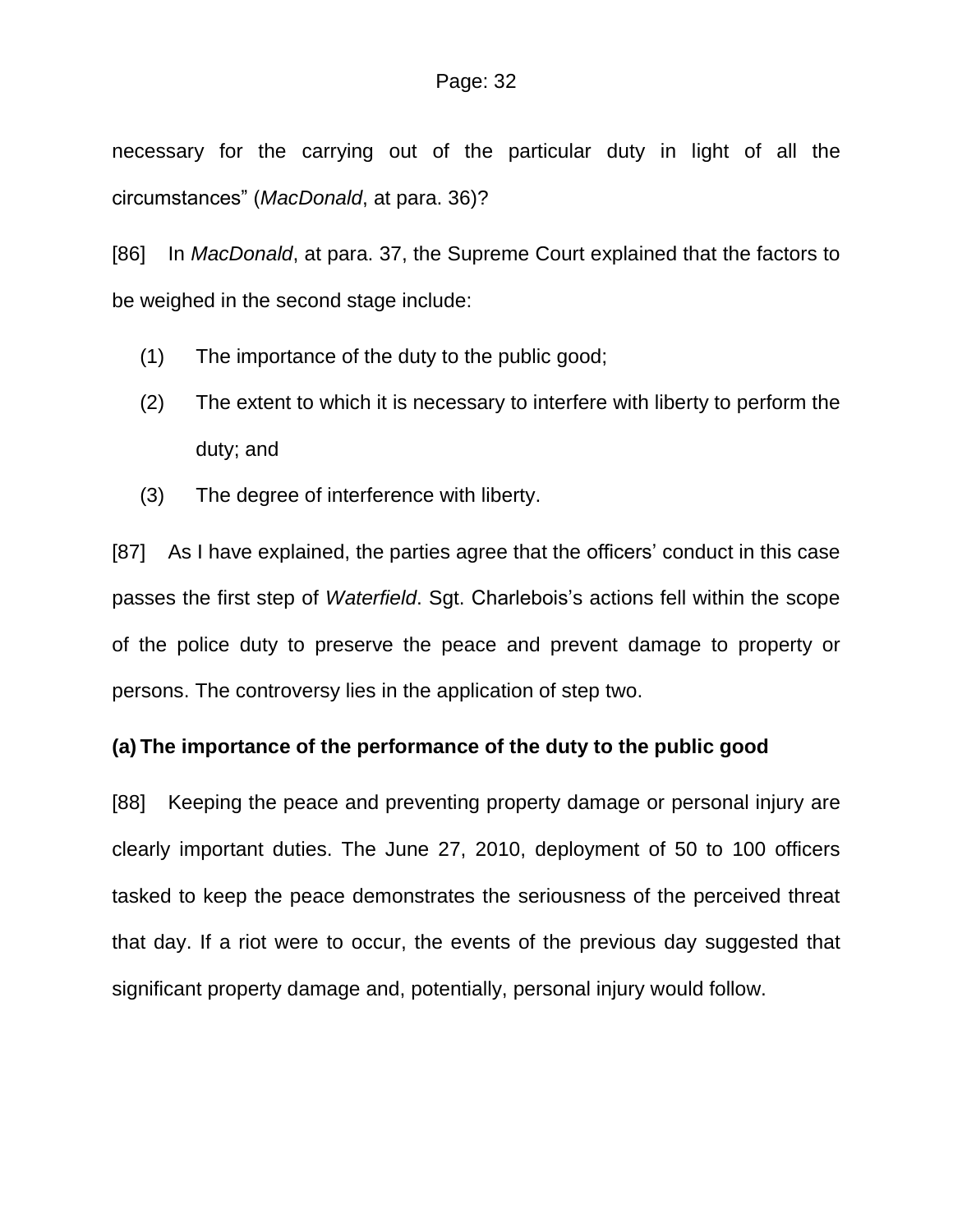# **(b) The extent to which it is necessary to interfere with liberty to perform the duty**

[89] The application judge found that, because on the previous day there had been breaches of the peace, rioting, property damage, looting, and efforts to unlawfully disrupt the G20 summit, police believed that similar unlawful acts were "imminent" on June 27, 2010. The previous day's unlawfulness occurred in areas where demonstrations were being held, and, in some cases, the perpetrators of the unlawfulness may have been demonstrators, or may have received the aid of demonstrators to hide amongst them using "black bloc" tactics. Consequently, Sgt. Charlebois decided to target only those persons who appeared to be demonstrators and demand that they submit to a search as a precondition of continuing down University Avenue. This, in the application judge's view, constituted the minimum intrusion that was reasonably necessary in the circumstances.

[90] As I explained earlier, the application judge analogized Sgt. Charlebois's searches to the permissible searches conducted of those entering a courthouse or boarding an airplane. The application judge did not view Sgt. Charlebois's decision to stop only demonstrators as being problematic, as it constituted only a minimal intrusion. He could not see "the logic in finding that stopping less people was an excess of authority when detaining more people would have been permissible" (at para. 25). He did not think that "in exercising his discretion to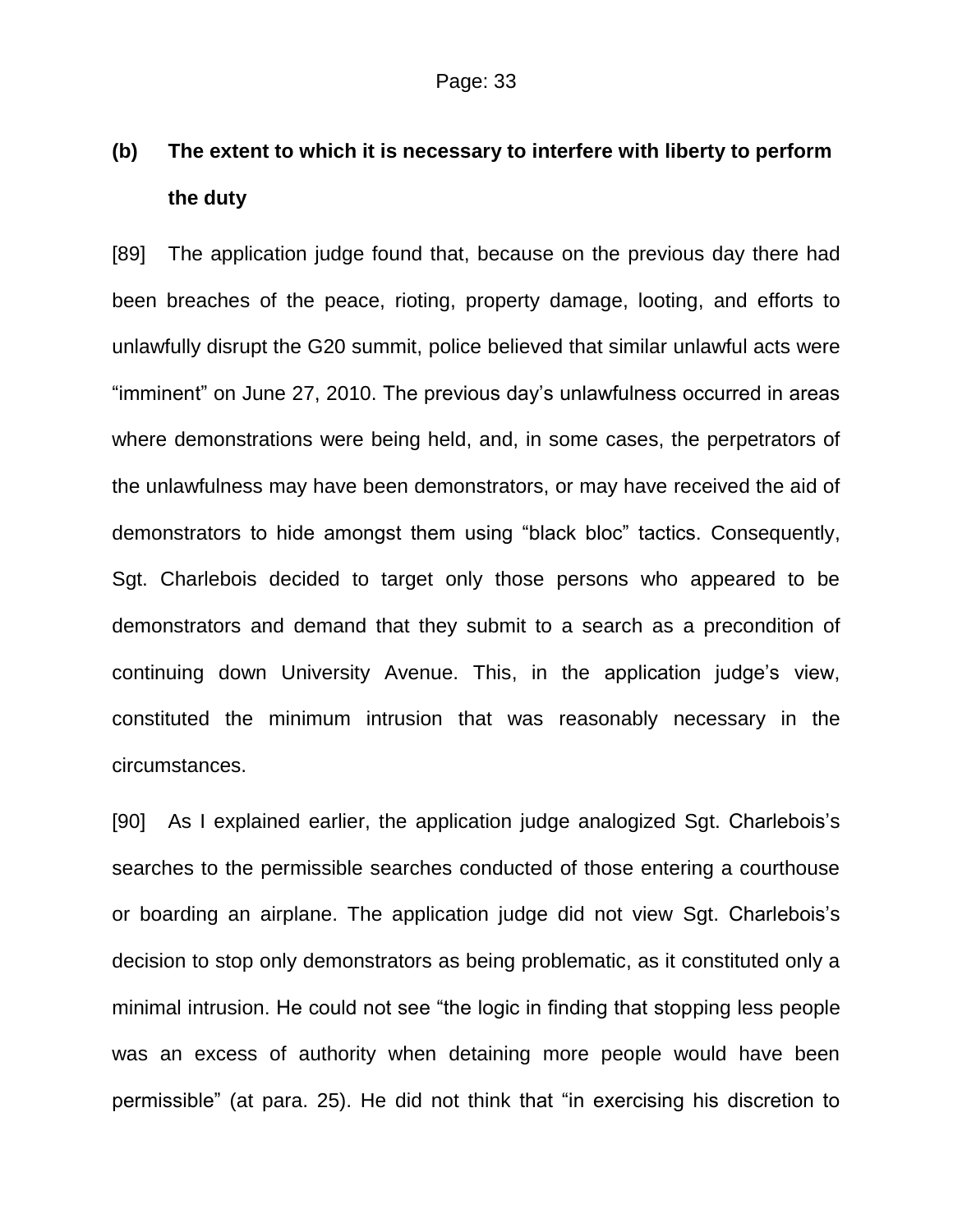tailor his intrusions to those most rationally connected with the objective of his activity, Detective Charlebois can be said to have behaved arbitrarily or exceeded his authority at common law" (at para. 25).

[91] In my view, the application judge erred in his analysis of this factor. Having found that unlawful acts similar to those committed the previous day were "imminent" and that police had a duty to protect against their commission, the application judge did not adequately assess whether the police power exercised here and the resulting interference with Mr. Figueiras's liberty was *necessary* for the performance of the duty. He also erred in analogizing Sgt. Charlebois's selective searches to searches conducted at the entrances to courthouses and airports. I will discuss these errors in more detail below.

#### **(i) Was the exercise of the power necessary?**

[92] Where, in carrying out his or her duties, a police officer interferes with an individual's liberty, it must be shown that the interference is necessary to the performance of the duty: *Dedman*, at p. 35.

[93] In other words, where the power being exercised is in furtherance of the police duty to keep the peace, it must be rationally connected to the risk sought to be managed (that is, the risk that the peace will be breached), and it must be an effective means of materially reducing the likelihood of that risk occurring. If the interference with individual rights bears no rational connection to the duty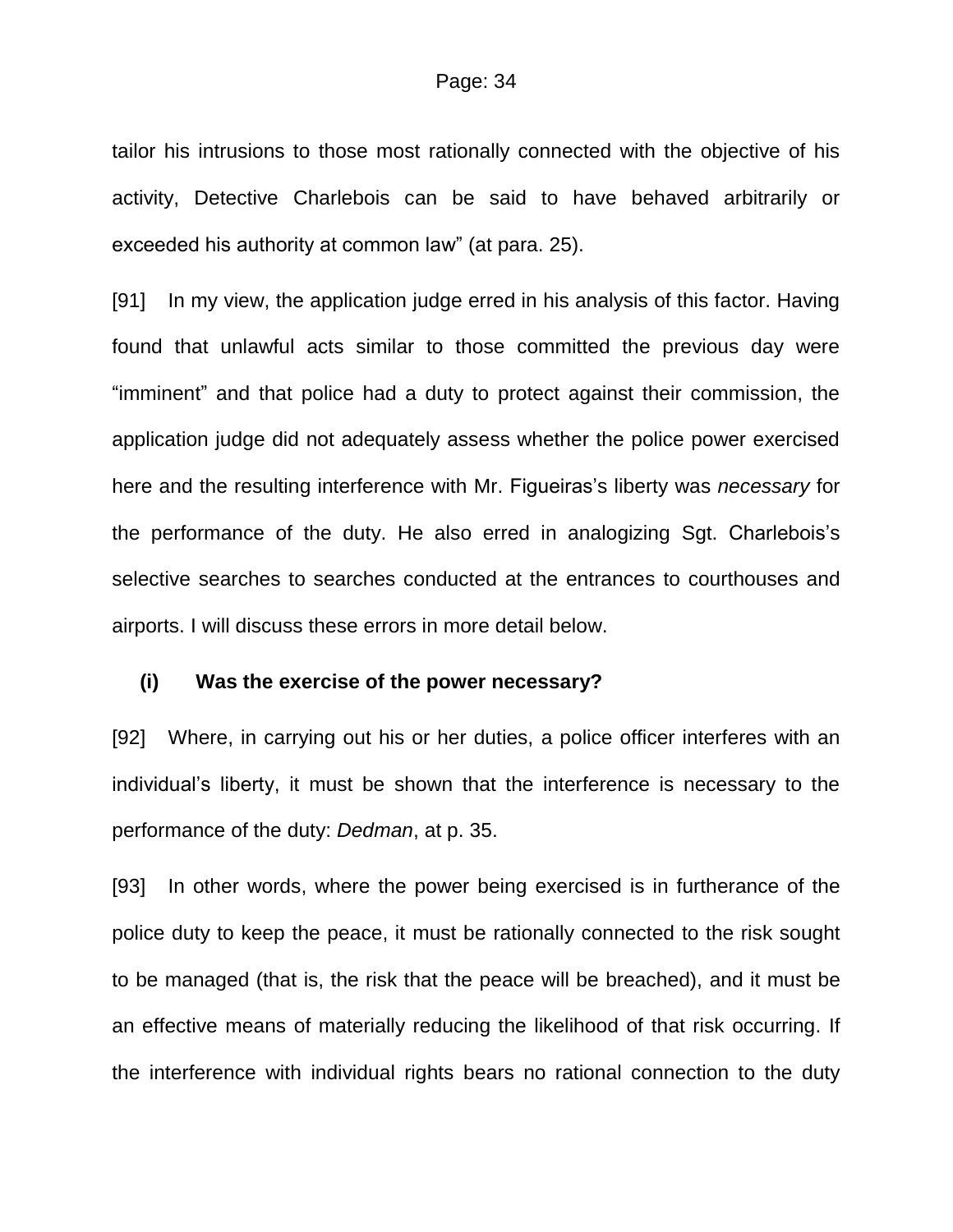being performed or is not effective in furthering the police duty, then surely it is not a "necessary" interference.

[94] In *Clayton*, both the majority and the minority found that the impugned police conduct – stopping all cars leaving a parking lot immediately after a witness reported seeing several men with guns in the parking lot – was an effective and rational way to respond to the circumstances. It was therefore a justifiable use of police powers. Indeed, the minority highlighted, at para. 99, that "[w]hile the effectiveness itself of police action does not confer legitimacy, the *absence* of likely effectiveness would argue strongly against a valid blockade" (emphasis in original).

[95] Similarly, in *R. v. Godoy*, [1999] 1 S.C.R. 311, the Supreme Court recognized that police officers possess a common law power of entry into private homes to investigate disconnected 911 calls. The recognition of such a power was justified because forcible entry was the only effective means of enforcing the 911 system; any lesser power would have been ineffective in accomplishing the police duty of protecting life.

[96] Effectiveness also played a key role in several *Charter* decisions concerning the justification of powers granted to police by statute. In *R. v. Ladouceur*, [1990] 1 S.C.R. 1257, a case concerning random police stops of motorists to check licences, insurance, mechanical fitness of cars, and drivers'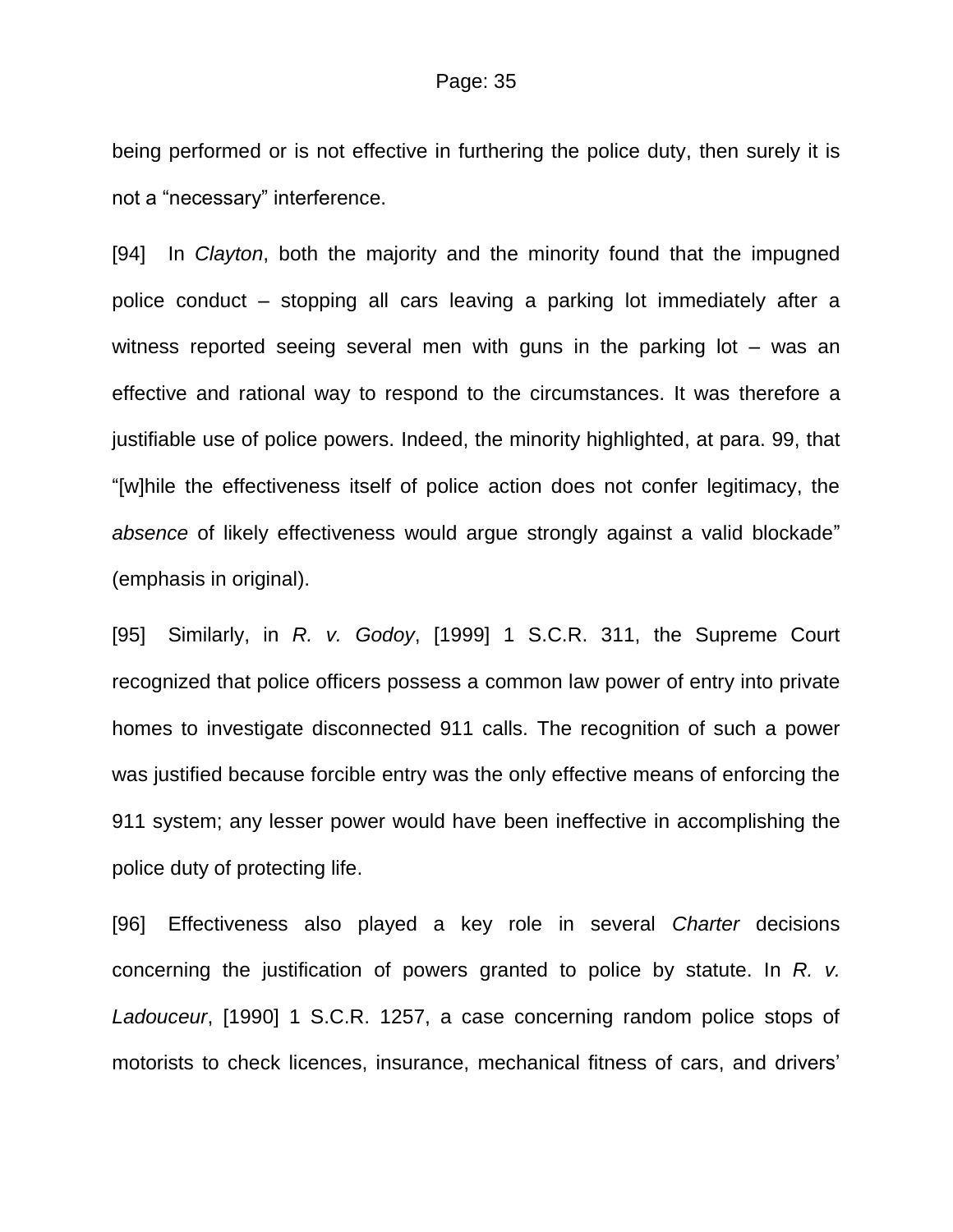sobriety, the Supreme Court, in this case applying the *Oakes* test, focused on effectiveness. When applying the *Oakes* test, the Court concluded that, although random stops interfered with the rights of drivers, they provided the only effective means of taking unauthorized drivers off the road. A similar result was reached a decade later in *R. v. Hufsky*, [1998] 1 S.C.R. 621.

[97] In the present case, the application judge found that there was an "imminent" threat of a repeat of the previous day's violence and that it was the duty of the police deployed that day to prevent it. While I accept that finding for the purpose of this appeal, I note that the application judge's definition of "imminent" would appear to be more generous than the one this court adopted in *Brown*. Although there was a legitimate concern that the previous day's breaches of the peace would be repeated, there were no indications that any breach of the peace was ongoing or imminent in the area of King and University.

[98] In *Brown*, this court held that while the *Highway Traffic Act*, R.S.O. 1990, c. H.8, empowered police to conduct preventive stops of vehicles on a road leading to a biker gang's rural property, those same stops were not authorized under the *Waterfield* ancillary powers doctrine. Writing for the court, Doherty J.A. explained, at p. 249:

> Two features of the common law power to arrest or detain to prevent an apprehended breach of the peace merit emphasis. *The apprehended breach must be imminent and the risk that the breach will occur must be*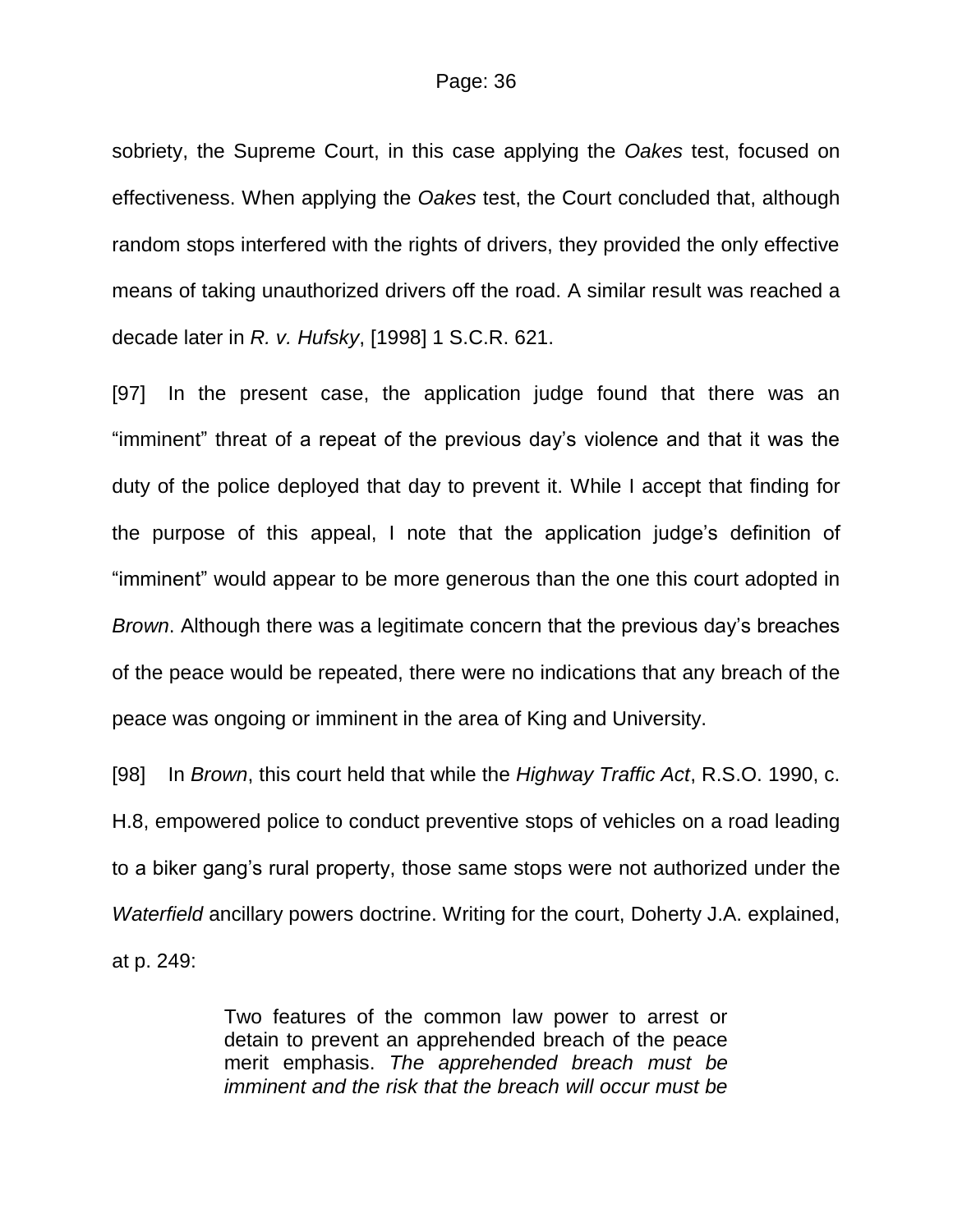# Page: 37

*substantial. The mere possibility of some unspecified breach at some unknown point in time will not suffice.*  These features of the power to arrest or detain to avoid a breach of the peace place that power on the same footing as the statutory power to arrest in anticipation of the commission of an indictable offence. That is not to say that the two powers are co-extensive. Many indictable offences do not involve a breach of the peace and, as indicated above, conduct resulting in an apprehended breach of the peace need not involve the commission of any offence. *Both powers are, however, rooted in the recognition that intervention is needed to avoid the harm which is likely to flow in the immediate future if no intervention is made. To properly invoke either power, the police officer must have reasonable grounds for believing that the anticipated conduct, be it a breach of the peace or the commission of an indictable offence, will likely occur if the person is not detained*. [Emphasis added.]

[99] Similarly, in *Mann*, at para. 40, the Supreme Court cautioned that a search incidental to an investigative detention "cannot be justified on the basis of a vague or non-existent concern for safety, nor can the search be premised upon hunches or mere intuition."

[100] Even assuming that Sgt. Charlebois and his team faced an "imminent" risk of a repeat of the previous day's lawlessness, in my view the application judge erred in concluding that the power they exercised vis-à-vis Mr. Figueiras was necessary to respond to the risk of a breach of the peace. I say this for two reasons: the power was not effective, and it was not rationally connected to the purpose. I will address each in turn.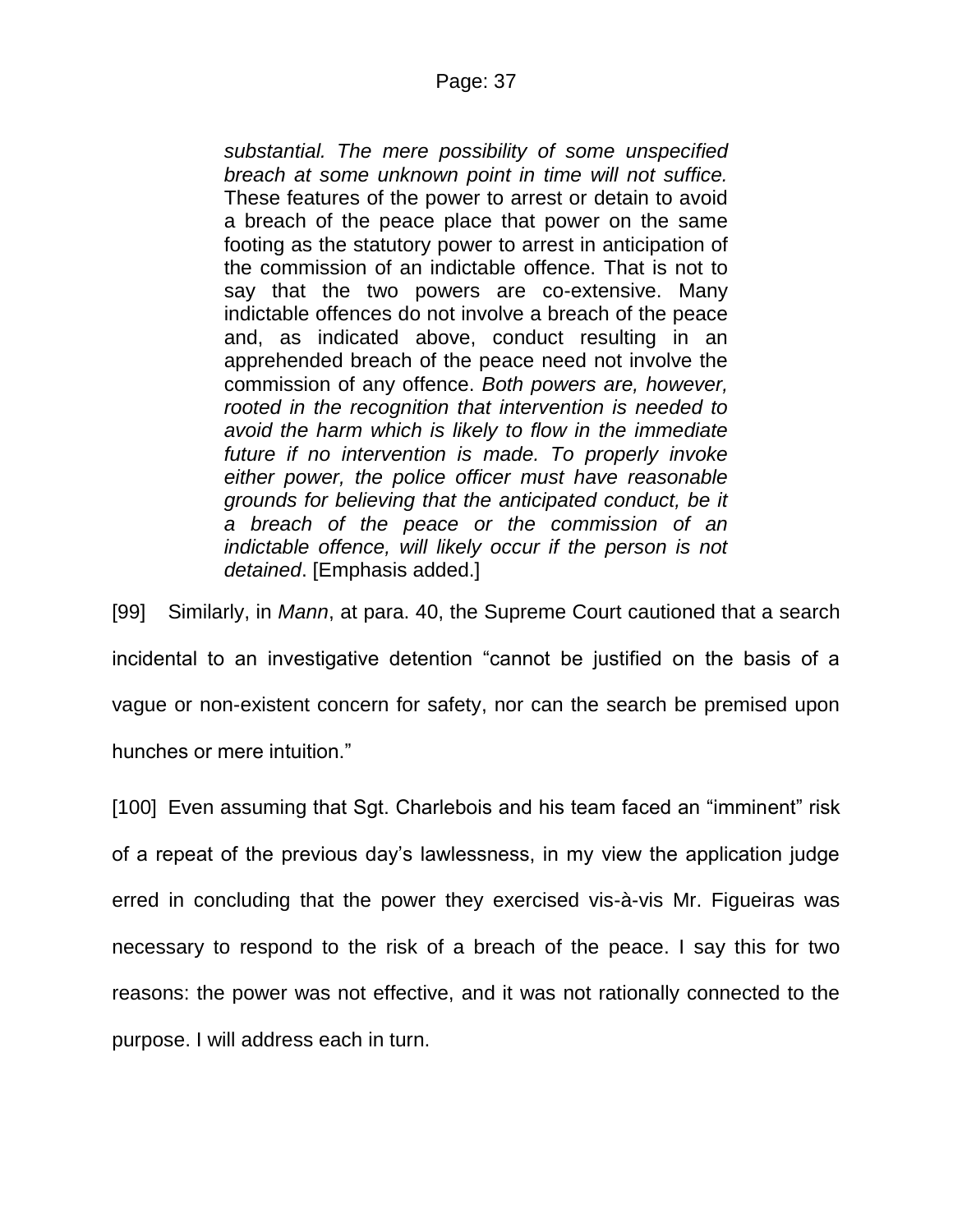#### *Effectiveness*

[101] Effectiveness in the context of police powers is not measured by whether a risk does or does not in fact materialize. Rather, the effectiveness of a given power is determined by considering whether, objectively, the measure serves to materially reduce the risk of a breach of the peace.

[102] Sgt. Charlebois's team was only one of many patrolling the downtown. The briefing that was given to the 50 to 100 officers deployed to secure the downtown that day did not include a directive or even a suggestion that would-be demonstrators should be targeted and searched for weapons, nor had Sgt. Charlebois's superiors decided that demonstrators should be prevented from gathering in any specific area. The authorities in charge obviously did not consider mandatory searches at the corner of University and King as necessary to manage the risk that the second day of the G20 summit would mirror the chaos of the first. The officers' instructions were simply to ensure that no one entered the underground pathway and to be vigilant when patrolling outside on the streets.

[103] Given that the concern for violence applied to the entire downtown core, encompassing Queen's Park to the north, Spadina Avenue to the west and Yonge Street to the east, sporadic stops by one group of officers of only those persons who appeared to be demonstrators would have virtually no impact. Sgt.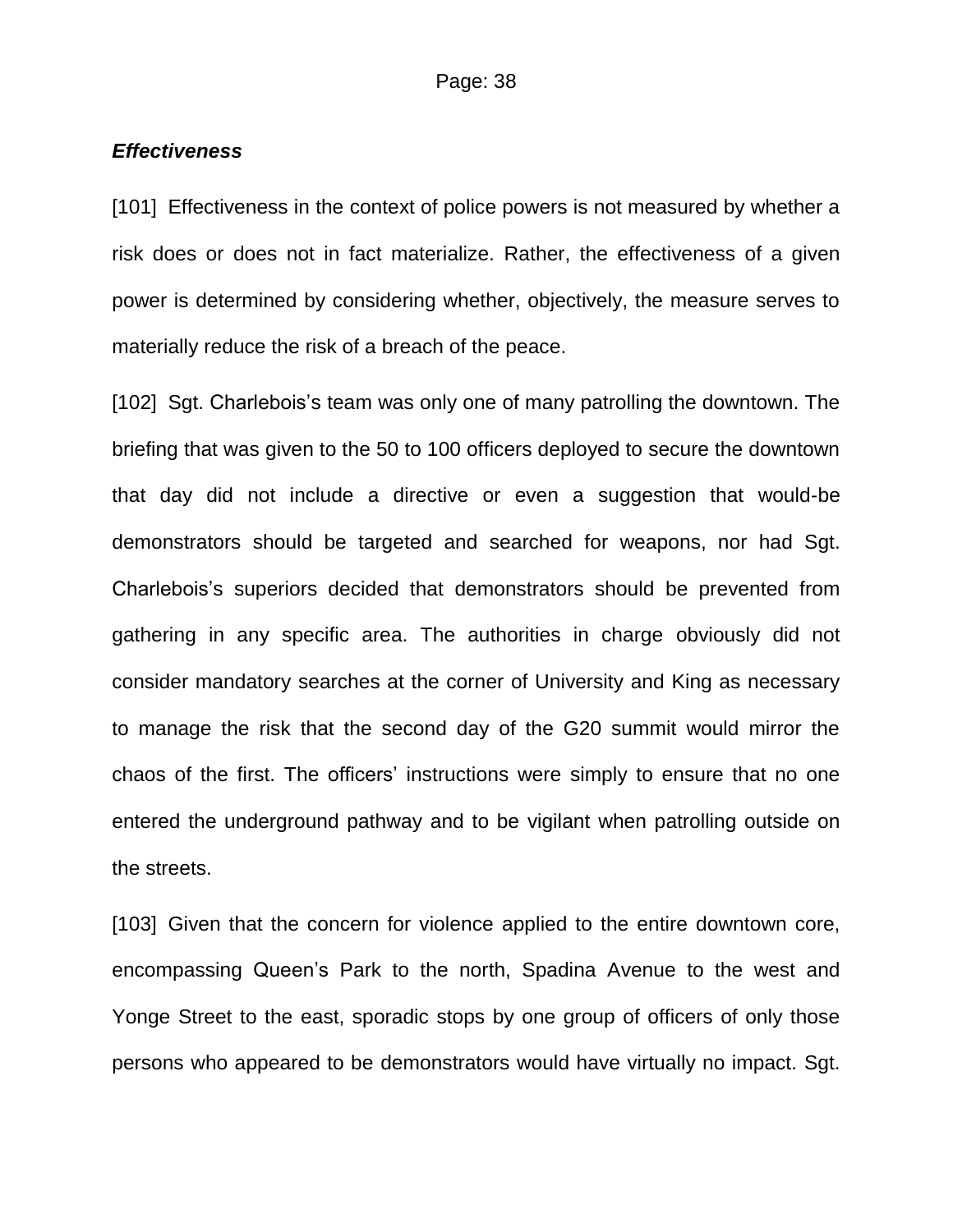Charlebois's evidence was that his team stopped only 70 to 100 people out of the thousands who were in the downtown core that day. Further, anyone whom Sgt. Charlebois's team turned back could simply have taken an alternate route south to the security fence. Therefore, even to the extent that the concern related to the area near the fence surrounding the G20 site, any would-be troublemakers could easily have reached the area by another route.

### *Rational connection*

[104] Sqt. Charlebois's team decided to conduct a weapons search of only those people who appeared to be demonstrators. All others went by unimpeded. While it was apparent that demonstrations had turned violent the previous day, it was not clear that the violence was initiated by demonstrators as opposed to people who infiltrated and mixed into the groups of demonstrators. Sgt. Charlebois's conclusion that persons such as Mr. Figueiras who were clearly demonstrators were at fault for the previous day's violence was largely speculative.

[105] Additionally, the lawlessness of the previous day was not limited to the area south of King Street. It occurred throughout large portions of the downtown. As Sgt. Charlebois explained, "black bloc" tactics had in fact been used on Yonge and College Streets, well east and north of the intersection of King and University. Turning back protesters who did not submit to a search from the intersection of King and University bore no rational connection to the "imminent"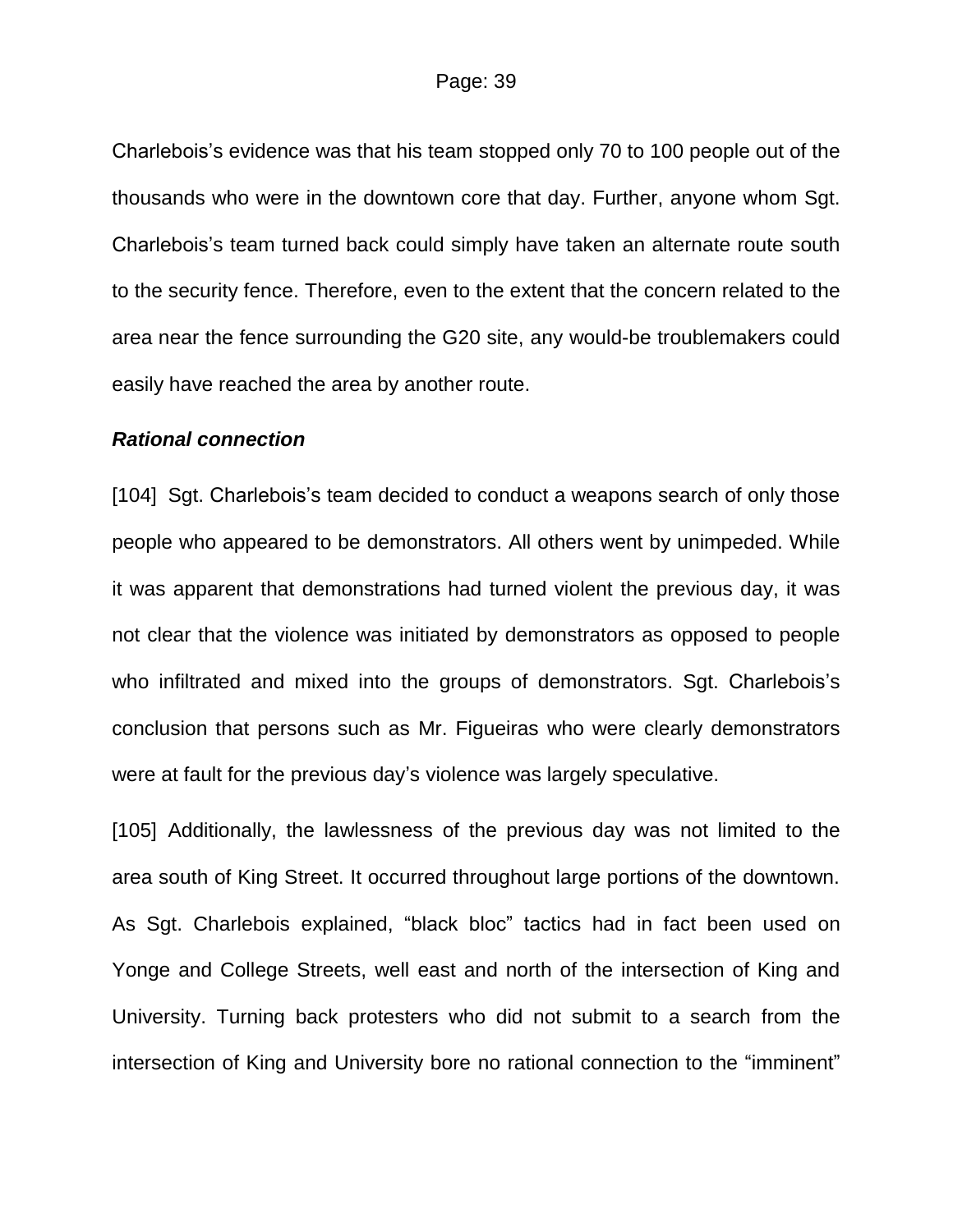threat of a repeat of the previous day's lawlessness in the entire downtown core of Toronto.

[106] Finally, I note that the lawlessness that occurred on June 26 did not involve the use of weapons such as might be secreted in a backpack. Sgt. Charlebois filed a video as an exhibit to his affidavit to demonstrate the type of conduct that took place on June 26 and that the police were aiming to prevent on June 27. The video shows people using uprooted newspaper boxes, street signs, sandwich boards, and even bricks pried loose from a paved boulevard to smash shop windows. The destruction was wanton, senseless, and utterly disheartening. But there is nothing in the record to indicate it would have been prevented by random weapon searches of demonstrators' bags at the corner of University and King, or indeed, anywhere else. The respondents' own evidence showed that those engaged in violence acquired improvised weapons on the spot, rather than carrying them to the scene in backpacks.

[107] Thus, unlike the police conduct in *Clayton*, the police conduct at issue here was *not* "temporally, geographically and logistically responsive to the circumstances known by the police when it was set up" (*Clayton*, at para. 41).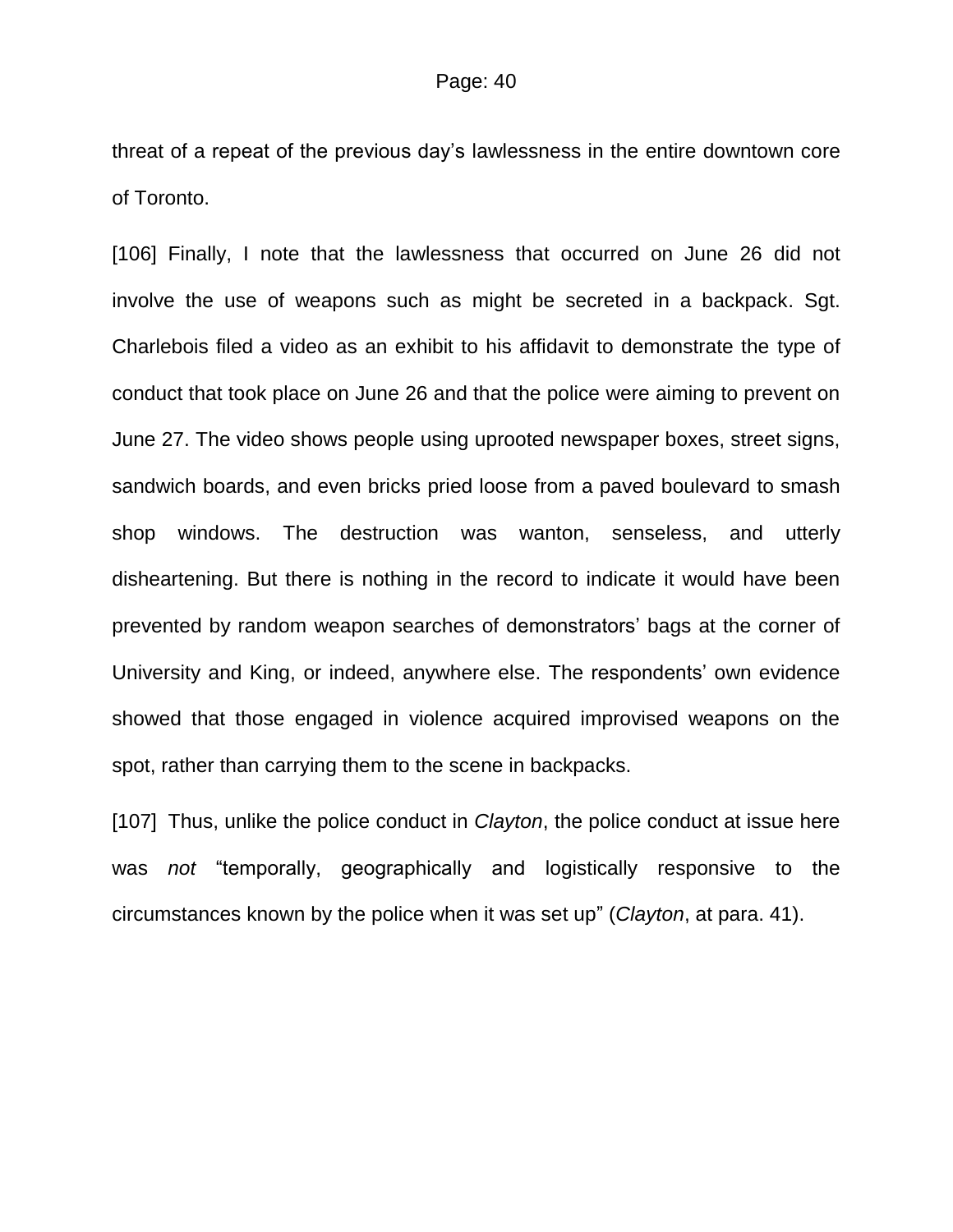# **(ii) The stops are not analogous to searches at courthouses and airport**

[108] The application judge also erred by analogizing what Sgt. Charlebois was doing to searches carried out of all persons entering buildings such as the courthouse in Toronto. I say this for several reasons.

[109] First, and most significantly, searches carried out in Ontario courthouses are provided for by statute. They are not expressions of a common law police power. This court upheld the validity of these searches on a statutory basis, and that holding cannot be mechanically applied to a common law police powers analysis (*Campanella*). Indeed, the Manitoba Court of Appeal found that courthouse searches were illegal when carried out without statutory authority (*Gillespie*).

[110] Second, such searches are effective in achieving the objectives sought – ensuring that members of the public do not bring weapons or other contraband into courthouses – because the search is required of everyone entering the premises, other than those having a special exemption (typically, lawyers and court staff).

[111] Third, the public is told, in advance, of the requirement of and reasons for the search. In addition, equipment is provided and a space is allocated to aid in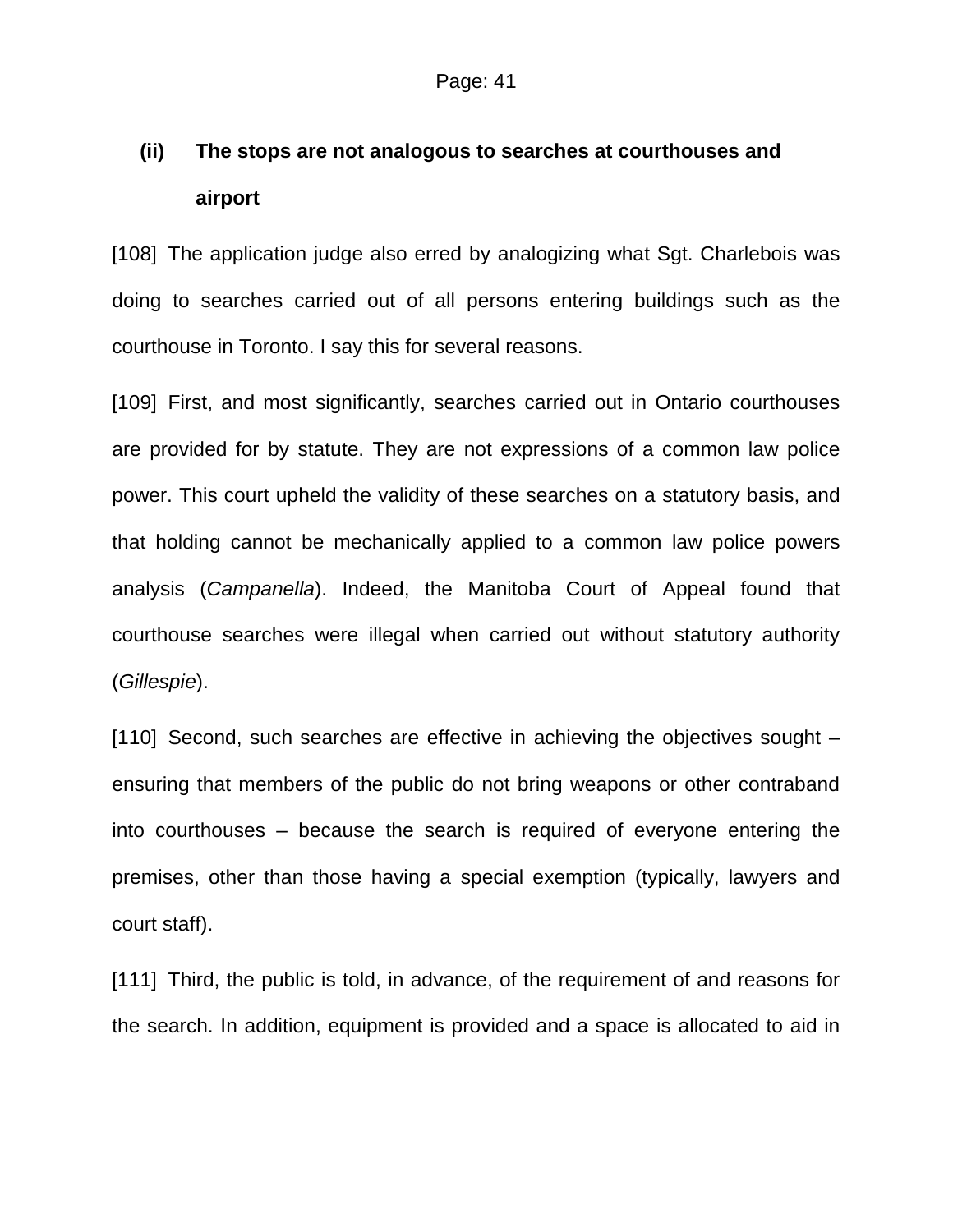making the search the least intrusive possible; it is not, as here, conducted on a public street.

[112] Fourth, these are general searches that do not target identifiable groups. Searches that target only specific groups raise different considerations. In *Brown*, this court held that stops that target an identifiable group must be "carefully scrutinized" (at para. 41). Similarly, in *R. v. Chehil*, 2013 SCC 49, [2013] 3 S.C.R. 220, the Supreme Court held, at para. 40, that "profile characteristics are not a substitute for objective facts that raise a reasonable suspicion of criminal activity. Profile characteristics must be approached with caution precisely because they risk undermining a careful individualized assessment of the totality of the circumstances." As explained earlier, the basis for targeting would-be demonstrators, as a group, is weak and does not, in my view, rise to the level of reasonable suspicion.

[113] The stop and the subsequent demand that Mr. Figueiras and his friends submit to a search flowed from Sgt. Charlebois's generalised suspicions of demonstrators as a group, not as a result of an individualized objective assessment of who Mr. Figueiras and his friends were or what they said and did in response to his questioning (see *Chehil*, at paras. 39-43).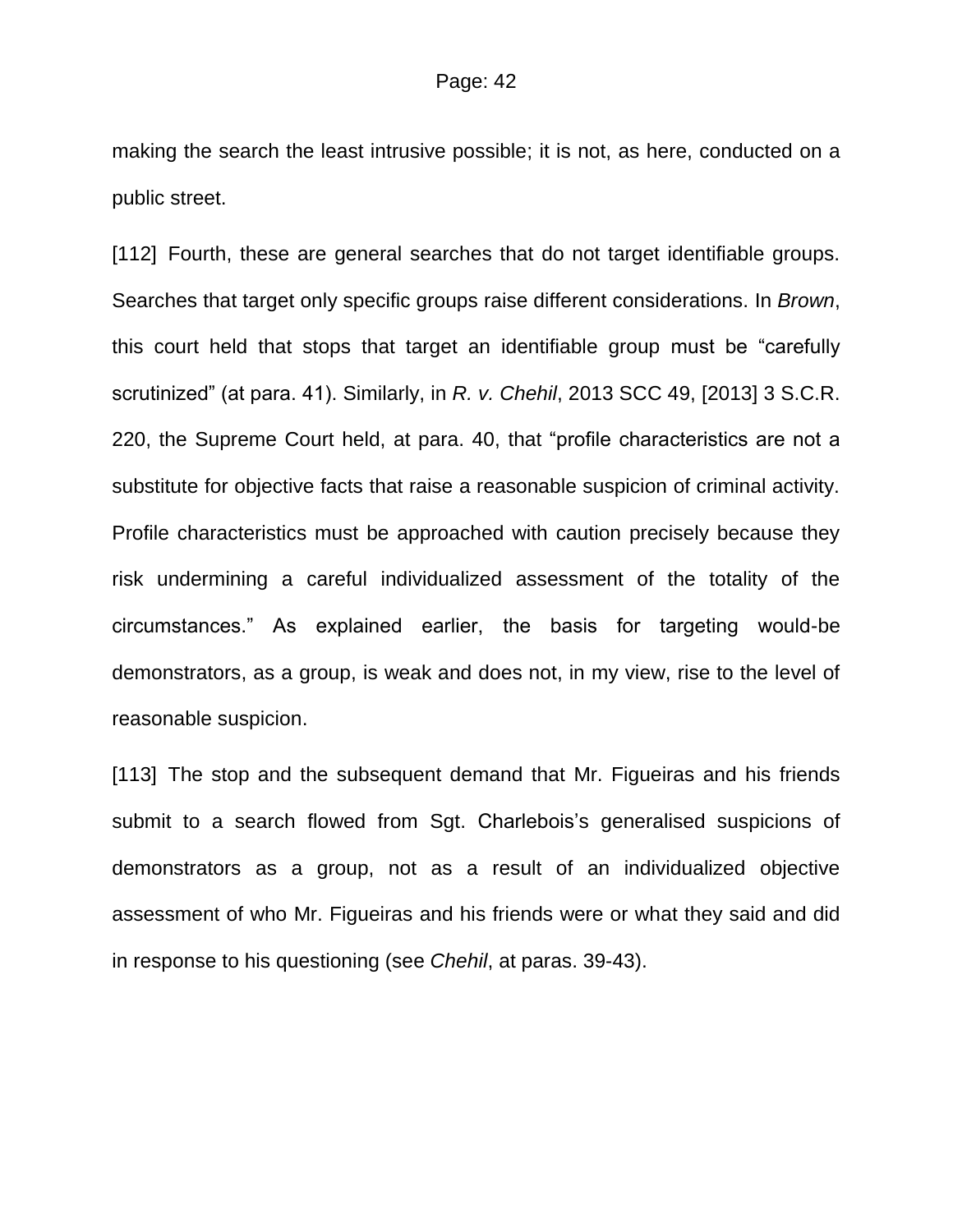# **(c) The degree of interference with liberty**

[114] As noted earlier, the parties disagreed over which liberty interests were involved in this case. The application judge seems to have accepted the respondents' position that the only relevant liberty interest was Mr. Figueiras's s. 9 right not to be arbitrarily detained. At para. 15 of his reasons, he stated: "It seems to me that the only liberty interest at play in this application is Mr. Figueiras's right to move about freely without arbitrary detention."

[115] Later in his reasons, the application judge referred to Mr. Figueiras's submission that the relevant right is the right to travel freely on public streets. However, the only clear finding made by the application judge as to which *Charter* or other liberty interests were affected is the finding set out above respecting Mr. Figueiras's s. 9 right not to be arbitrarily detained. There was no real analysis of Mr. Figueiras's other *Charter* rights or common law liberties.

[116] As a result, it is difficult to discern from the reasons what liberty interests the application judge considered in the balancing exercise he carried out as required by *Waterfield*. He simply concluded his analysis as follows, at para. 26:

> Refusing to allow someone to get close to the G20 summit who did not wish to show that he did not have weapons in his knapsack, in the circumstances that existed on June 27, 2010, was a reasonable exercise of police powers authorized under section 42 of the *Police Services Act*, at common law and it meets the standards applicable to *Charter* scrutiny set out in *Clayton* and the other Supreme Court of Canada jurisprudence.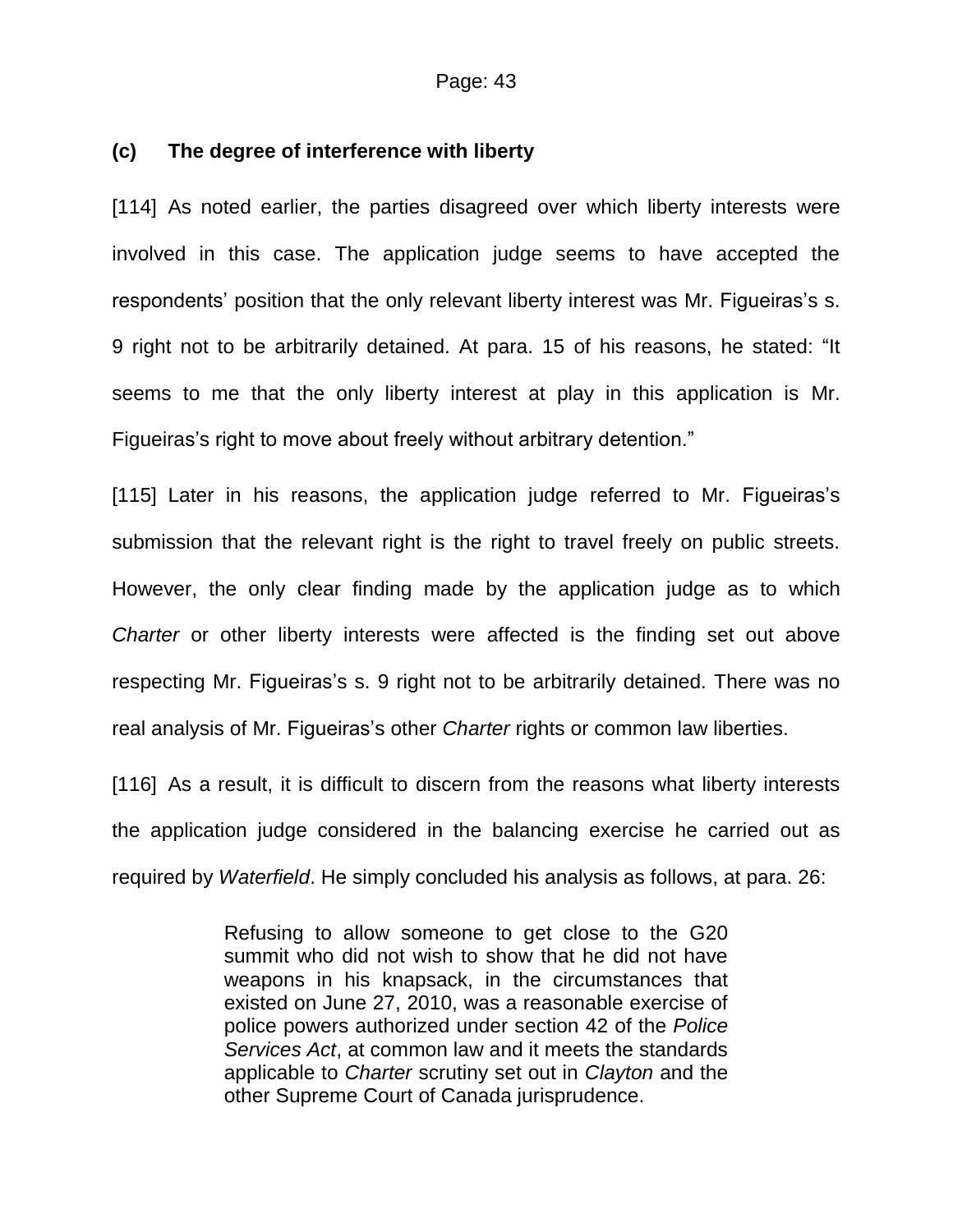[117] What is clear, however, is that this conclusion was reached without any consideration of the interference with Mr. Figueiras's other *Charter* rights, including freedom of expression. The fact that these rights were not taken into account in the application judge's *Waterfield* analysis is apparent from para. 28 of his reasons. This paragraph followed the conclusion quoted above.

[118] At para. 28, the application judge rejected Mr. Figueiras's argument that his ss. 2(b) and 2(c) rights were violated simply on the basis that "[h]aving already found that the conduct of Detective Charlebois was lawful, this argument must fail too." The application judge erred by failing to consider the interference with all of the *Charter* rights impacted by the police conduct, and by failing to squarely address Mr. Figueiras's common law liberty rights in his *Waterfield* analysis.

[119] When considering the extent of police interference with an individual's liberty, the court must have regard to the cumulative impact on all of the individual's liberty interests. In other words, the court must not carry out a separate *Waterfield* analysis for each of the liberties or *Charter* interests that is affected. The overall impact of the police conduct on all of the claimant's civil liberties must be considered in the balancing exercise. Both Mr. Figueiras's common law liberty to proceed unhindered down a public street and his s. 2(b) right to freedom of expression were interfered with in this case. Both rights must be weighed in the balance, together.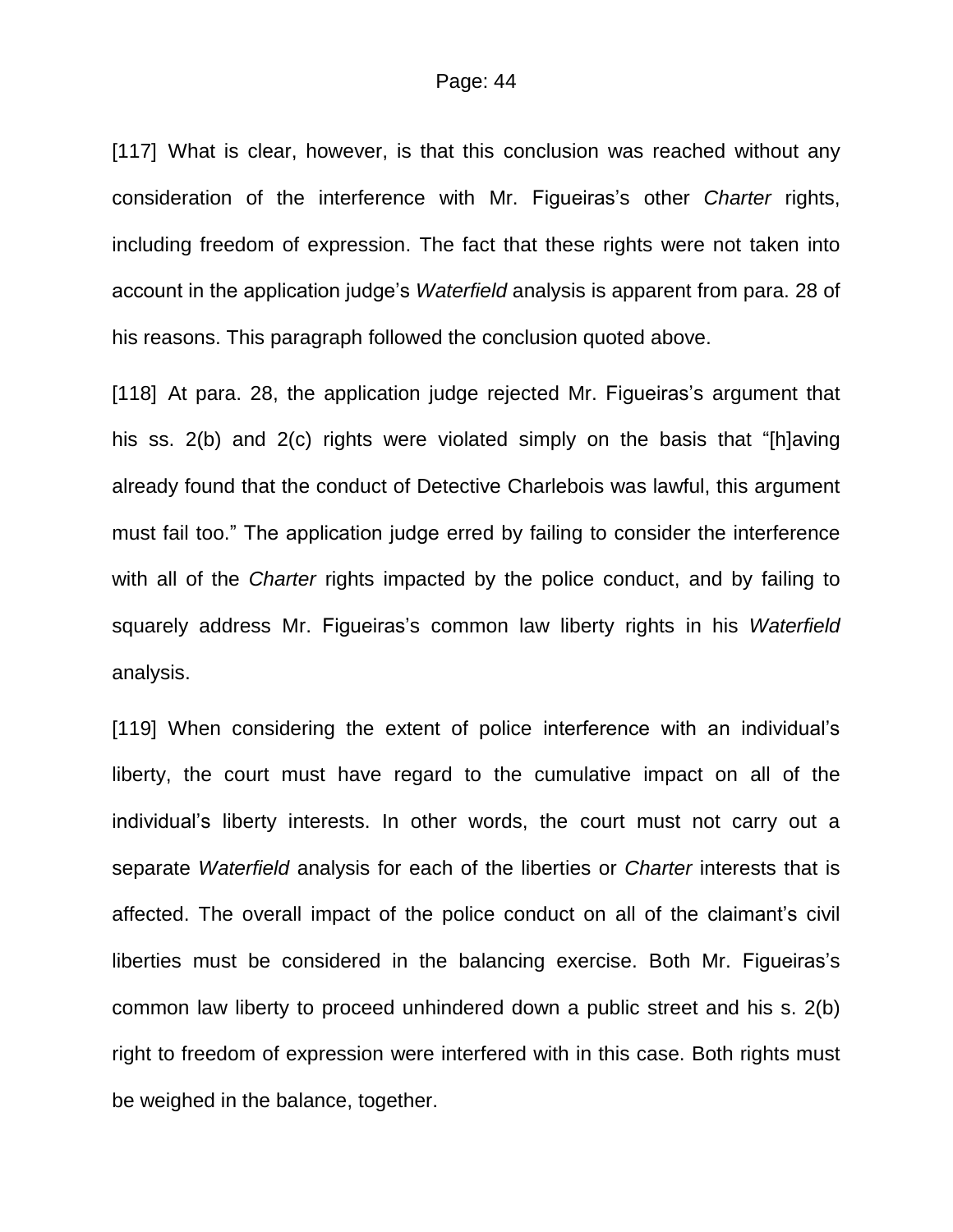# **(d) The balancing exercise**

[120] In *Brown*, Doherty J.A. framed the principles that inform the final balancing required under *Waterfield* in a preventive policing context, at p. 251:

> The balance struck between common law police powers and individual liberties puts a premium on individual freedom and makes crime prevention and peacekeeping more difficult for the police.… The efficacy of laws controlling the relationship between the police and the individual is not, however, measured only from the perspective of crime control and public safety. We want to be safe, but we need to be free.

[121] As I explained above, the application judge committed several errors both in his analysis as to whether the officers' actions were necessary to carry out their duty, and in his assessment of the rights that the officers' actions interfered with.

[122] In my view, the application judge also erred in how he approached the balancing exercise, in two ways.

[123] First, the application judge misinterpreted the concept of minimal impairment. He found that, by targeting only apparent demonstrators, the officers had tailored "their activities to the minimum intrusions reasonably necessary in the circumstances" (at para. 25). In effect, he equated "minimal impairment" with minimizing the number of people affected, but did not consider whether the impact on those targeted by the police conduct could be minimized.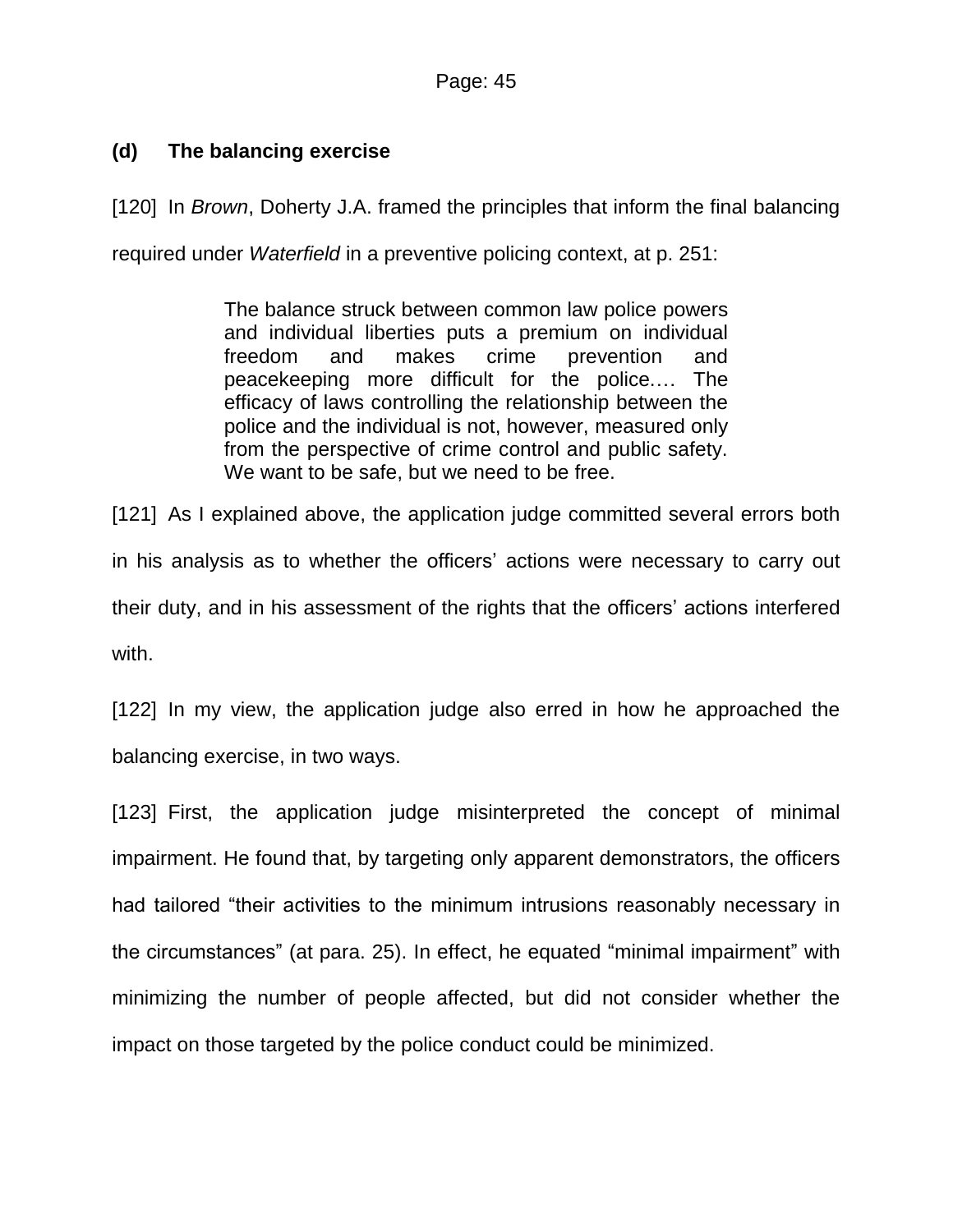[124] The fact is that for a demonstrator such as Mr. Figueiras, the impairment of his rights was in no way lessened because the officers had determined to interfere with only the rights of people "like him." The number of people who are the target of the intrusion is reduced, but the intrusion felt by each target is neither minimized nor reduced. The officers not only stopped and questioned would-be protesters, they also insisted that these would-be protesters submit to a search if they wished to proceed, regardless of the answers they gave in response to the officers' questions. Additionally, it is arguable that by targeting demonstrators and making it known that only demonstrators were being stopped and searched as a condition of passage, those stopped might justifiably feel an even greater sense of state interference, since they knew they were the only ones being targeted. The decision to target demonstrators in no way lessens the impairment of Mr. Figueiras's rights.

[125] Second, the application judge explicitly gave no weight to the words the officers used in exercising their powers and instead focused only on their conduct. In my view, the two cannot be so easily separated.

[126] Sgt. Charlebois justified his demand to search Mr. Figueiras's bag by explaining, "This ain't Canada right now" and "There's no civil rights here in this area." This was, as the application judge found, both an incorrect statement of the law and an improper description of the role of the police. In my view, the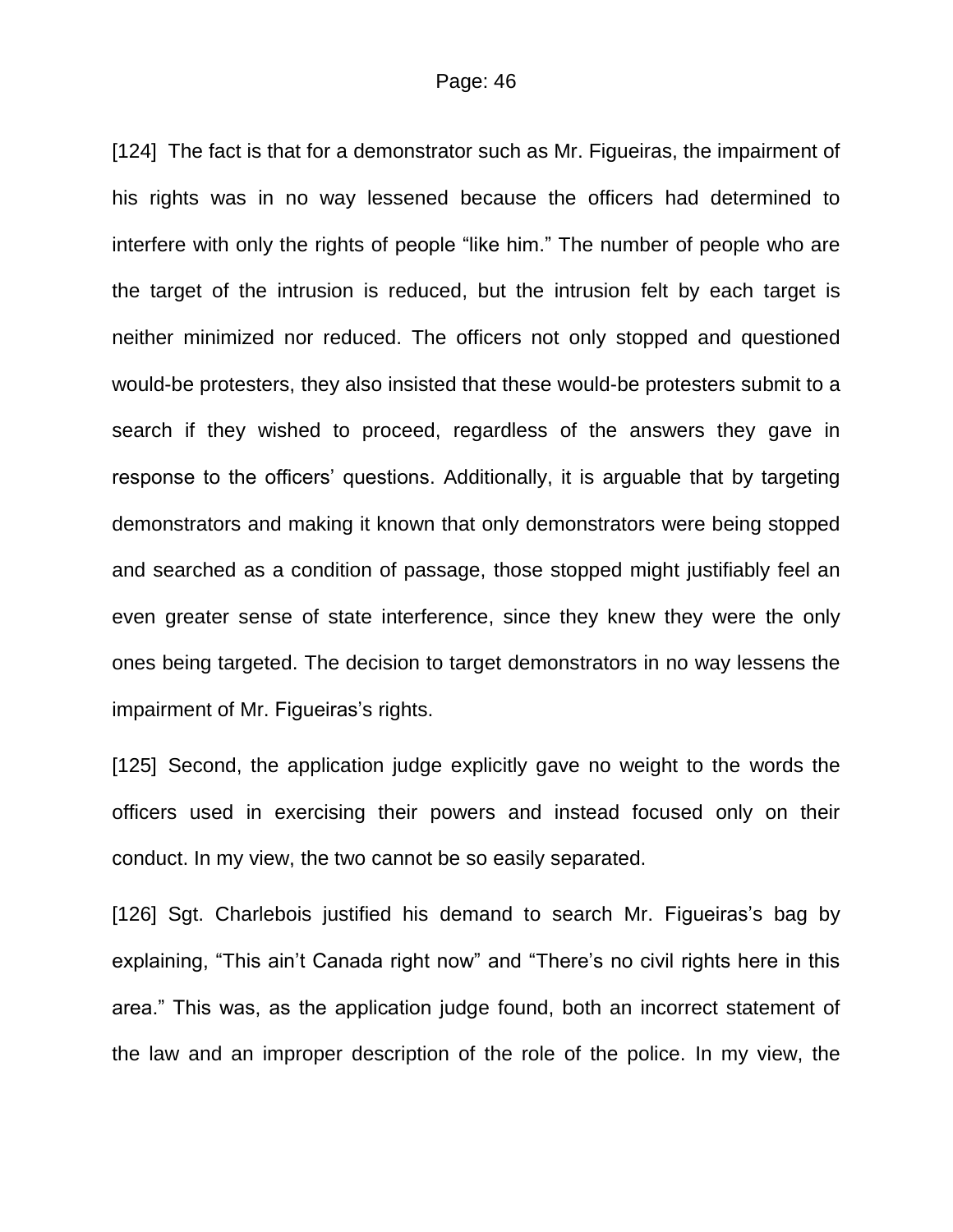officers' remarks further undermine the reasonableness of their conduct, and aggravate the harm to Mr. Figueiras's liberty.

[127] Finally, the application judge's reliance on *Clayton* was to a large extent misplaced, and he erred in his application of *Brown* to the present case. *Clayton* involved the investigation of a serious ongoing crime, and was not a preventive policing case; that alone is a compelling reason to distinguish it from the facts before us. But *Clayton* also involved a more carefully tailored police response than was employed here. The officers in *Clayton* did not search everyone who was stopped by their checkpoint. Instead, they conducted a brief investigative detention by asking motorists a few questions, and only if the behaviour of those stopped gave rise to further suspicion did they initiate a search. Here, Sgt. Charlebois's team searched everyone they stopped, regardless whether there were particularized grounds to justify a search.

[128] As to *Brown*, the application judge found that it was distinguishable, since he found that five of the six factors that Doherty J.A. relied on in that case were not present on the facts before him. In *Brown*, at p. 250, Doherty J.A. highlighted the following six factors, which undermined the basis for a finding that the police had acted pursuant to their ancillary common law powers:

(1) Any apprehended harm was not imminent;

(2) There was no specific identifiable harm which the detentions sought to prevent. The police had a general concern that the situation could get out of hand unless it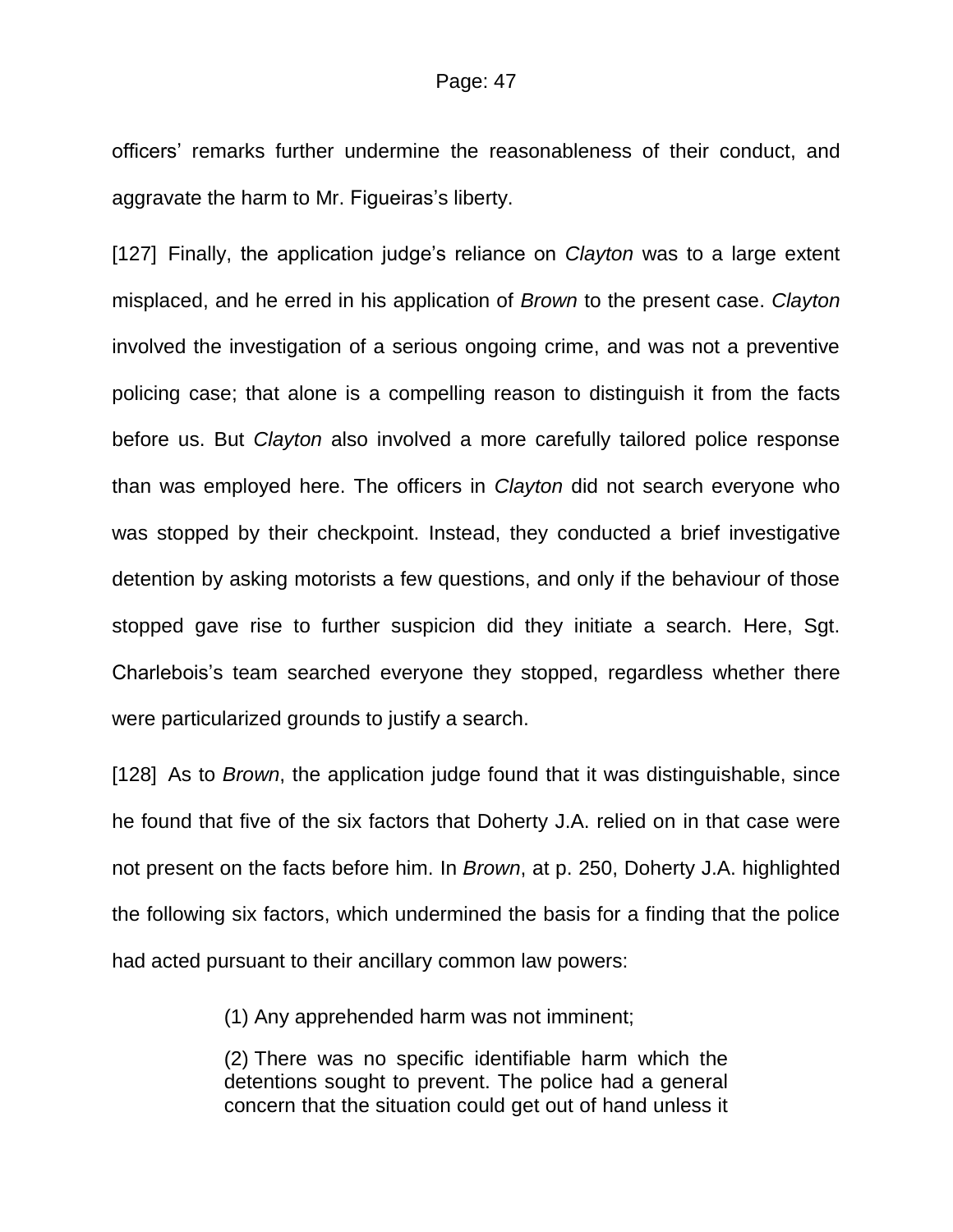was made clear to the appellants, their friends and associates that the police were in control;

(3) The police concern that some harm could occur rested not on what those detained had done, but rather on what others who shared a similar lifestyle with those who were detained had done at other places and at other times;

(4) The liberty interfered with was not a qualified liberty like the right to drive, but rather the fundamental right to move about in the community;

(5) The interference with individual liberty resulting from the police conduct was substantial in terms of the number of persons detained, the number of times individuals were detained and the length of the detentions; and

(6) [T]he detentions could not be said to be necessary to the maintenance of the public peace. A large police presence without detention would have served that purpose. In fact, it is arguable that the confrontational nature of the detentions served to put the public peace at risk.

[129] The application judge found, at para. 21, that the facts before him

addressed five of the six concerns enunciated in *Brown* (the application judge's

reasons do not address the fourth factor, namely the importance of the liberties

interfered with):

At para. 77 of the *Brown* decision the Court of Appeal noted six factual deficits in the justification tendered by the police. At least five of the facts that did not exist in the *Brown* case do exist in this case. [Factor 1] Here, the apprehended harm was imminent. [Factor 2] The apprehended harm was specifically identifiable breaches of the peace, rioting, property damage, looting, and efforts to unlawfully disrupt the G20 summit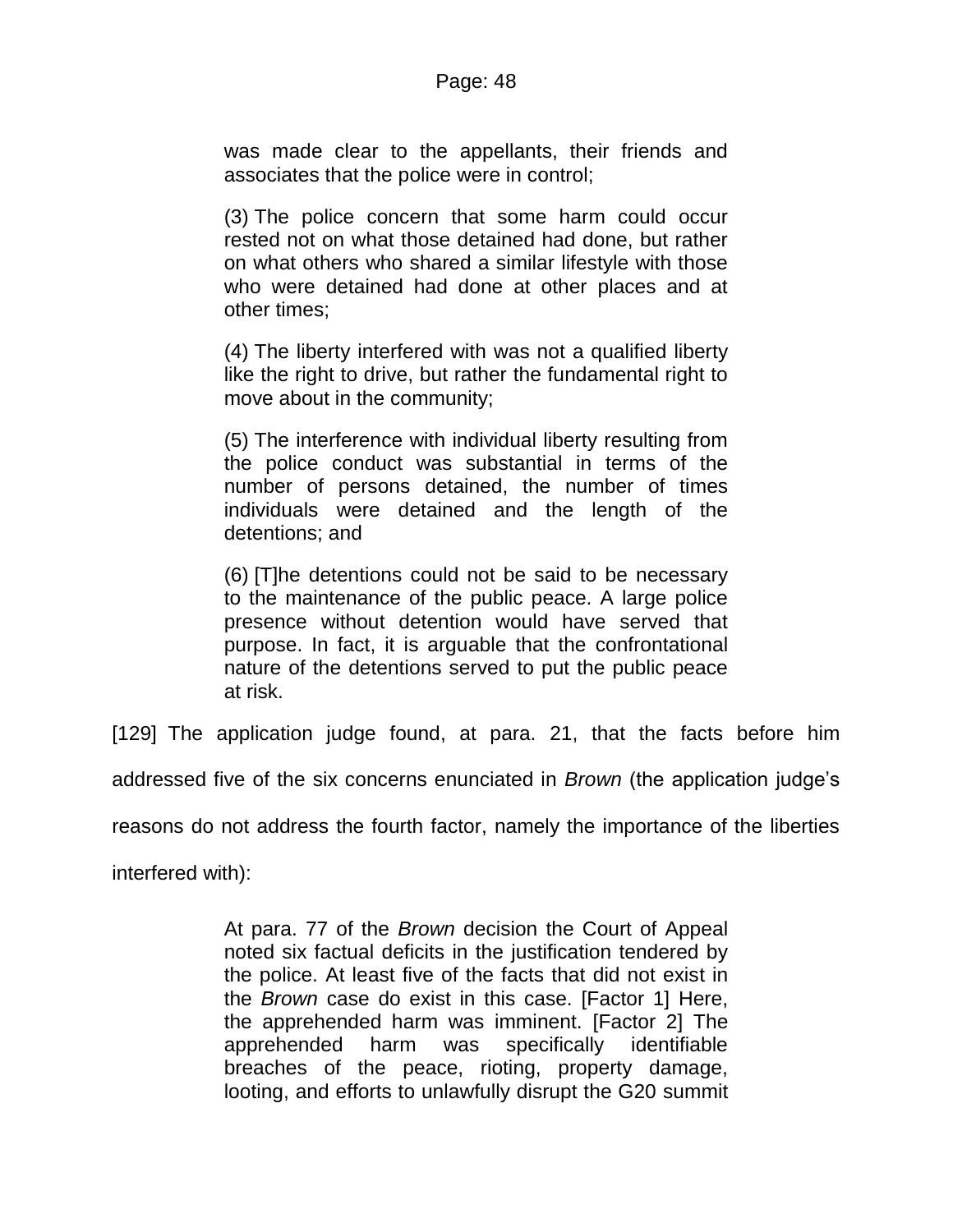near the security fence in the downtown financial core of Toronto. [Factor 3] The police concern was not based on amorphous lifestyle similarities of members of a biker gang, but on similar acts committed just the day before in the same places which were clearly threatened again. [Factor 5] The denial of access to those with a closed bag to within a block of the perimeter of the G20 summit site was a minimal intrusion on the applicant's right to move about freely. [Factor 6] Finally, alternative measures, *i.e*. a large police presence, had not succeeded the day before in preserving the peace. In my view, the criteria listed by the Court of Appeal in *Brown* are met in this case and therefore support the conclusion that was not available on the facts in that case.

[130] In effect, the application judge found that the facts before him were a mirror-image reversal of those in *Brown*. I disagree. Many of the concerns raised in *Brown* are also present here.

[131] Granted, some concerns are satisfied on these facts. First, for the purposes of this appeal, I accept that it was open to the application judge to find that the risk of harm was "imminent." Second, I agree that the police sought to prevent a specific and identifiable harm, namely a repetition of the previous day's disorder and violence. The events of the previous day provided police with sufficient specificity. However, with the exception of these two factors, the remaining problematic factors that were highlighted in *Brown* remain unaddressed here.

[132] With respect to the third factor, the police did not have a particularized concern that could justify stopping Mr. Figueiras and his friends. Instead, police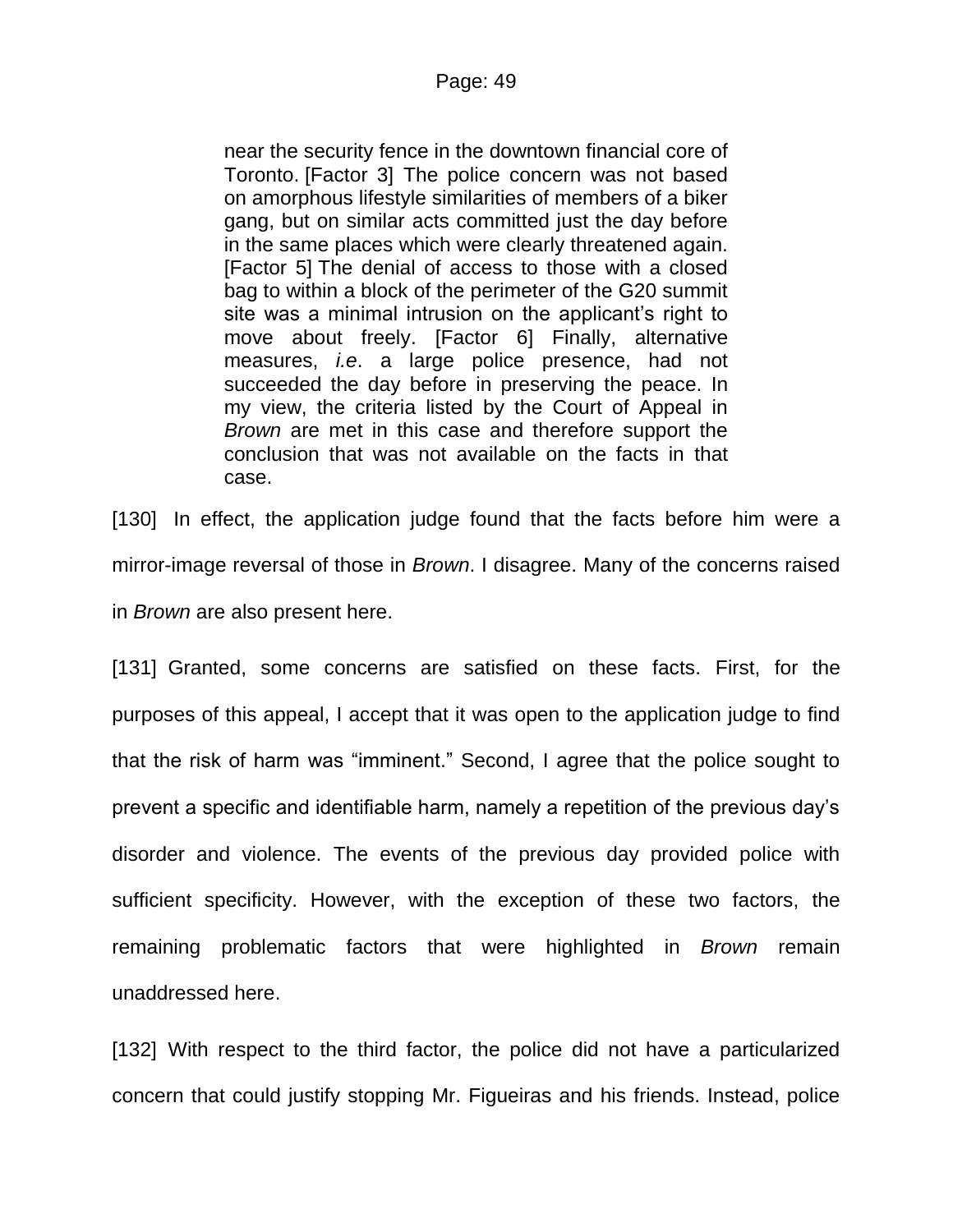stopped individuals on the basis of generalized "lifestyle" concerns. Targeting activists and demonstrators is no more precise than targeting members of a motorcycle club. In fact, "demonstrators" are arguably a much broader and more amorphous group than the members of a particular motorcycle club.

[133] Turning to the fourth factor, the liberty interests at stake here include both foundational common law civil liberties and fundamental constitutional freedoms. The common law liberty infringed here was the right to circulate freely in the community, just as in *Brown*. In addition, unlike in *Brown*, the police stops here had both the effect and the *intent* of infringing freedom of expression.

[134] On the fifth factor, there was a substantial interference with liberty, both with respect to the number of interferences and their severity. A single team of police officers stopped between 50 and 100 people. This cannot be characterized as a minor or trivial number of stops. Additionally, for the reasons outlined above, these interferences were substantial. In terms of timing alone, the videos submitted by Mr. Figueiras document that the police encounters lasted more than seven minutes. Even after Mr. Figueiras and his friends turned back the way they came, the police tailed them for half a block, thereby prolonging the encounter.

[135] With respect to the sixth factor, the police conduct here was unnecessary to keep the peace. As I explained earlier, the impugned police conduct was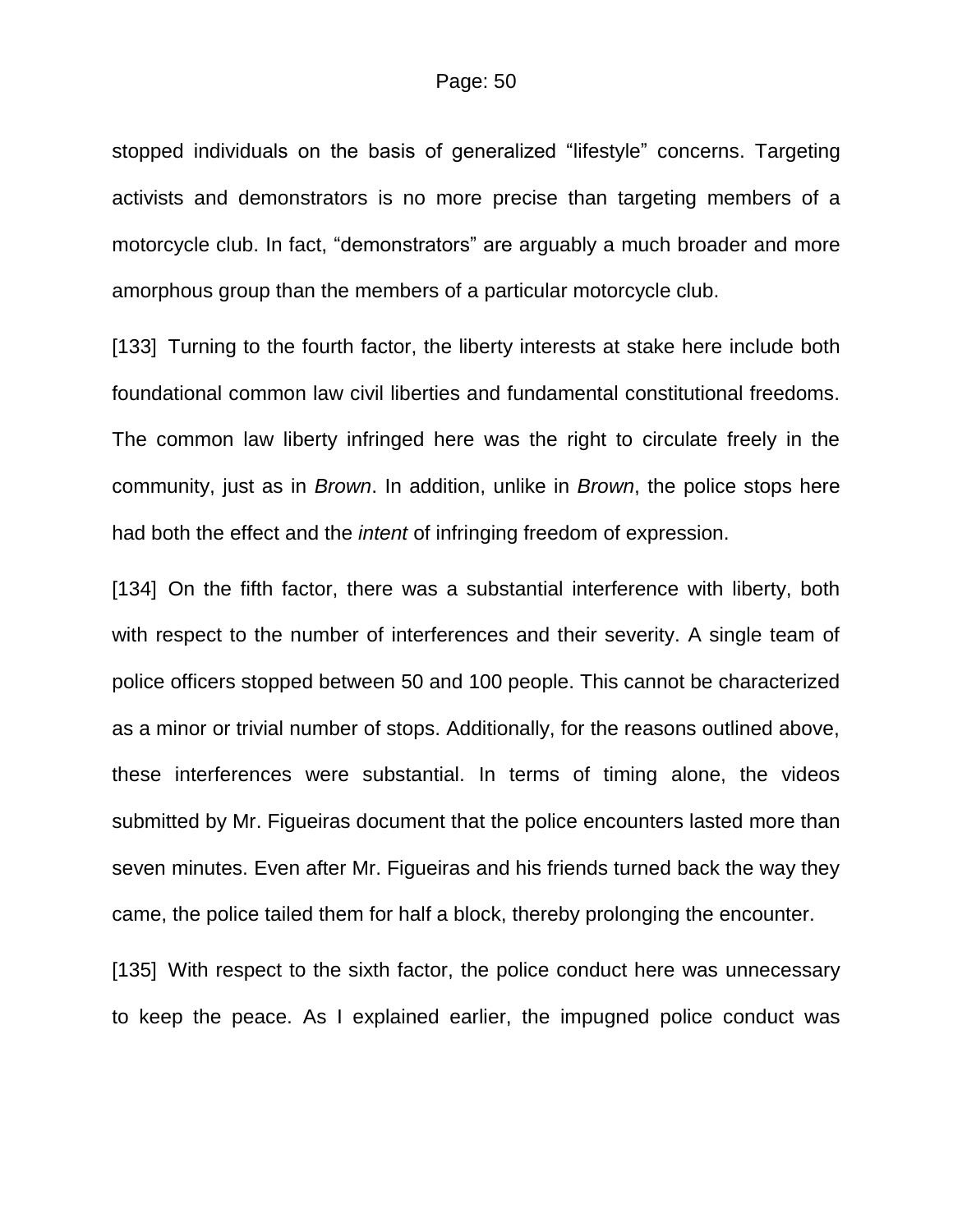neither rationally connected to the performance of a police duty, nor was it effective in accomplishing that duty.

[136] Finally, I would add that searches played a key role in the police power exercised here. By contrast, the police in *Brown* did not conduct systematic searches of those stopped.

[137] In light of the above, *Brown* is an imperfect authority to support the legitimacy of the police conduct at issue. The application judge erred in law by relying on it to justify his application of the ancillary powers doctrine.

## **(4) Conclusion on** *Waterfield*

[138] The police power purportedly exercised here falls short of meeting the *Waterfield* test when it is weighed against the significant infringement of Mr. Figueiras's liberty interests. The actions taken by Sgt. Charlebois and his team were not reasonably necessary and had little, if any, impact in reducing threats to public safety, imminent or otherwise. Had the authorities responsible for policing on June 27, 2010, determined that, based on intelligence they had gathered, effective exclusion zones such as were created in *Knowlton* were necessary, and steps were taken to create and enforce them, the result may have been different. This is not, however, the factual matrix we are presented with.

[139] Since I have concluded that the police did not have the power to target apparent demonstrators and require that they submit to a search in order to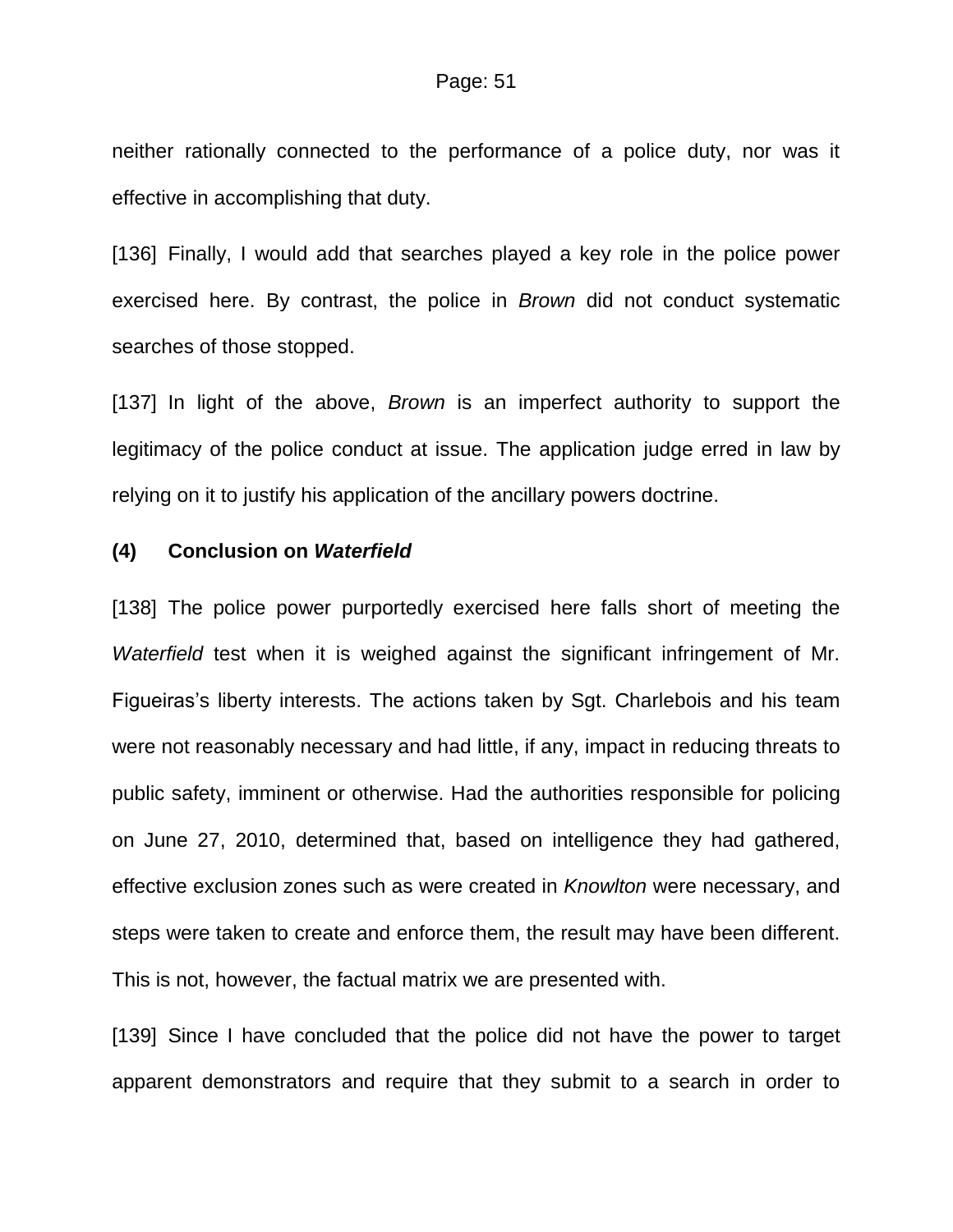continue down a public street, it follows that the respondents' interference with Mr. Figueiras's common law liberty and s. 2(b) *Charter* rights was not prescribed by law. As a result, s. 1 of the *Charter* has no application and cannot be used to justify the breaches. A declaration should issue accordingly.

# **(5) The tort of battery**

[140] The application judge described Sgt. Charlebois's "touching" of Mr. Figueiras as "*de minimis* at worst" (at para. 31). He also found that Sgt. Charlebois's actions were protected by s. 25(1) of the *Criminal Code*.

[141] In my view, those findings cannot stand. First, a review of the video demonstrates that the contact is much more than a "touching". Mr. Figueiras accurately describes the encounter in his affidavit:

> Detective Charlebois then suddenly grabbed me by putting his left arm all the way around my back to the opposite shoulder and grasping my shirt and the shoulder strap of my backpack. He pulled me in towards him and leaned down so that his face was within approximately three inches of my face, and stated "you don't get a choice." He then pushed me away and told me to "get moving."

[142] The tort of battery is committed whenever someone intentionally applies unlawful force to the body of another (*Norberg v. Wynrib*, [1992] 2 S.C.R. 226, at p. 246). There is no requirement to prove fault or negligence (*Non-Marine Underwriters, Lloyd's of London v. Scalera*, 2000 SCC 24, [2000] 1 S.C.R. 551, at paras. 8-10). Nor is there a requirement to prove damage or injury (*Norberg*, at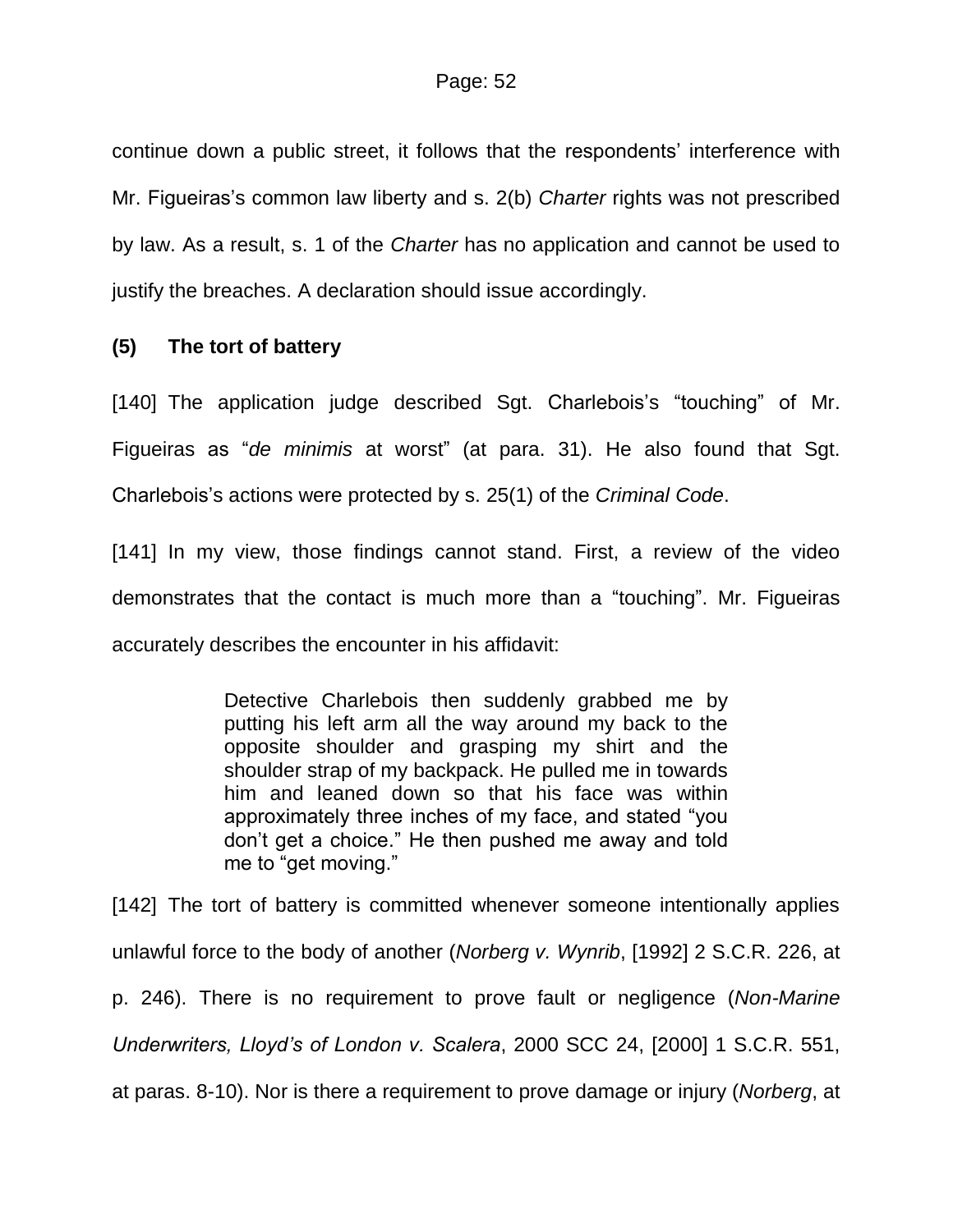p. 263). Relatively simple acts can constitute a battery, such as restraining a person by grabbing their arm (*Collins v. Willock*, [1984] 1 W.L.R. 1172 (Eng. Div. Ct.), at p. 1180), or maliciously grabbing someone's nose (*Stewart v. Stonehouse*, [1926] 2 D.L.R. 683 (Sask. C.A.), cited in *Scalera*, at para. 16).

[143] However, not every act of physical contact is a battery. As the Supreme Court has put it, battery requires "contact 'plus' something else" (*Scalera*, at para. 16). That is, there must be something about the contact that renders that contact either physically harmful or offensive to a person's reasonable sense of dignity (*Malette v. Shulman* (1990), 72 O.R. (2d) 417 (C.A.), at p. 423).

[144] The classic example of non-actionable conduct is tapping someone on the shoulder to get that person's attention, or the regular jostling that occurs in any crowded area. Something more than that is required to constitute a battery.

[145] The contact with Mr. Figueiras in this case was more than just a "*de minimis*" touching. It was the kind of unnecessary manhandling that, in my view, would offend the dignity of a person and serve to intimidate that person. As a result, I find that the elements of the tort of battery have been made out.

[146] The sole defence raised to excuse officer Charlebois's conduct was s. 25(1) of the *Criminal Code*. This section provides a limited form of protection to police officers who use force while discharging their duties. It reads as follows: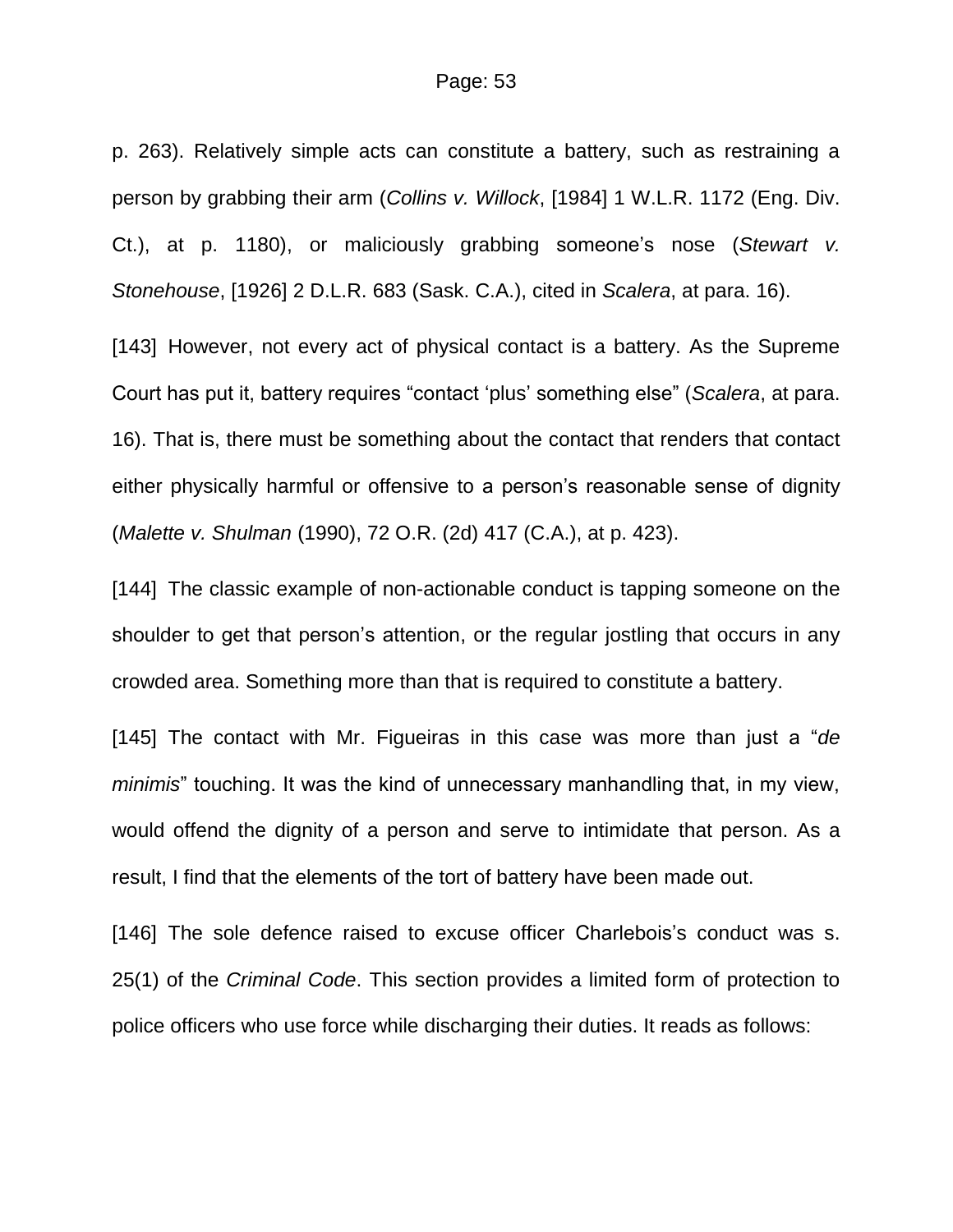25(1) *Every one who is required or authorized by law* to do anything in the administration or enforcement of the law

…

(b) as a peace officer or public officer,

is, if he acts on reasonable grounds, justified in doing what he is required or authorized to do and in using as much force as is necessary for that purpose. [Emphasis added.]

…

[147] I have emphasized the opening words of s. 25(1) because they make it clear that this section cannot be relied on if the officer does not possess statutory or common law authority for his or her actions.

[148] This is illustrated by this court's decision in *Hudson v. Brantford Police Services Board* (2001), 204 D.L.R (4th) 645. In that case, this court considered a civil claim brought by a plaintiff who was arrested by officers who had entered his home without a warrant and without any common law power of entry. In its decision, the court found that the officers' entry was unlawful, and rejected a defence based on s. 25(1). At paras. 24 and 26, this court held as follows:

> In effect, s. 25(1) protects the officer from civil liability for reasonable mistakes of fact and justifies the use of force. *It does not protect against reasonable mistakes of law, such as mistake as to the authority to commit a trespass to effect an arrest*.

> > …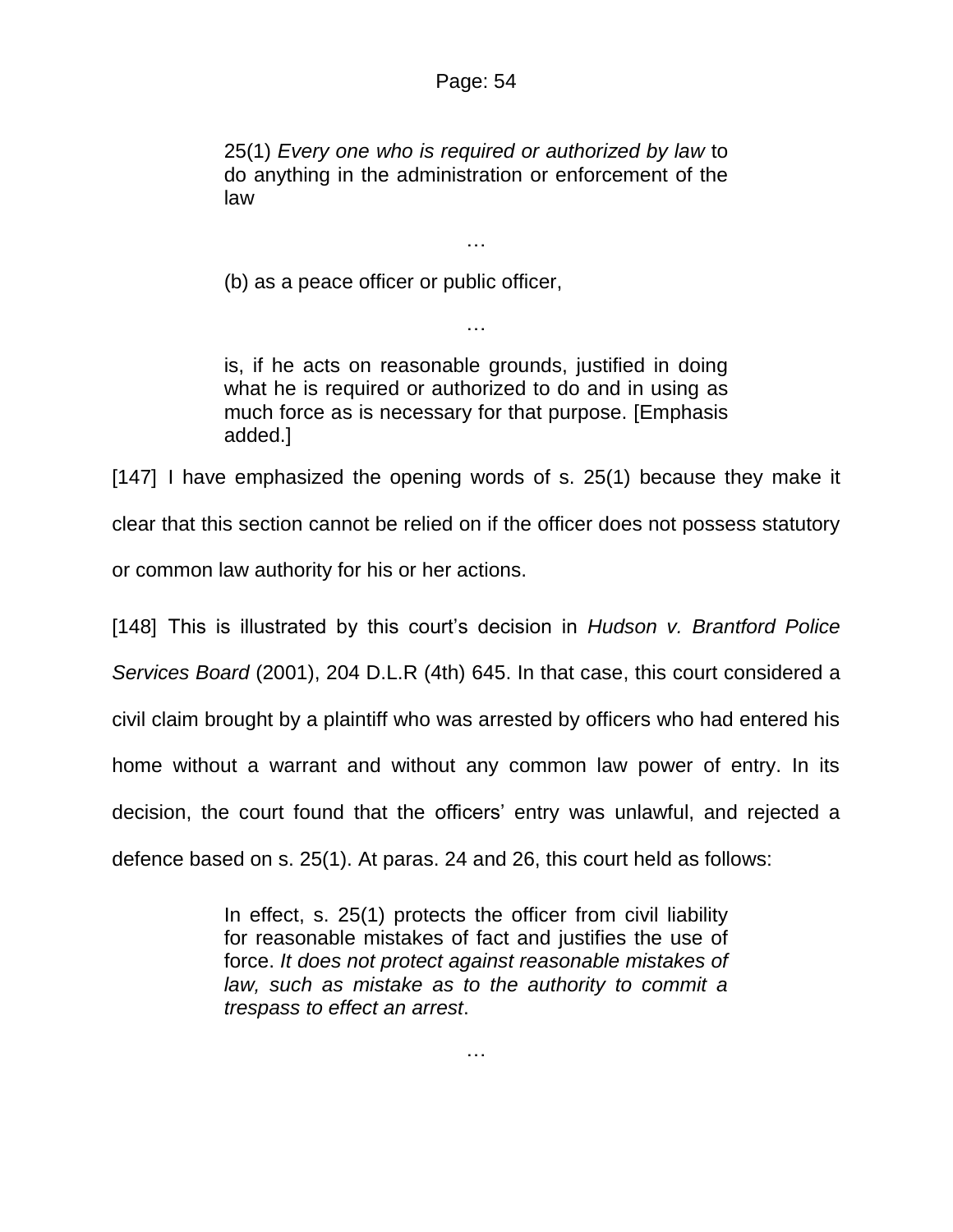Despite her findings of fact and law concerning the illegality of the entry and the arrest, the trial judge dismissed the claim because of her view that under s. 25 and at common law it is a defence if the officers are acting in good faith and on reasonable and probable grounds.… *[T]his is too broad an application of s. 25(1). The issue is not whether the officers were acting unreasonably or in bad faith generally but whether they had authorization to trespass. They did not, and s. 25(1) affords them no defence*. [Emphasis added.]

[149] This court's interpretation of s. 25(1) has been followed by the Manitoba Court of Appeal: *Tymkin v. Ewatski*, 2014 MBCA 4, 299 Man. R. (2d) 294, at para. 122, leave to appeal to S.C.C. refused, [2014] S.C.C.A. No. 75.

[150] As I have concluded that Sgt. Charlebois lacked any common law police power to stop Mr. Figueiras and require that he submit to a search in order to proceed down University Avenue, he cannot rely on s. 25(1) to shield him from civil liability.

[151] In any event, even if Sgt. Charlebois was authorized to stop Mr. Figueiras and demand that he submit to a search, I do not accept that the grabbing and pushing that occurred here were "necessary" to achieve this purpose.

[152] Sgt. Charlebois committed the tort of battery.

# **CONCLUSION**

[153] I would allow the appeal. The appellant asked only for declaratory relief. Accordingly, I would grant a declaration that the respondents violated Mr. Figueiras's common law right to travel unimpeded on a public highway, and that